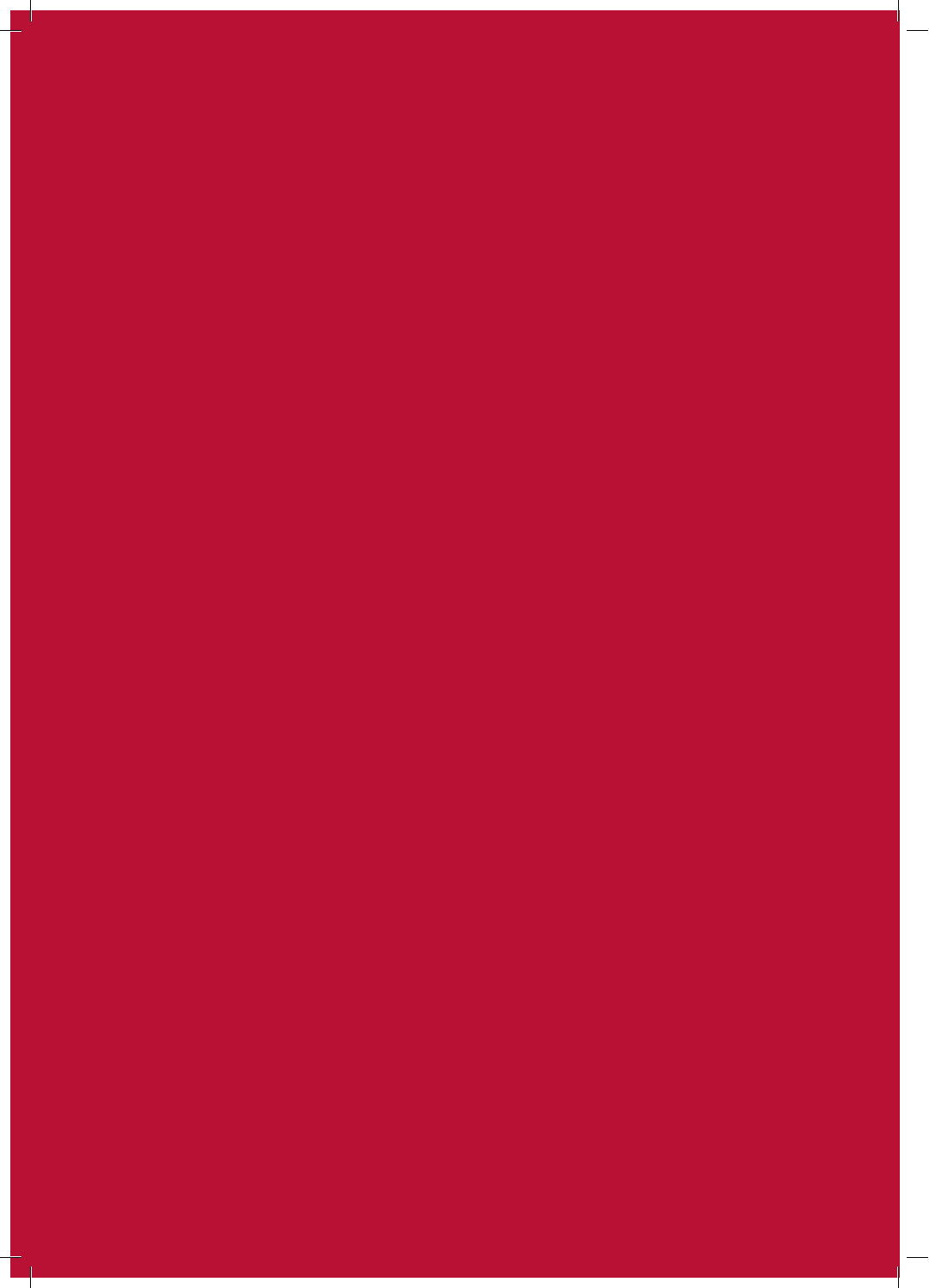## **Contents**

| Introduction                                    |    |
|-------------------------------------------------|----|
| A. Parish Finance Committees                    | 3  |
| <b>B. Cash and Finances</b>                     | 7  |
| C. Property                                     | 15 |
| D. Parish Employees                             | 25 |
| E. Archives/Parish Registers/Records Management | 31 |
| F. Insurance                                    | 35 |
| G. Schools                                      | 39 |
| H. Data Protection                              | 41 |
| I. Safety, Health and Welfare                   | 45 |
| J. Matters for Priests                          | 51 |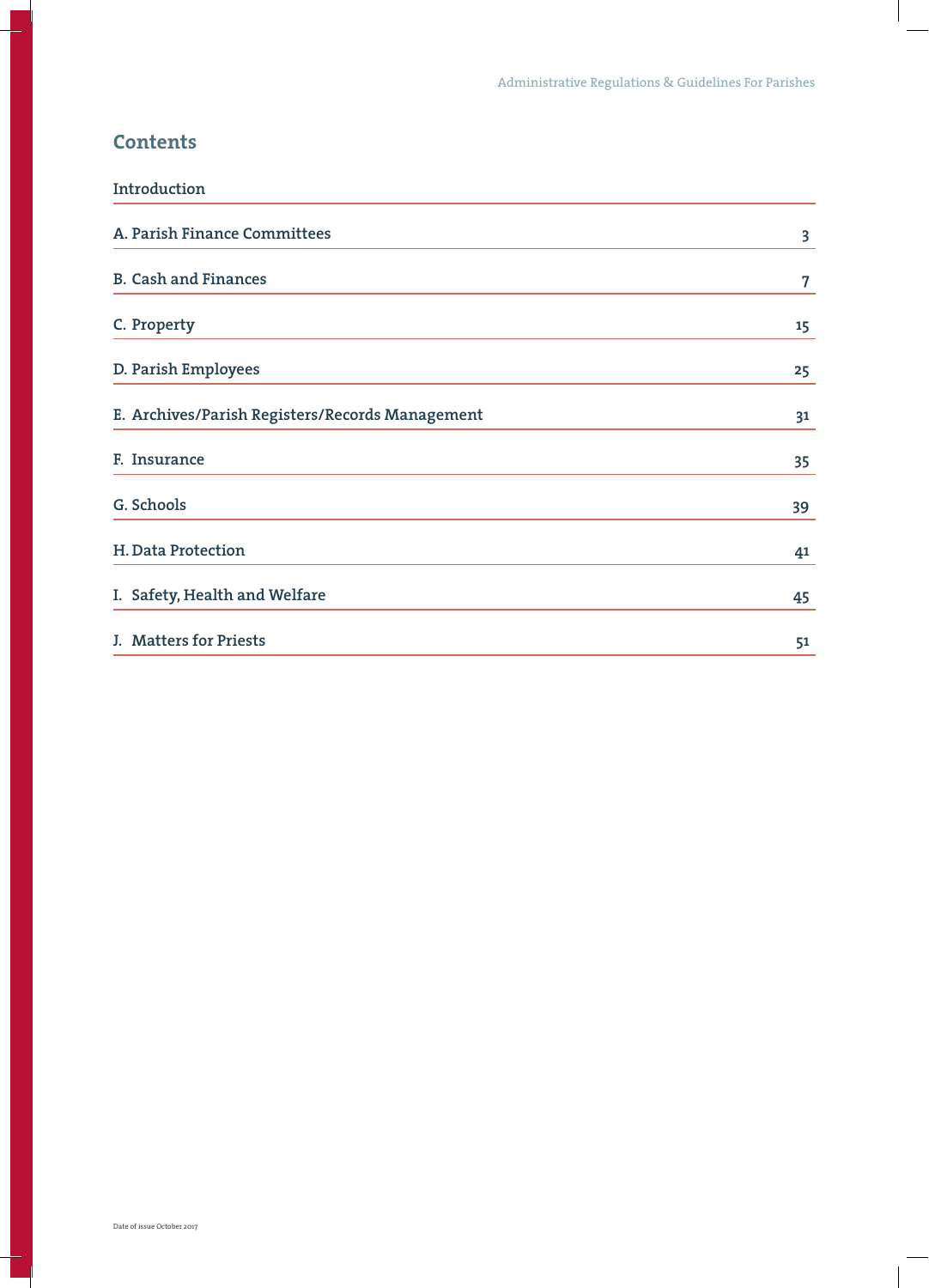Administrative Regulations & Guidelines For Parishes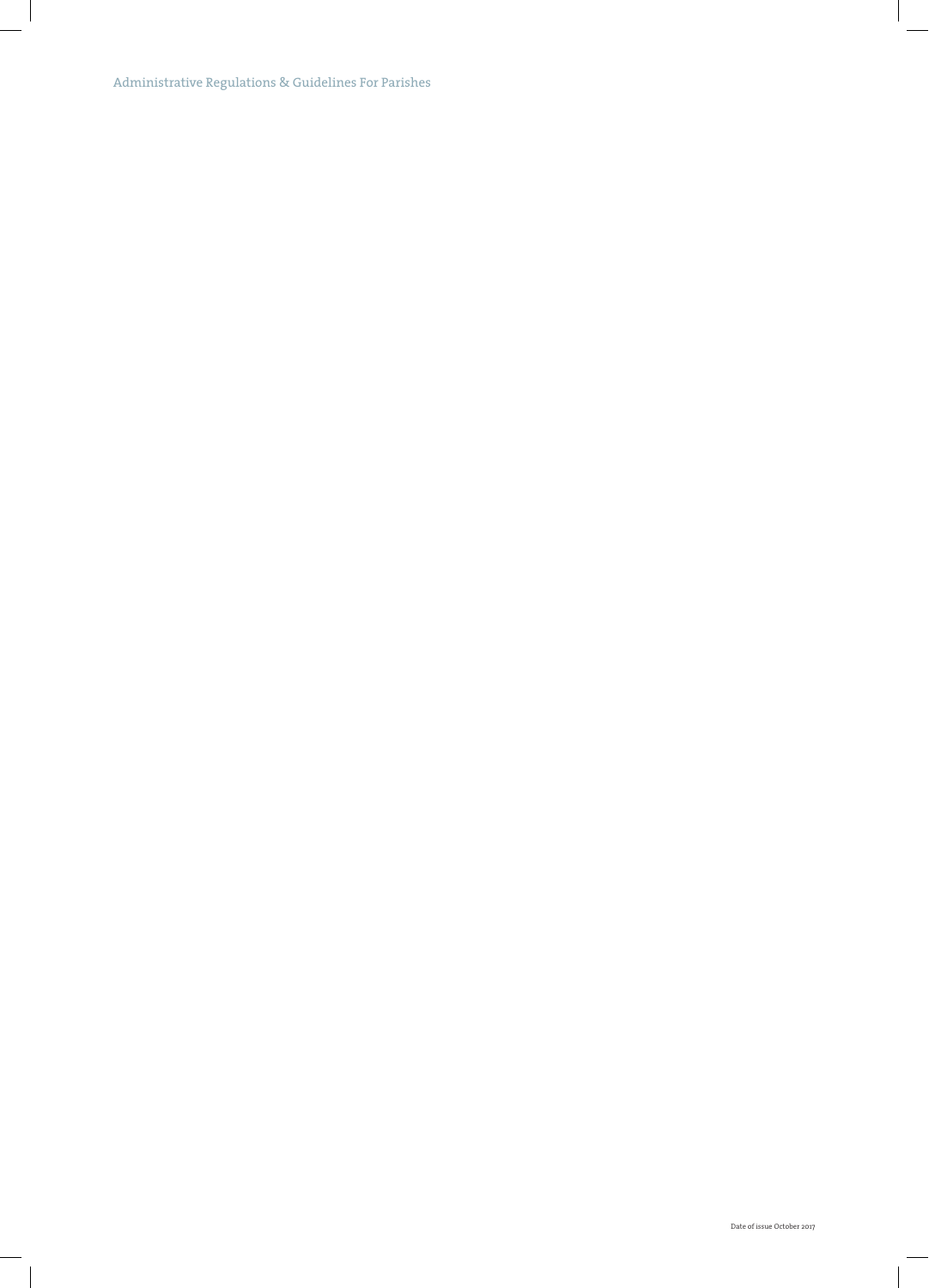#### MESSAGE FROM THE MODERATOR AND FINANCIAL ADMINISTRATOR OF THE DIOCESE

#### *Dear Father,*

*In the Scriptures, St. Paul speaks about the variety of gifts and the many different forms of service that all combine to serve the one Lord. This document 'Administrative Regulations and Guidelines For Parishes' seeks to highlight essential elements that make up and support our local Christian communities in their organisation and outreach. No document will ever be perfect but its revision sets out regulations and requirements, old and new, canonical and civil. Many changes have taken place in recent years demanding higher standards and more accountability on all in the charity sector and thus impacting on the day to day business of running a parish. The purpose of this document is to inform and assist parishes as they undertake the administrative tasks associated with their mission while ensuring compliance with both canonical and civil requirements.*

*Although parishes have a distinct existence codified in Canon Law (Canon 515), and the Parish Priest acts in the person of his parish (Canon 532), the Parish Priest is subject to the provisions of Canons 1276 and 1287. Under Canon 1276, the Archbishop has an obligation to supervise the administration of all goods which belong to parishes; if the Archbishop is not satisfied with the administrative arrangements within a parish, he may issue directions to regulate its affairs. Under Canon 1287, an annual "account of administration" must be submitted by the Parish Priest to the Archbishop for consideration by the diocesan finance committee.*

*In addition, the Charities Act 2009 aims to bring about a greater degree of transparency in the charity sector in Ireland with the Charities Regulatory Authority overseeing the compliance of charities with the Act. All parishes, other than those where the property assets are owned by religious orders, are combined for the purposes of reporting under the Act. While this structure reduces the burden of administration on parishes, it does mean that parishes must be organised in a uniform manner to meet reporting requirements and the co-operation of parishes with requests from the Finance Secretariat is much appreciated and essential in helping parishes meet their obligations.*

*We are also bound by other acts of law in areas such as human resources, building regulations, health and safety and data protection and these requirements are outlined throughout the document.* 

*The regulations aim to assist the Parish Priest to;*

*Safeguard the temporal assets of the parish and the diocese;*

*Administer effectively and legally the properties, human resources, financial reserves and parishioner records entrusted to their care;*

*To ensure the parish can plan properly to meet financial obligations as they fall due;*

*To record and report all financial transactions through a uniform accounting system;*

*To provide accurate, timely and consistent financial reporting to the parish, its parishioners, the Archdiocese and external auditors;*

*To ensure the parish provides a safe and comfortable environment for the lay faithful.*

*The staff of the diocesan offices are available to assist with all financial questions that arise in parishes. While it is normal practice to brief all newly appointed Parish Priests on a range of financial and other matters, training supports will be provided, on request, to anyone with responsibility for parish administration in the diocese.*

*Careful application of all the procedures outlined in this publication should help ensure the full compliance of all parishes with both Canon and Civil Law.*

*We commend these revised guidelines to you, the parish pastoral council and the parish finance committee. We ask you to study them carefully and we suggest you keep this document close at hand so you can consult it and be guided by it.* 

*We acknowledge the work of Ide Finnegan in reviewing and updating these guidelines and all in the finance secretariat who generously assist and advise parishes on the business of administering a parish, thus enabling the pastoral outreach of each parish community to shine forth to all with the light and love of the Gospel of Jesus Christ.*

Pane Callar

Monsignor Paul Callan *Moderator of the Curia*

Mr Declan McSweeney *Financial Administrator and General Manager*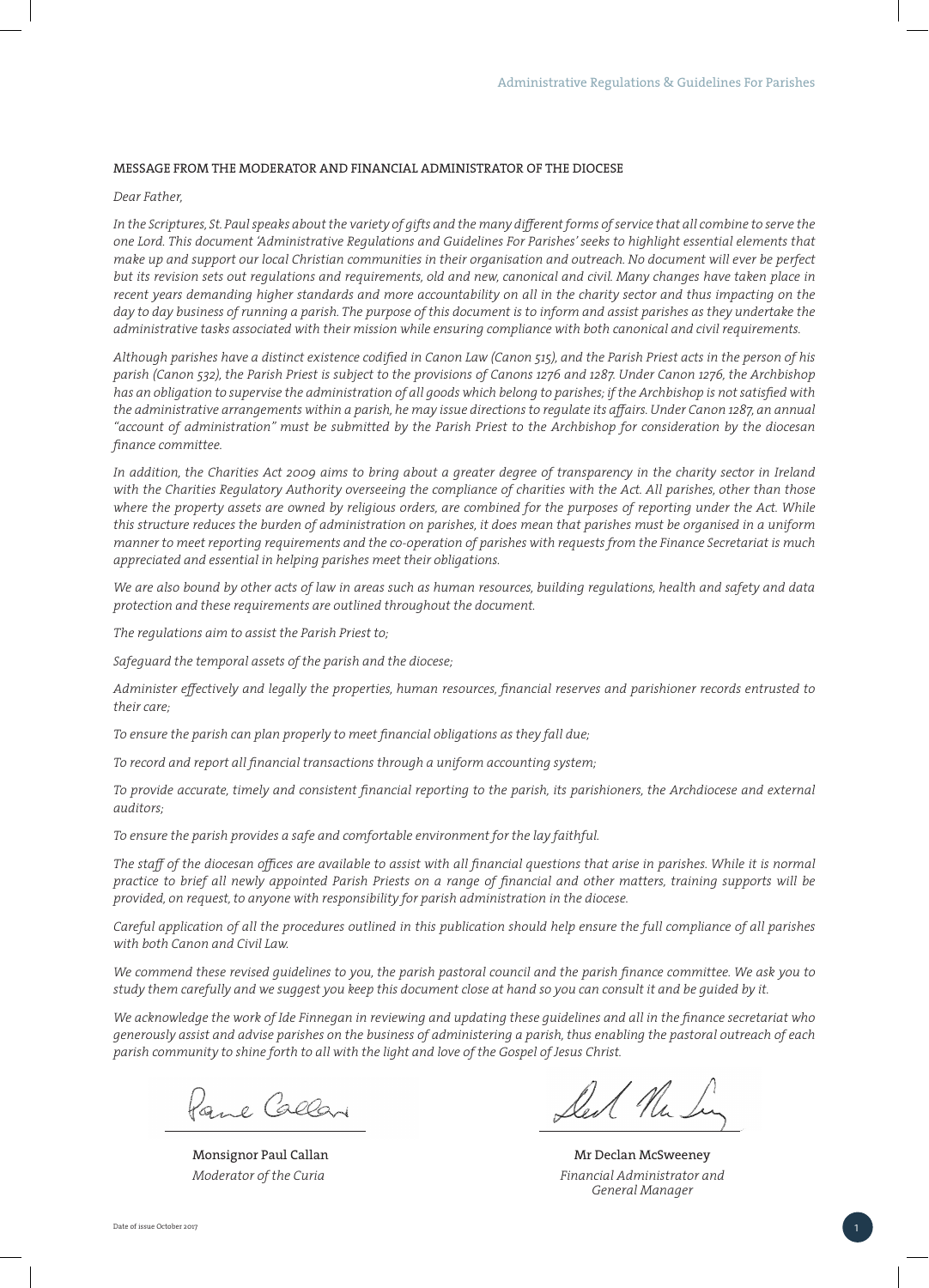In financial matters, the Archbishop may be required by Canon Law to consult the Diocesan Finance Committee, the College of Consultors, the Council of Priests and the Holy See. Financial proposals should be submitted in good time to allow for these consultations.

*Information provided to parishes in other diocesan publications is not included within these regulations and guidelines. These publications are;*

| Document                                                        | <b>Issued by:</b>                         |
|-----------------------------------------------------------------|-------------------------------------------|
| Child Safeguarding and Protection Policy and Procedures         | Child Safeguarding and Protection Service |
| Parish Human Resource Policies and Procedures                   | Human Resources                           |
| Directives and Guidelines for Sacramental and Pastoral Practice | ' Chancellery                             |

*The following documents are referenced throughout the publication and are available on the secure area of the diocesan website;*

| <b>Document</b>                                                                      | <b>Issued by;</b>      |
|--------------------------------------------------------------------------------------|------------------------|
| Code of Practice for Determining Employment or Self-Employment Status of Individuals | Human Resources Office |
| Project Roadmap                                                                      | Finance Secretariat    |
| Template Licence Agreements                                                          | Finance Secretariat    |
| Parish Centre Constitution                                                           | Finance Secretariat    |
| Guidance on Community Employment Schemes                                             | Finance Secretariat    |
| Role of the Finance Secretariat in the preparation of the                            | Finance Secretariat    |
| financial statements for the combined parishes                                       |                        |
| New parish pastoral centre - suggested drawings                                      | Finance Secretariat    |
| Fixed Asset policy for Parishes                                                      | Finance Secretariat    |
| Sample Safety Statement for Parishes                                                 | Moderator's Office     |
| Sample Count Sheet for Parishes                                                      | Finance Secretariat    |
| Guidance on Archives/Parish Registers/Records Management                             | Archives               |

*The following regulations and guidelines are reviewed from time to time.*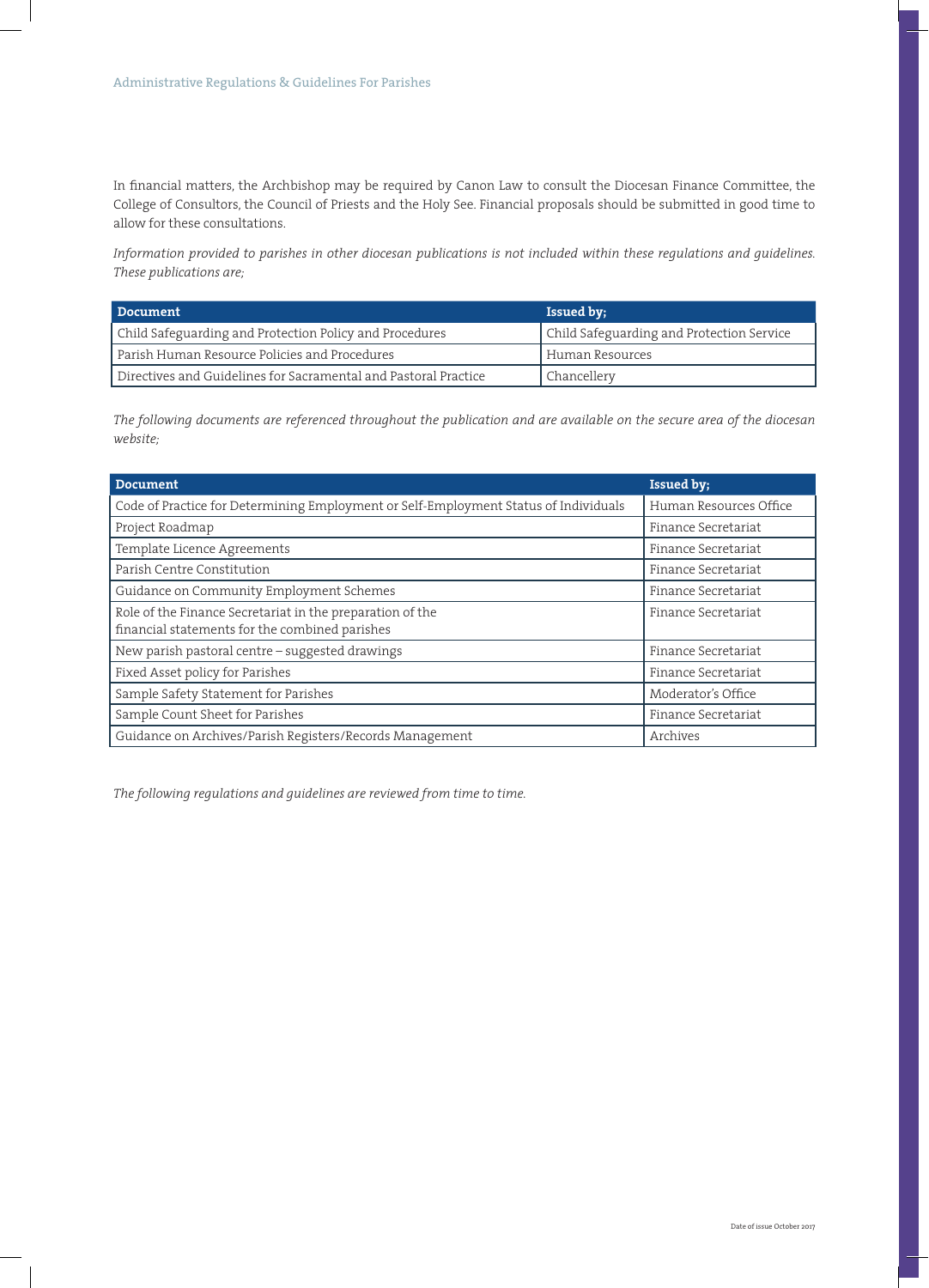# A - Parish Finance Committees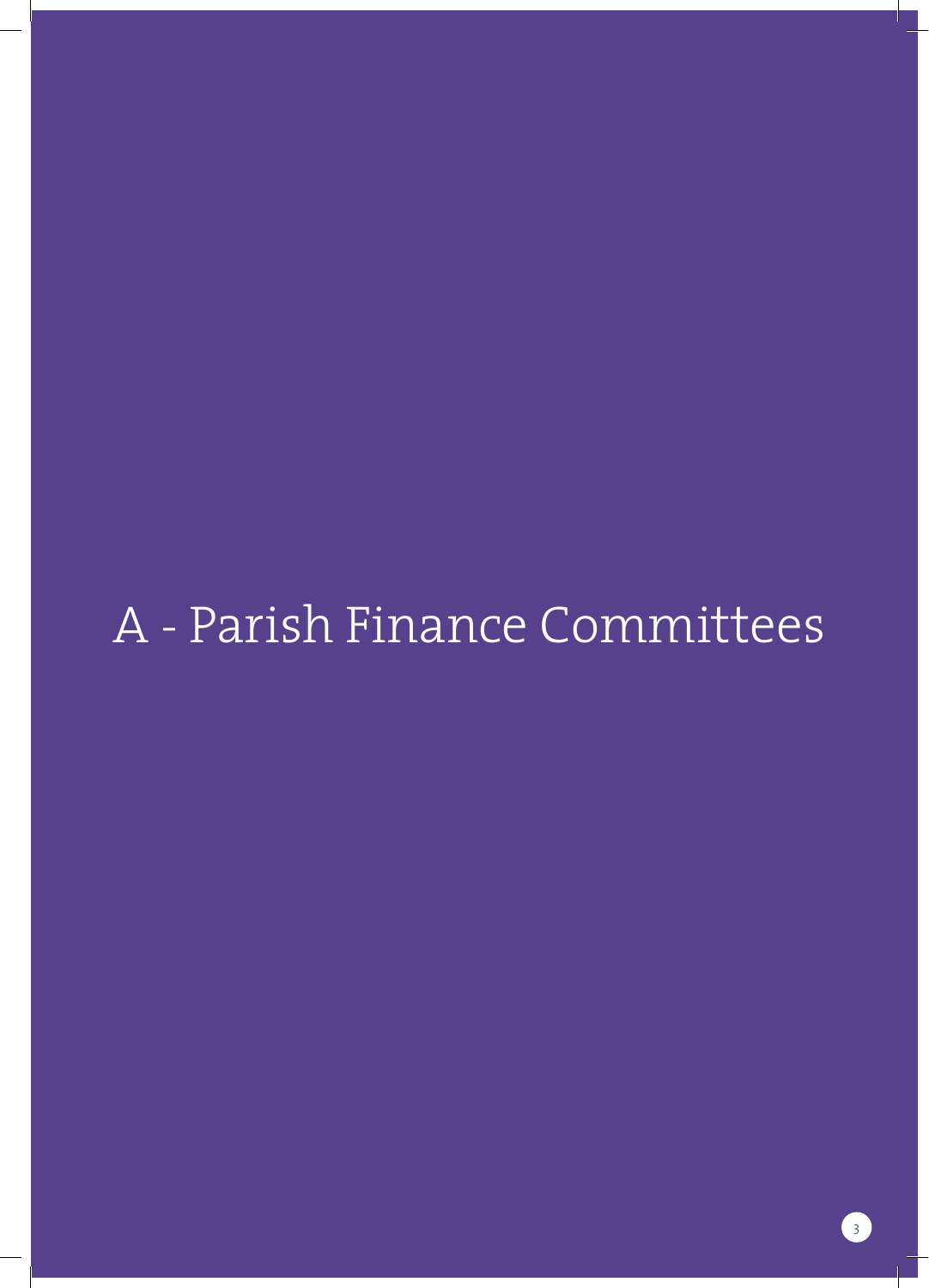# A - Parish Finance **Committees**

Canon 537 of the code of Canon Law states:

"In each parish there is to be a Finance Committee to help the Parish Priest in the administration of the goods of the parish, without prejudice to Canon 532. It is ruled by the universal law and by the norms laid down by the diocesan Bishop, and it is comprised of members of the faithful selected according to these norms."

The following are the diocesan norms governing parish Finance Committees.

# - Membership

The membership of the parish Finance Committee shall consist of all priests of the parish and at least an equal number of lay members of the community of faith. In parishes where the staff consists of two or less priests, the membership of the parish Finance Committee should consist of a minimum of five persons counting both lay people and priests.

It is desirable that the overall size of the committee be limited to workable proportions. It is recommended that the total membership does not exceed eight people.

The Parish Priest, having consulted with the other priests of the parish, is to appoint members to the committee and select the chairperson. The chairperson should be a lay person experienced in financial and business matters.

All such appointments are for a three-year term and no member should be appointed for more than two consecutive terms. The end of each member's term should be so arranged that the future renewal of the committee will occur on a phased basis.

It is important that a variety of disciplines be represented by the lay members on the committee (e.g. banking, accounting, law, construction, human resources, education, etc.). Care should be taken to ensure that a broad cross section of people in the parish is represented. It is not necessary that members of the committee live in the parish.

# Meetings

Meetings are to be held at least quarterly and ordered by a standard agenda. A quorum shall consist of the majority of the members. Minutes are to be kept of meetings

recording the advice and recommendations issued to the Parish Priest. Discussions at meetings, and the work of the committee generally, are to be confidential to the members of the committee.

# Terms of Reference

The ultimate responsibility for the financial administration of the parish lies with the Parish Priest. As the juridical person responsible, he is obliged to have a Finance Committee with which he must consult on occasion in order to avoid acting invalidly (cf. c.127:2.2; c.532, c.1280 - 1288).

The parish Finance Committee is an advisory committee assisting the Parish Priest by clarifying the issues and making recommendations so that he is fully aware of all aspects of parish finances when making any particular decision.

The parish Finance Committee will not be directly involved in the day to day management of parish finance. The parish bank accounts and parish funds will continue to be under the control of the Parish Priest or other priest(s) who has been deputised by the Parish Priest to act in his place. However, members of Finance Committees may be cheque signatories or approvers on internet banking.

The Parish Priest may not employ a member of the parish Finance Committee in any capacity.

The key advisory roles of the Finance Committee are:

- **•** The maintenance of proper books of account and the implementation of effective internal financial controls,
- **•** the formal and critical review of parish accounts at least quarterly including performance against budget,
- **•** the recommendation of the annual financial statements. The statements are prepared for the financial year ended 31st December each year by the parish personnel. The parish Finance Committee should discuss the final accounts as presented and when they are satisfied that the accounts represent a true statement of the activities of the parish during the year in question they should formally recommend to the Parish Priest that he approve them and submit them to Archbishop's House no later than 31st March each year. The Finance Secretariat will assist the parish in completing the financial statements and will organise the annual audit on behalf of the combined parishes,
- **•** the preparation of an annual parish budget detailing estimated income and expenditure for the forthcoming year,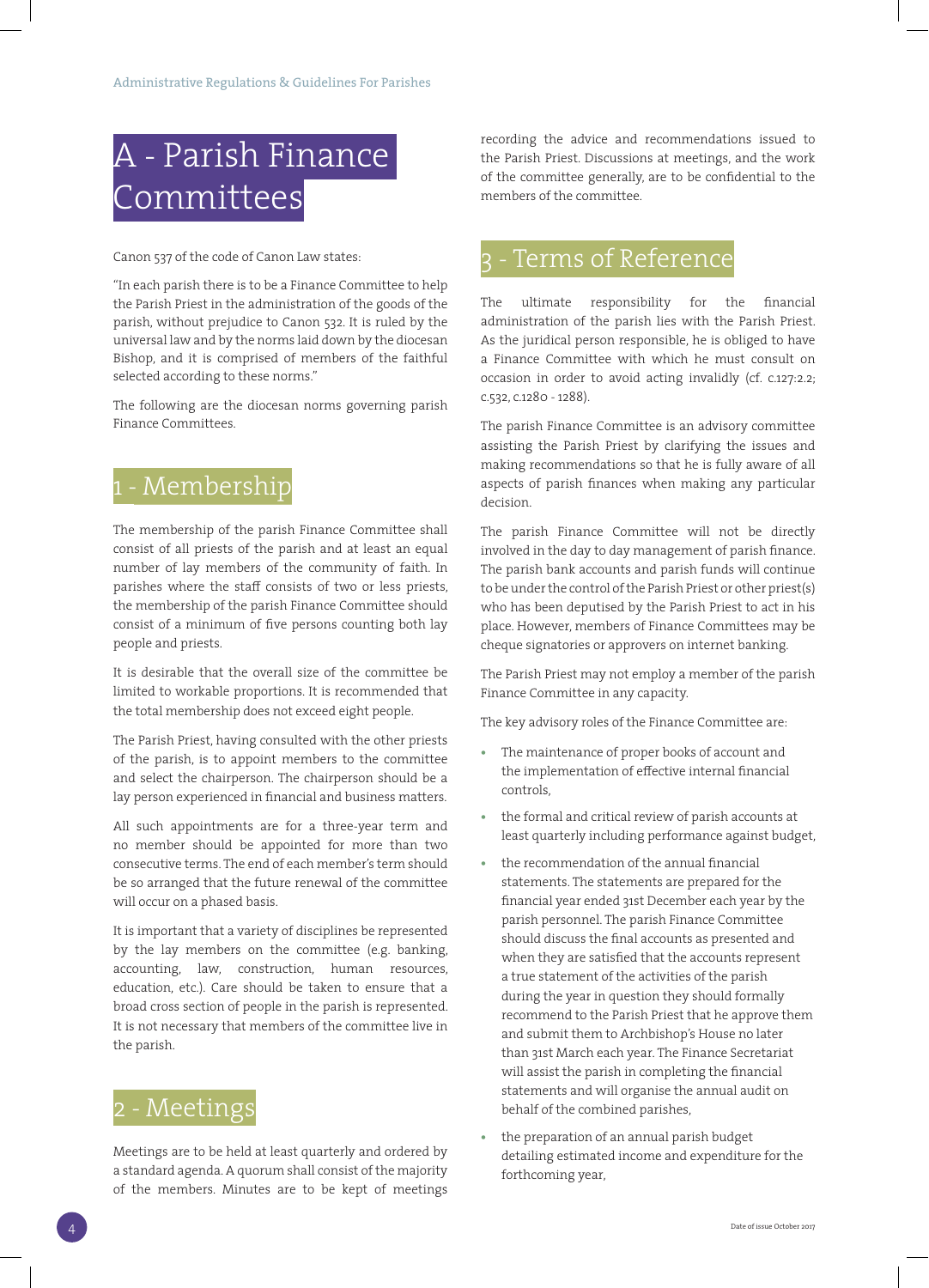- **•** fundraising target, policy and general approach,
- **•** Ensuring acknowledgements and receipts for donations, including an annual statement of contributions,
- **•** maintenance of parish property,
- **•** provision and review of insurance cover,
- **•** financing arrangements for new projects (building and otherwise),
- **•** appointment of and dealings with accountants, architects, builders, etc.

As this is not an exhaustive list, there will be from time to time other financial matters to be referred by the Parish Priest to the committee.

# 4 - Conflicts of Interest

Any person who may have a conflict of interest in view of other services, either paid or unpaid, provided by the person to the parish is ineligible to serve on the parish Finance Committee.

No parish employee or member of the family of an employee may serve on the parish Finance Committee. No more than one member of any family may serve on the committee.

# 5 - Relations With Parish Groups

As well as parish councils, most parishes have a number of committees, e.g. liturgical, social and fundraising. The parish Finance Committee should, ideally, be an integral part of the overall parish organisation, possibly representative of but certainly sensitive to the wishes of the parish Pastoral Council and the needs of other parish committees. In particular, a close liaison should be established with the fundraising committee. The priest should ensure appropriate cooperation and communication develops between the Pastoral Council and the Finance Committee. It is recommended that the two groups meet at least once a year.

# 6 - Limited Companies

The formation or operation of a Limited Company, whether limited by shares or limited by guarantee, for the management of all or part of the work of a Parish or an Agency is contrary to diocesan policy. In the event that a Parish/Agency perceives the formation of such a company

as a solution to a particular difficulty, they should discuss the issue with the Finance Secretariat who will assist in arriving at an appropriate solution.

# - Administrative Regulations & Guidelines for Parishes

Members of the parish Finance Committee are to be aware that the Parish Priest is bound by the Administrative Regulations and Guidelines for parishes of the Diocese. The Parish Finance Committee must bear this in mind when advising the Parish Priest.

The members of the Parish Finance Committee are also to be made aware of the overall diocesan financial position and of the need for solidarity among parishes across the Diocese.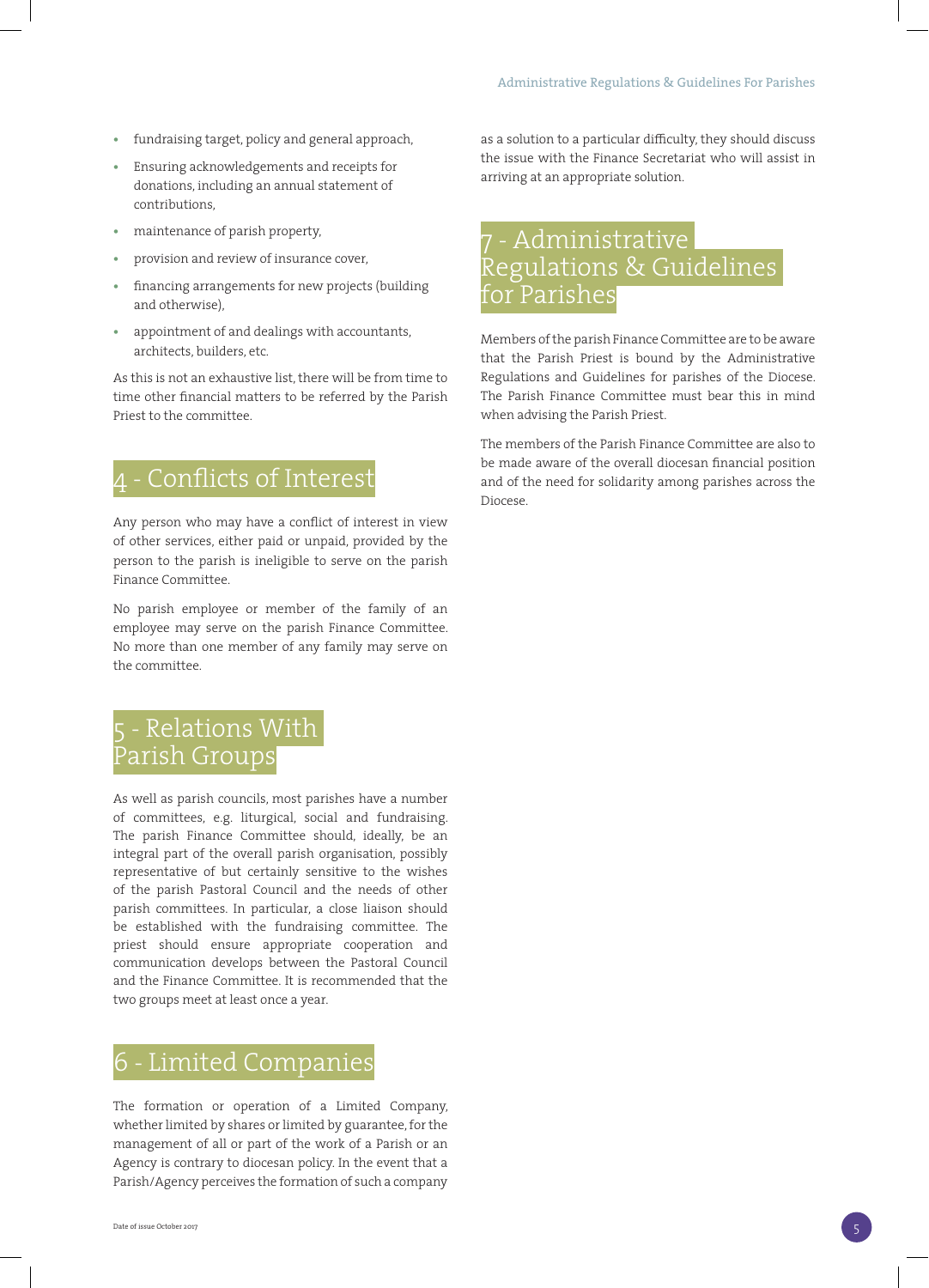Administrative Regulations & Guidelines For Parishes

 $\overline{\phantom{a}}$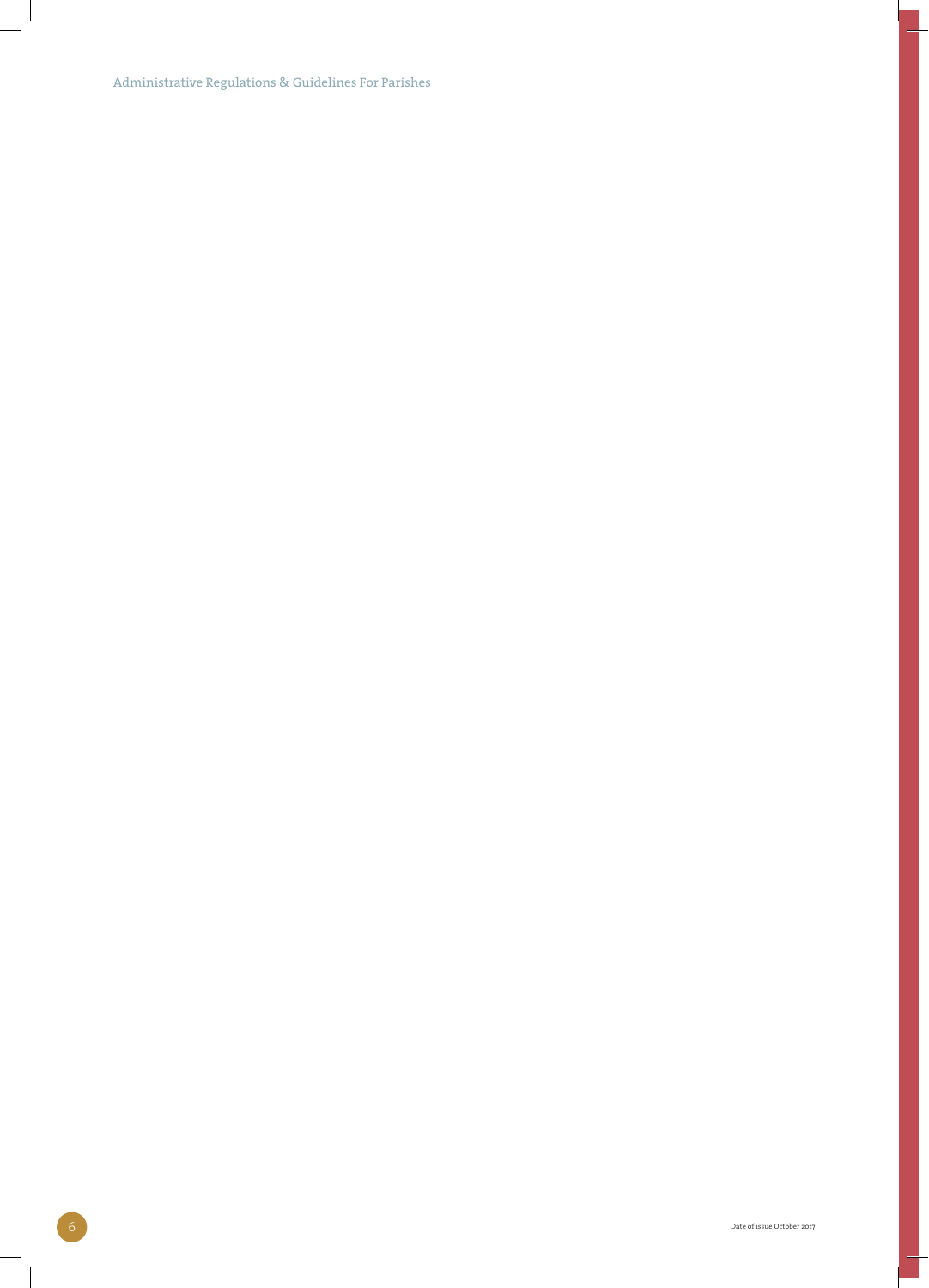# B - Cash & Finances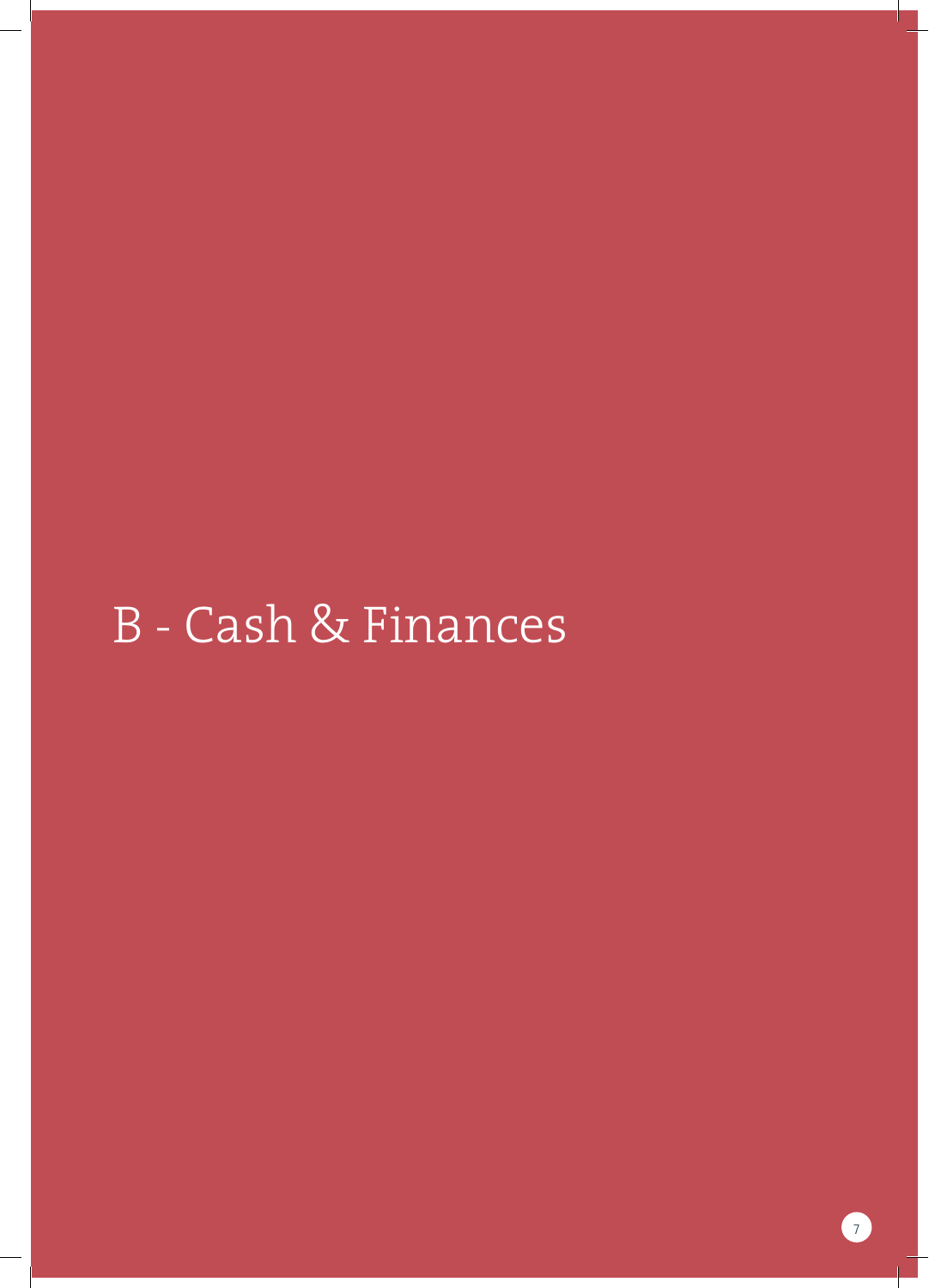# B - Cash & Finances

# 1 - Bank Accounts

Parish and agency funds should be deposited only with financial institutions who are the holders of a licence from the Central Bank of Ireland. Such funds may not be invested in tracker bonds or any other financial instrument of a speculative nature. They may not be invested in the Stock Market or in any financial instrument denominated in a currency other than the Euro.

Parish bank accounts should be held in the name of "The Parish Priest for the time being of...... Parish" or alternatively "the Catholic Parish of......" and they should be properly declared as having charitable status. Every Parish must have a parish working account from which all the day-to-day expenses of the parish are paid; with the sole exception of religious houses that provide their order church for use as a parish church and do not participate in the diocesan Common Fund. Parishes must also have a Stole Fee account into which Stole Fee income is lodged and subsequently transferred to the appropriate beneficiary.

All parish bank accounts opened and controlled as specified above and all Board of Management bank accounts for parish schools should be declared as exempt from Deposit Interest Retention Tax (DIRT) under charity reference number CHY 7424. The date on which exemption was granted should be stated as "Prior to 1922". It is a requirement of the Revenue Commissioners that this charity reference number may not be used for any bank accounts operated in association with the parish schools, which are not used exclusively for educational purposes and under the control of the Board of Management.

All parish bank accounts opened and declared to the bank as being exempt from DIRT should receive a discount of 50% on the standard bank charges. This discount is granted on request by Bank of Ireland and by Allied Irish Banks. All parish clergy and Finance Committees should monitor their statements to ensure that they are receiving the discount and raise the issue with their parish bank manager if the discount is not being allowed.

It is recommended that parishes avail of internet banking to process bank transactions and to access bank statements. Advice on moving to internet banking can be obtained from the Finance Secretariat.

# 2 - Financial Procedures & Internal Controls

The control and management of Parish finances requires that appropriate procedures are put in place to ensure all income and expenditure is recorded and accounted for in a clear and precise manner.

As a minimum the following procedures should be adopted:

#### General

Internal controls are designed to provide reasonable assurance in the areas of effectiveness of operations, reliability of financial reporting and compliance with applicable laws and regulation.

Segregate duties to reduce risk of error and ensure that no one person has control over all aspects of any financial transaction.

Ensure that transactions are authorised by those with delegated approval authority.

Ensure staff and volunteers are provided with training and guidance to ensure that they have the appropriate knowledge to carry out the duties as stipulated in their job description/volunteer agreement.

Ensure staff and volunteers are appropriately supervised.

#### Bank Accounts

The number of bank accounts operated by a Parish should be kept to a minimum and ideally should be five or under.

All bank accounts should be reconciled on a monthly basis to ensure bank balances are in order.

All bank accounts should be maintained in credit. Accounts should not go overdrawn to avoid surcharges and interest. Parishes experiencing financial difficulties should contact the Finance Secretariat for advice.

#### Recording of Income

Appropriate records of all collections should be maintained, including source, date of receipt, purpose etc. A sample 'count sheet' is available on the secure area of the diocesan website.

Once the collections record has been created, the income should be recorded on Accounts IQ.

#### Cheques

Cheque books should always be kept in a secure location with access limited to approved persons only.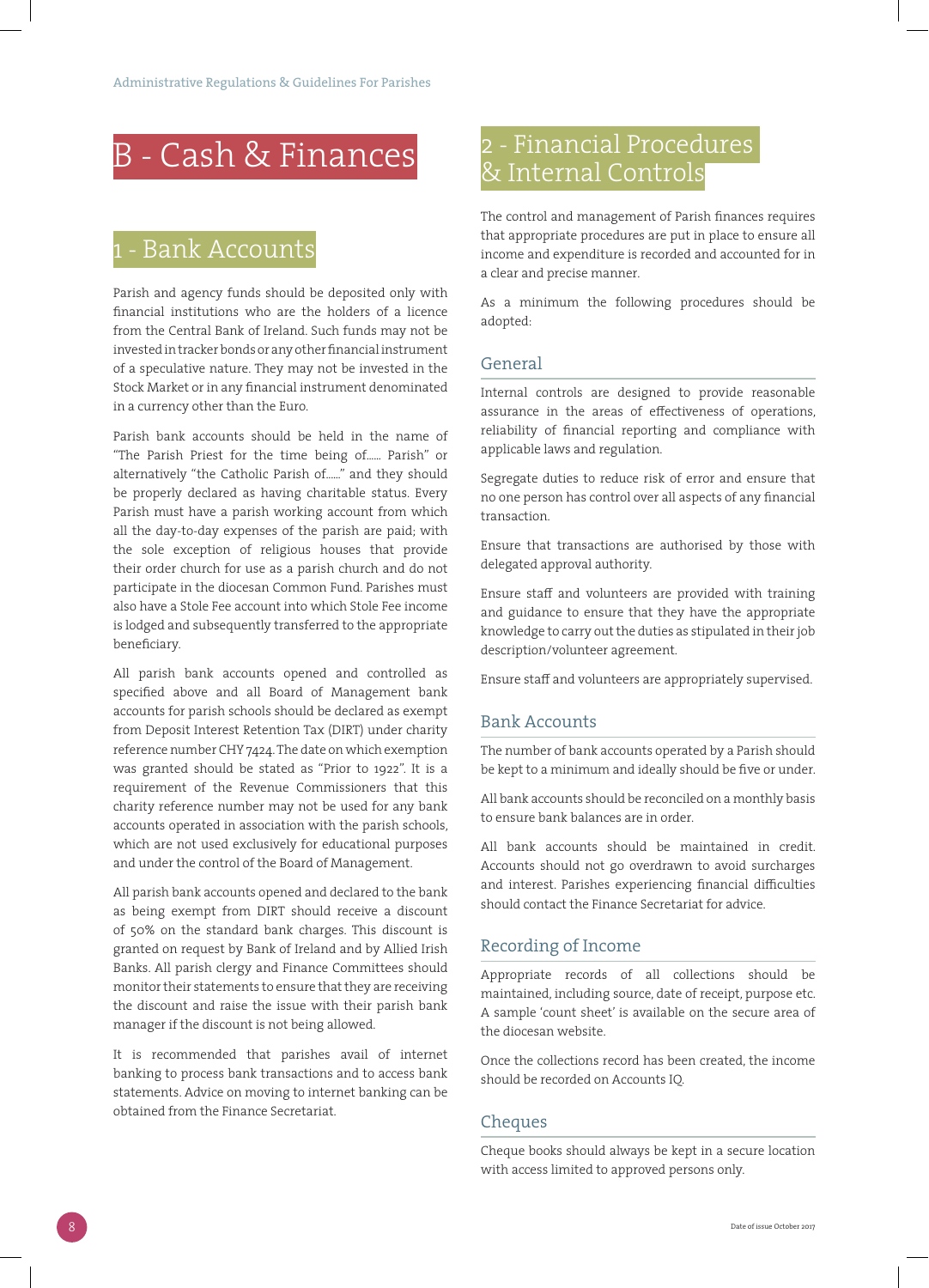All cheques drawn on parish accounts must be signed by two priests of the parish, one of whom should be the Parish Priest (except in the case of one priest parishes). In the case of one priest parishes, cheques drawn should be signed by the Parish Priest and co-signed by the chairman of the parish Finance Committee.

Cheques should not be pre-signed in any circumstances.

#### Supplier Payments

To apply accruals accounting, and avoid possible payment duplications, supplier invoices must be posted to Accounts IQ and a creditor ledger maintained. Payments to suppliers should not be processed as a 'bank payment' on Accounts IQ.

An invoice or other third party documentation should be filed, in cheque or EFT (electronic funds transfer) number order, to support every payment made. This invoice/ document should show the amount being paid, the party to whom it is payable and the purpose for which it is paid.

Invoices should be filed for each direct debit payment. If emailed, these should be printed and the date the payment was made inserted on the invoice.

Where possible all payments should be made by crossed cheque or electronic transfer (such as Direct Debit etc.) only. The payment of expenses with CASH should be avoided where possible; where it is unavoidable, the cash should not be obtained through holding back part of any collection (including shrines) but should be drawn by cheque from the bank into a 'Petty cash box'.

#### Payments to Employees

All payments which are made to employees, with the exception of the reimbursement of vouched and approved expenses, must be taxed in accordance with the requirements of Revenue. See also "Code of Practice for Determining Employment or Self-Employment status of Individuals" which is available on the secure area of the diocesan website.

Expenses should only be reimbursed where accompanied by an appropriate claim for expenses which contains details of the date, the purpose for which the expense was incurred and, where appropriate, supporting receipts/ vouchers.

#### Petty Cash

Where the Parish operates a 'Petty cash box/account', the following procedures should be implemented:

**•** The account should be operated, by one nominated person, on an imprest system and the float should be reinstated at least monthly by a cashed cheque.

- **•** Disbursements from the Petty Cash account should be restricted to amounts of less than €100 per transaction.
- **•** Dockets should be signed by the recipient and be supported with details of the purpose for which the cash is required together with receipts where appropriate.
- **•** The account should be reconciled and approved by a competent person on a monthly basis.

#### Safekeeping of Cash

All money should be kept in a securely locked safe.

Cheques and cash should be deposited to the bank in a timely manner – the first day on which the banks are open following the holding of the collection.

#### Online/Internet Systems

The use of online/internet systems for accepting gifts and payments for weddings etc. should observe the same level of cash management and security as for any other revenue streams and should be recommended by the parish Finance Committee.

Advice should be sought from the Office for Financial Development before investing in any online system.

# 3 - Collections & Cash Handling

#### Security & Transportation of Cash

In each parish a Family Offering/Envelope Collection should be arranged to fund the running costs of the parish and the maintenance of the parochial properties. A growing number of parishes take up part of the Common Fund and Share Collections using envelopes or standing orders.

In so far as is practicable these collections should be requested to be made by parishioners using a standing order from their bank accounts so that the funds are paid directly into a Parish account. Where this is not possible the payment of contributions to the Parish by quarterly, half-yearly or annual cheques should be encouraged.

In most parishes some or all of these collections will have to be collected by weekly envelope. The envelope collection should be carefully organised so as to ensure the safety and security of both the collectors and the collection and every effort should be made to rotate the collectors and vary the time of collecting and the route followed by collectors.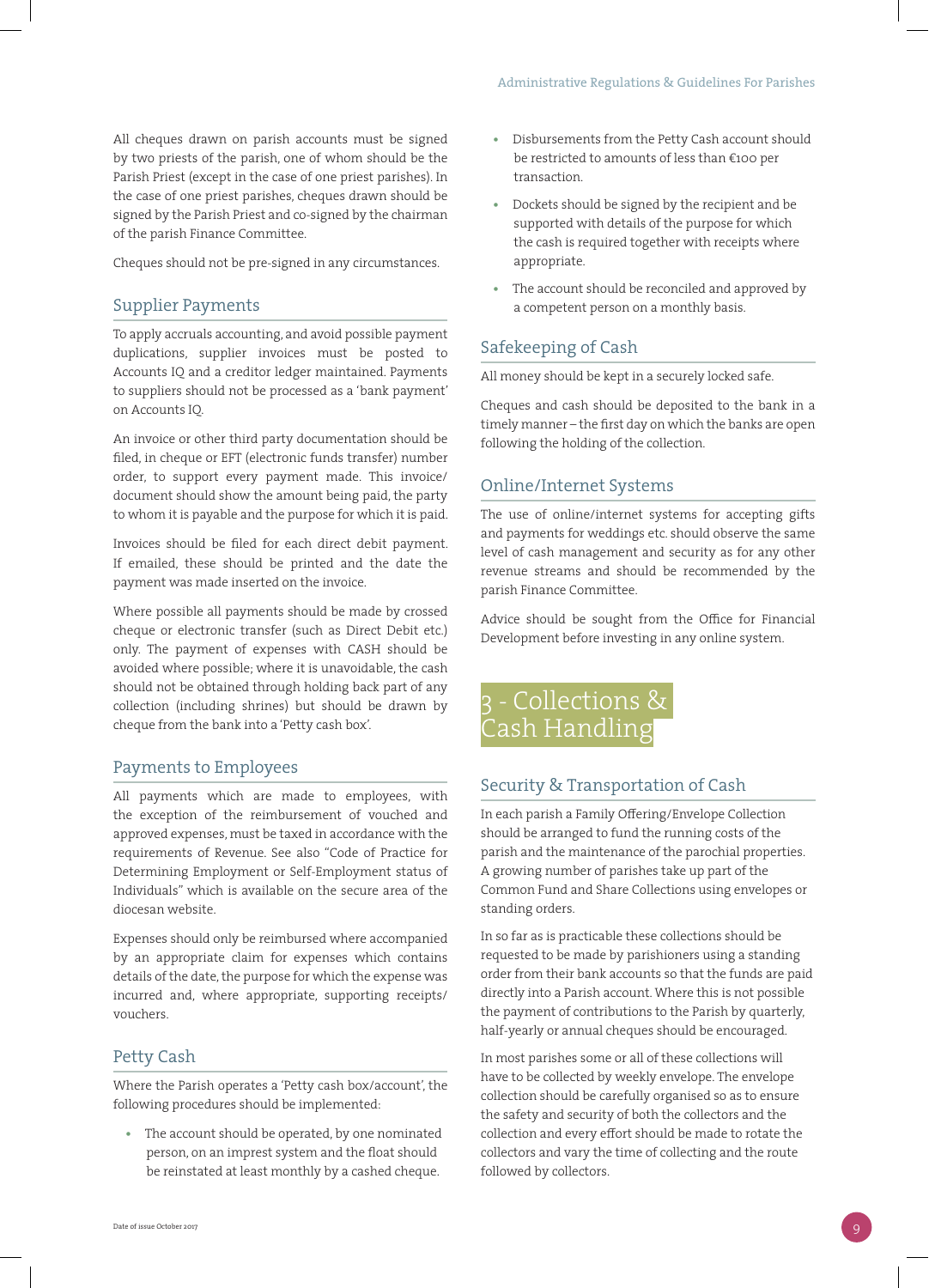The income must be recorded accurately. It is recommended that the Pastoral Management System is used to record income from the count sheets. It is a requirement of the Charities Act 2009 to issue receipts annually acknowledging the total contributed during the year for any amounts (Family Offering, Dues, First Collection, Share and Christmas and Easter Dues) that can be traced back to the donor.

#### First Collections & Dues

A collection for the support of priests must be taken up through the seats at all Masses open to the public which fulfil the Sunday or Holy Day obligation. No portion of this collection may be diverted for any other purpose.

The collection for the support of priests mentioned above together with the Dues (Christmas, Easter and other); Stole fees (baptisms, weddings and funerals) and parish chaplaincy income form the income of the Common Fund.

The Executive Committee of the Common Fund regulates the Common Fund. It is administered by the Finance Secretariat.

The weekly collection should be sent to the Finance Secretariat by one of the following methods;

- **•** Direct credit transfer to the diocesan COMMON FUND account using the specially printed personalised giro books, which are available from the Finance Secretariat. Under no circumstances should the giro transfer be made using the standard giro forms available from the local bank.
- **•** Electronic transfer from the parish bank account to the diocesan COMMON FUND account. The six digit parish and week code MUST be provided on the transfer to allow for the allocation to the correct parish and week by the Finance Secretariat.

All amounts remitted to the Common Fund MUST provide the six digit parish and week code to allow for the allocation to the correct parish and week by the Finance Secretariat.

Dues should also be sent to the Finance to the Finance Secretariat by one of the two methods described above and using the specially printed giro book for DUES. Amounts should be remitted on a regular basis. Dues should not accumulate in parish safes.

#### SHARE

A collection for "SHARE" must be taken up through the seats at all Masses open to the public which fulfil the Sunday or Holy Day obligation except when the Archbishop permits a special diocesan collection to be held for an alternative purpose. No portion of Share or any special collection may be diverted for any other purpose.

The "SHARE" collection must be lodged each week by one of the following methods;

- **•** Direct credit transfer to the diocesan SHARE fund account using the specially printed personalised giro books, which are available from the Finance Secretariat. Under no circumstances should the giro transfer be made using the standard giro forms available from the local bank.
- **•** Electronic transfer from the parish bank account to the diocesan SHARE fund account. The six digit parish and week code MUST be provided on the transfer to allow for the allocation to the correct parish and week by the Finance Secretariat.

#### Other Collections

No collection may be taken up in parish churches on Sundays or Holy Days of Obligation other than the collection for the support of the priests and the Share collection unless a special collection has been authorised by the Archbishop.

No collection for any purpose may take place in church grounds with the sole exception of the collections for the local Conferences of the St. Vincent de Paul Society.

Any church gate collection which has been authorised by the Parish Priest must have a garda permit a copy of which must be provided to the parish before the collection takes place. Parishes should be mindful that regular gate collections could have an impact on collections taken up in the church.

#### Taking up and Counting of Collections

Secure collection bags rather than open baskets should be used to take up collections. Cash should be placed in the safe immediately after the collection is taken up.

For the purpose of counting collections, every Parish should have a number of counting teams and these teams should on a rota basis count the various collections each week. Each collection must be kept segregated and counted separately to ensure that the intentions of the donors are complied with. They should record the amounts counted in a register, indicating the date, the counting team and the amount counted for each separate collection.

When counting the collections the following basic principles MUST be applied:

- **•** Always have a minimum of 2 persons counting, Rotate those counting the cash on a regular basis,
- **•** Never leave the room unattended,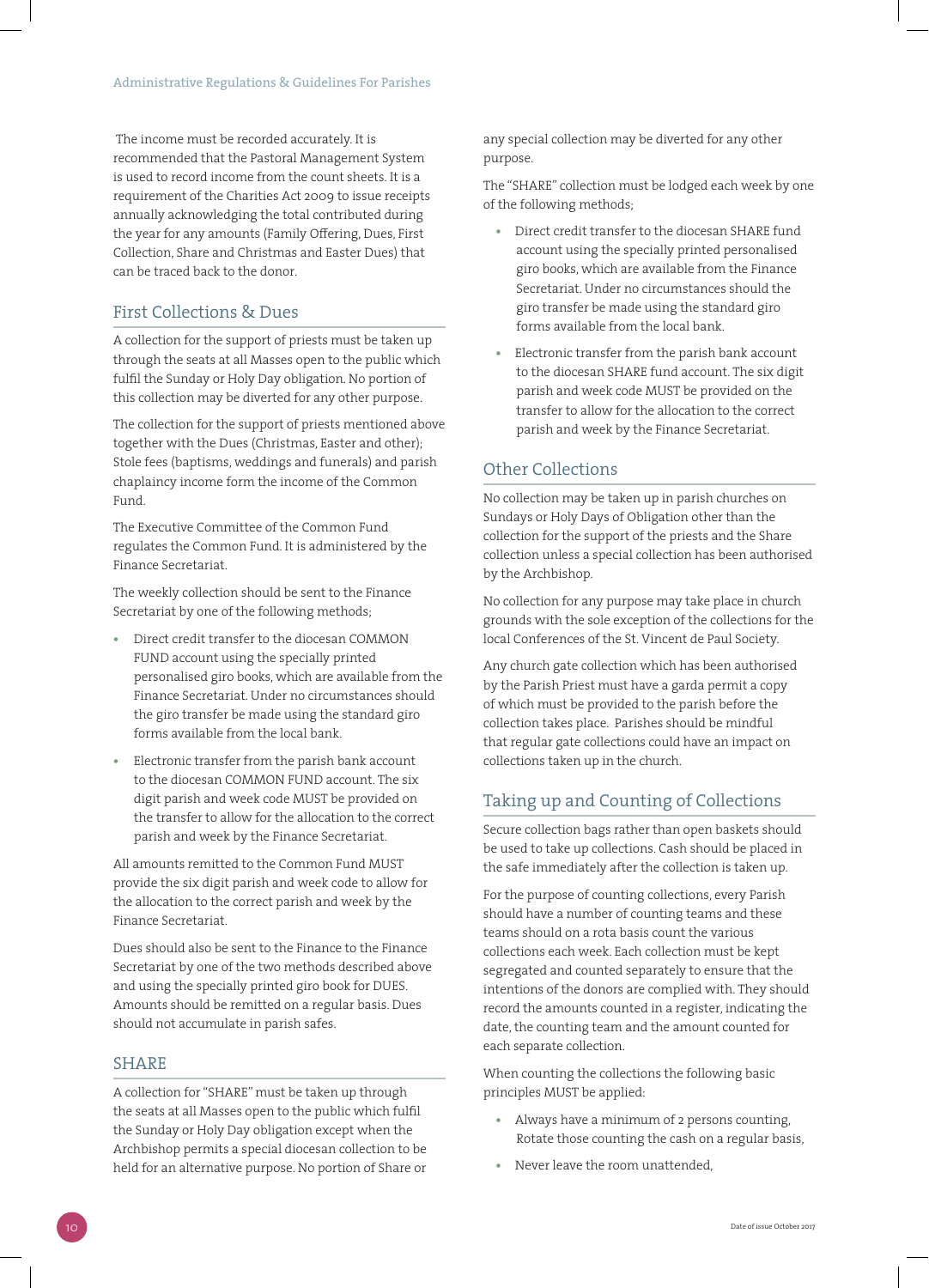- **•** Maintain security if there are any callers to the building, strangers or otherwise.
- **•** CCTV must be installed in areas where cash is held and counted.
- **•** The nature and extent of Parish fund raising events can vary considerably and as such safety and security measures will vary accordingly. However, the basic principal of having a minimum of 2 persons at all times handling money should be adopted.
- **•** Each collection (First Collection; Share; Family Offering; Shrines) must be counted separately and the amount collected must be recorded in a register which must be retained for at least six years. No cash deductions, for whatever purpose, are to be made from the amount collected.

#### Security & Transportation of Cash

Security should be reviewed constantly on the arrangements for the counting and handling of collections in sacristies, presbyteries, parish halls, etc. Every precaution should be taken to ensure the safety of those involved both at the counting and in subsequent transmission to the bank. No one should count or transport money on their own. The parish priest with the advice of the parish Finance Committee should review the procedures in place regularly.

On any occasion where a large amount of cash is being transported, appropriate security measures should be implemented. Of particular importance in this regard is personal safety of those handling the cash. All persons handling money on behalf of the parish should be specifically advised to hand it over if under threat as money can be replaced.

Parishes should contact the Finance Secretariat before engaging the services of a cash collection company.

# Other Income Payments

#### Stole Income

The distribution of Stole Income is as follows;

50% Priest,

25% Parish,

25% Common Fund.

It is no longer permitted to net supply payments made by the parish from the 25% Common Fund portion of Stole Fees.

The Common Fund Portion of Stole Fees should be sent to the Finance Secretariat by direct giro or electronic transfer as described above. The specially printed STOLE FEES book should be used for giro transfers.

#### Lottos & Draws

Any parish running a regular lotto or draw is required to hold a permit or licence for such activities from the local district court. Licences must be renewed on an annual basis.

#### Bequests & Donations

All bequests in parishes should be notified to the Finance Secretariat. Parishes must ensure that any donations with restrictions in respect of how the funds are to be spent, must be applied in line with the donor's intentions and should not be applied for any other purposes.

#### Share Assistance

Share assistance to some parishes is provided by way of interest-free loan and is repayable to the Share Fund over a period of time after the parish debt has been cleared.

#### Supply Payments

Supply payments are permitted as expenses from the Common Fund to cover leave entitlements and illness cover for priests. Supply payments over and above the permitted levels must be paid for by the parish.

From 2017, the Finance Secretariat will issue supply payments refunds directly to parishes, twice a year, in July and January (from 2018) .

It is no longer permitted to net supply payments made by the parish from the 25% Common Fund portion of Stole Fees.

#### Leasing of Equipment

Parishes should seek advice from the Finance Secretariat before entering into any lease agreement, as this method of procurement is typically more expensive than outright purchase.

## Annual Budgets

Each parish should prepare an annual budget estimating income and expenditure for the following year (Canon 1284 §3).

The preparation of an annual budget will assist the priest in the development of a financial plan for the coming year. The budget for the following year should be signed by the priest and the Chair of the Finance Committee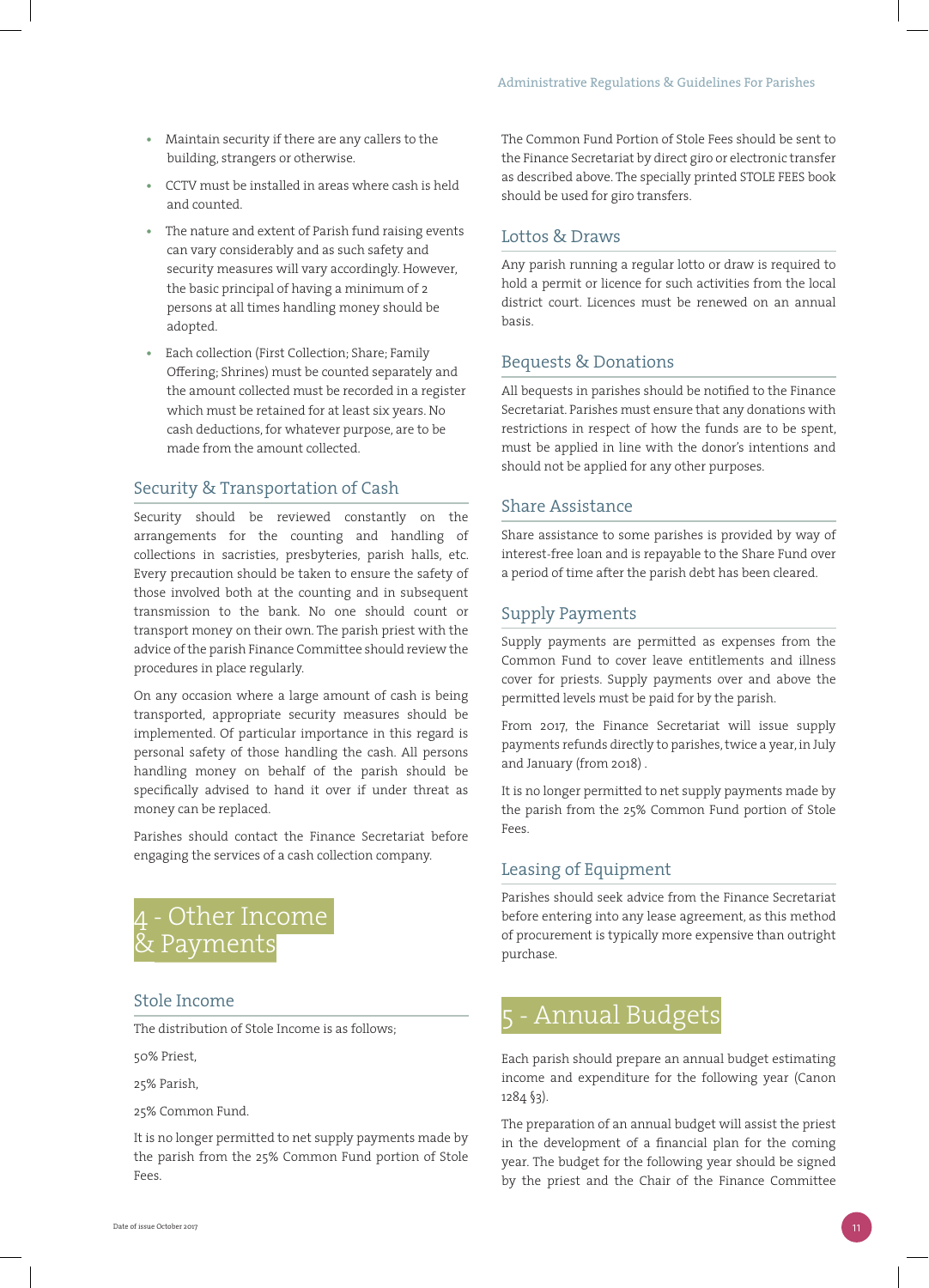at the last meeting of the year. Any projected operating deficit should be communicated to the Finance Secretariat who will advise in this regard.

# 6 - Fraud

The Finance Secretariat should be notified of any suspected fraud in parishes at the earliest opportunity. The Finance Secretariat will assist with the investigation of any suspected fraud.

# Accounting Records

The parochial accounting records are part of the official records of the parish. Proper accounting records should be kept (canon 1284 §4). They should be preserved and should be available for inspection and to successive Parish Priests, along with necessary documentation (in particular, records of capital expenditure on buildings, copies of letters of engagement of professional advisors, copies of contract documents in relation to buildings, along with any relevant receipts or other documentation).

Every parish is required to use the uniform accounting system for parishes; Accounts IQ. Accounts IQ was introduced into parishes in 2015 and provides a standard chart of accounts and reporting structure across all parishes which allows for the combination of accounting records.

# - Annual Audit

It is required under the Charities Act 2009 that all larger charities are audited annually by an independent auditor. The combined parishes of the diocese fall into this category. The registered auditors are appointed annually by the Finance Secretariat.

In addition, the Archbishop must exercise careful vigilance over the administration of temporal goods by parishes (Canon 1284 §2, 3°). The Archbishop has entrusted the Financial Administrator of the diocese (Canon 1278) with this role who is assisted in this responsibility by the application of these administrative regulations and guidelines by parishes and by the signed annual report of the auditors.

Parishes are no longer required to engage the services of an accountant to sign off on the annual receipts and payments. It is the responsibility of the parish to prepare proper books, and, in addition to the support and training provided by the Finance Secretariat and the HR Office, a parish may avail of the services of an accountant to advise

on financial processes, controls and procedures. This accountant must be totally independent of the parish and may not be a member of the parish Finance Committee or of any other parish committee. They must be a member of an accounting Institute which, in turn, is a member body of the Consultative Committee of Accountancy Bodies Ireland (CCAB-I). The suitability of the accountant must be agreed in advance of their appointment with the Finance Secretariat. A daytime contact phone number of the accountant will be necessary.

The parish financial statements should be prepared for the financial year ended 31st December each year.

Every parish should assign one individual as the main contact with the Finance Secretariat on accounting and audit matters. This person should be assigned responsibility for the proper and timely preparation of the accounting records, ensuring that all information is provided to the Finance Secretariat by the annual deadline of 31st March. A meeting of the parish Finance Committee should be arranged as soon as the financial statements are ready for review.

In the event that the Parish has a Parish Centre, the parish should review the books and records of the Parish Centre and include the current accounts, deposit accounts and fund movements of that centre on Accounts IQ.

The Finance Secretariat will post the final transactions to complete the parish records. The document "Role of the Finance Secretariat in the preparation of the financial statements for the Parishes of the Diocese of Dublin" outlines the role of the Finance Secretariat in assisting at the final stage of the accounts preparation and is available on the secure area of the diocesan website. Parishes wishing to record their own final accounting records should discuss this with the Finance Secretariat.

The parish will be advised of these changes as soon as possible at which time the financial statements should be made available in the parish.

These statements of the parish should be published, in summary form, in the parish each year. It is preferable that this publication form part of a parish newsletter and that this newsletter also provides details of capital projects, both planned and in progress.

Every agency whose books and records are not included with those of the "Parishes of the Diocese of Dublin" or the "Charities of the Archdiocese of Dublin" must have its books audited annually by a registered auditor. The audited accounts must then be submitted to the Finance Secretariat.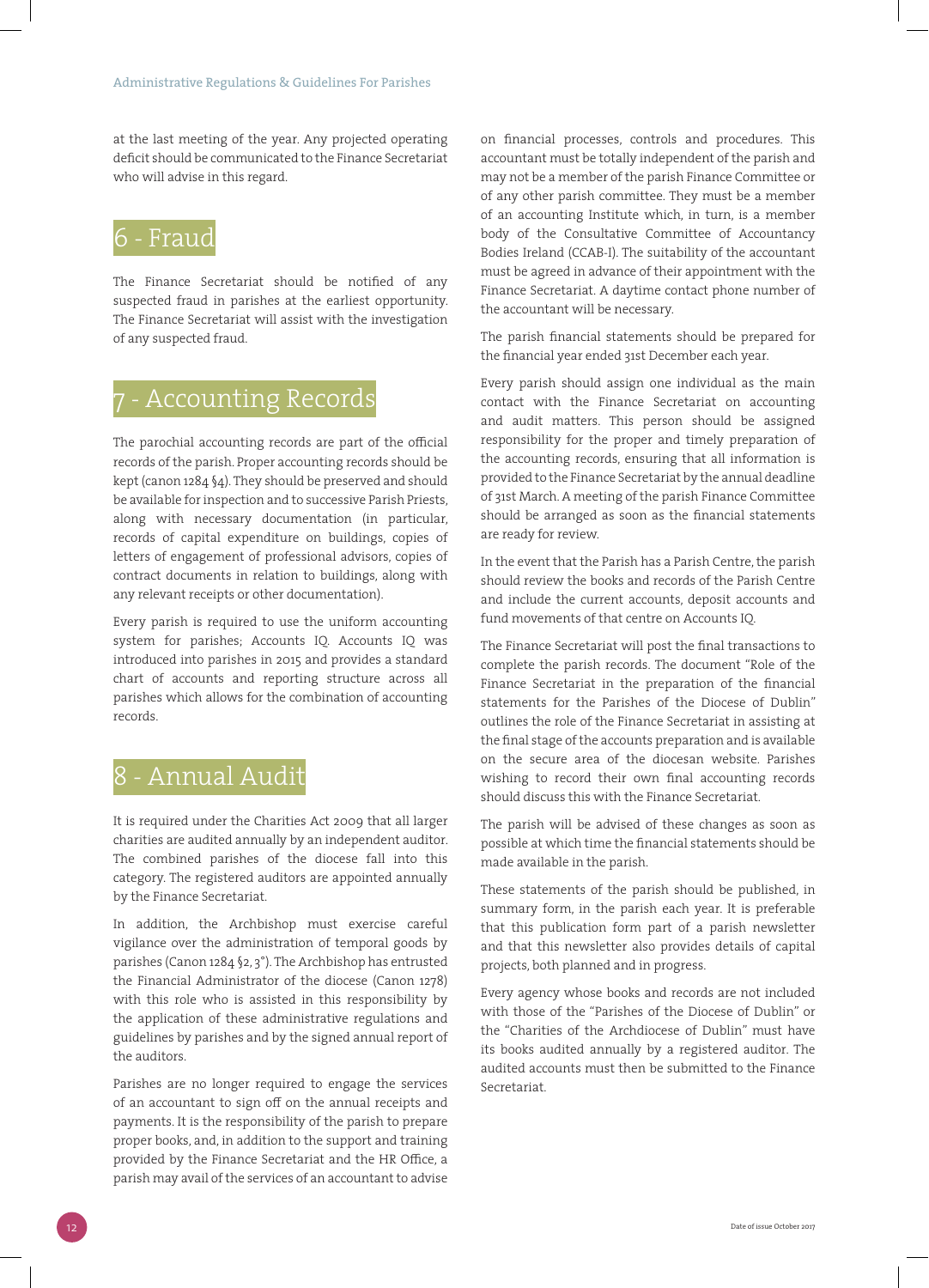# 9 - Pastoral Management 'stem

A uniform pastoral management system was also introduced in parishes in 2015. The pastoral management system is used to record all income and lodgements in parishes. Once monies are attributed to an individual within pastoral management the system will produce acknowledgement letters at the end of every year. If the cumulative traceable income from any one parishioner from the various sources is over €250 the pastoral management system will recognise this and the contribution will be automatically included in the tax reclaim, if eligible. The pastoral management system also has the following functionality;

- **•** Calendar for all parish events,
- **•** Managing parish groups,
- **•** Managing Household and Contact Details,
- **•** Mail merge For letters and labels.

# 10 - Helpdesk

A helpdesk is located in the Finance Secretariat which answers parish queries on the pastoral management system and Accounts IQ. The helpdesk can be contacted at helpdesk@abfinance.org or on 01 808 7546. Support requests should be logged through the pastoral management system.

# 11 - Training - Pastoral Management System & Accounts IQ

Training for new staff on the pastoral management system and Accounts IQ can be requested from the Human Resources Office. Parishes will also be invited to attend group update and refresher training from time-totime.

# 12 - Fundraising

The Office for Financial Development supports and works collaboratively with the parishes in the Archdiocese to implement efficient fundraising programmes that enable them to meet pastoral or facility needs. The Office promotes stewardship of parishioner giving and increased contributions to the Common Fund, Share, Family Offering and Dues. In addition, the work of the

The Office for Financial Development can be contacted at malcolm.kelly@dublindiocese.ie or on 01 808 7584.

# - Scheme of Tax Relief For Donations

The Finance Act, 2001, introduced a scheme of tax relief for donations made by individuals or companies to eligible charities. The diocese has been recognised by the Revenue Commissioners as being an eligible charity for the purposes of this Scheme under the Revenue registration number CHY7424.

The scheme was significantly changed in 2013 and now all traceable donations over €250 from all donors attract tax relief at a blended rate of 31%. The tax relief available can potentially increase the value of donations and contributions received from all donors by 45%. For example, €250 attracts tax relief of €112.32 (€250/69\*100), a donation of €1,000 has the potential to generate additional income of €449.28.

The minimum amount payable by a donor in any one tax-year in order to qualify for relief is €250. Qualifying donations must satisfy the following conditions:

- **•** The donation must be in the form of money;
- **•** It must not be repayable;
- **•** It must not confer any benefit on the donor or any person connected with the donor;
- **•** It must not be conditional on, or associated with, any arrangement involving acquisition of property by the parish.

Donations paid by instalments, e.g. standing orders, do qualify. Claims for relief may include all monies subscribed by donors to the Family Offering collection and to the Dues, provided all the individual amounts making up the claimed total can be identified within the parish records. These records must clearly identify receipt of the individual amounts, by donor, date and bank lodgement record, making up the qualifying donations on which a refund of tax is to be claimed.

It is strongly recommended that parishes use the Pastoral Management System to manage and acknowledge parish records. The Pastoral Management System has significantly reduced the time required to prepare and submit the claim.

Cash placed in collection baskets will not qualify for relief, as it cannot be traced back to the donors. Parishes are encouraged to introduce an 'envelope' system for the First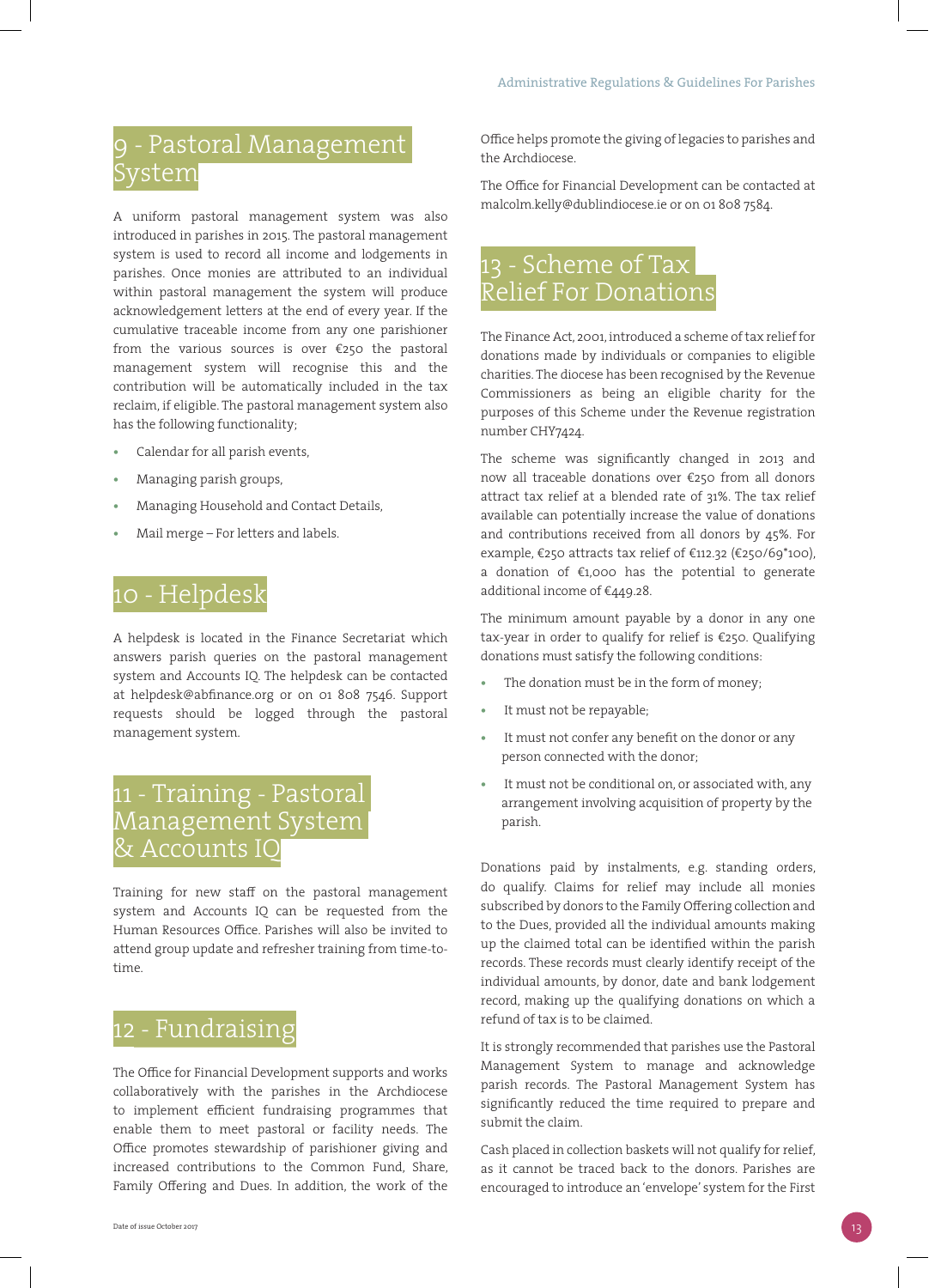and Share Collections to ensure traceability of collections and to allow tax relief to be claimed on such donations. The Office for Financial Development is assisting parishes who are considering an envelope system for the first and second collections. The Office for Financial Development is also available to advise parishes on how to maximise the return on tax refund claims.

The Revenue Commissioners reserve the right to audit the books and records of any parish availing of the terms of this scheme, and it is a requirement that all records of donations and their lodgement into parish bank accounts be retained for such audit for a period of at least six years.

Parishioners should be asked to complete either the CHY3 or CHY4 form declaring the amount that is identifiable in the parish books as having been donated by them. The parish should prepare the CHY3/4 forms in advance, completing the following:

- **•** The donor's name;
- **•** The donor's address if known;
- **•** The amount donated per the parish books;
- **•** The parish name;
- **•** The CHY Reference Number (CHY7424);
- **•** the tax year.

The donor should be asked to:

- **•** Complete their address;
- **•** Insert their PPS Number;
- **•** Sign and date the form

The amount receipted, or the amount declared on the CHY3/4 form must be the amount received from the donor between 1st January and 31st December of the relevant tax year. It must be capable of being identified in the books and records of the parish. Each parish should retain the completed CHY3/4 forms and store them safely, remembering that these forms must be available for audit for at least six years.

The claim should be submitted on ROS, under the tax registration number for the parish. The claim form available on the Pastoral Management system has been designed in a way which is compatible with the required Revenue format.

The Finance Secretariat (Helpdesk) at helpdesk@ abfinance.org or on 01 8087546 can assist with any difficulties arising during the claim process.

# 14 - Charities Regulatory Authority

The Charities Regulatory Authority was established in October 2014 and its primary role is to ensure compliance by charities with the Charities Act 2009. The website for the Authority is www.charitiesregulatoryauthority.ie

The Authority also acts in an advisory capacity and issues regular publications which are available on the publications section of its website. Parish Priests and parish Finance Committees are encouraged to read these publications and to check the website for new information on a regular basis.

A register of all charities is also available on the website of the Authority. The diocese has two primary registrations;

- Parishes of the Diocese of Dublin Registration Number 20016166;
- 2 Charites of the Archdiocese of Dublin Registration Number 20002022.

Information on these, and all charities, can be searched and reviewed on the website.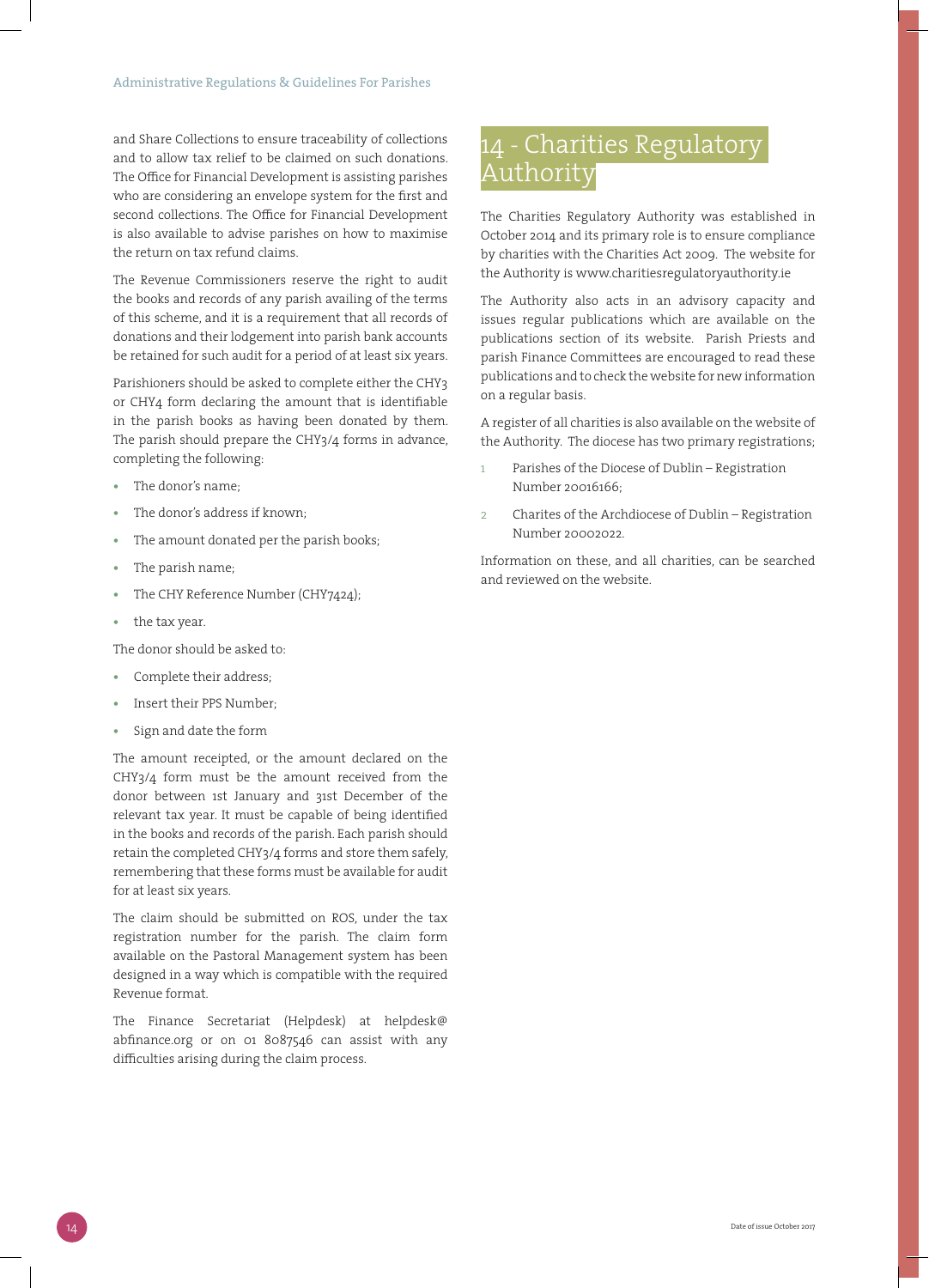# C - Property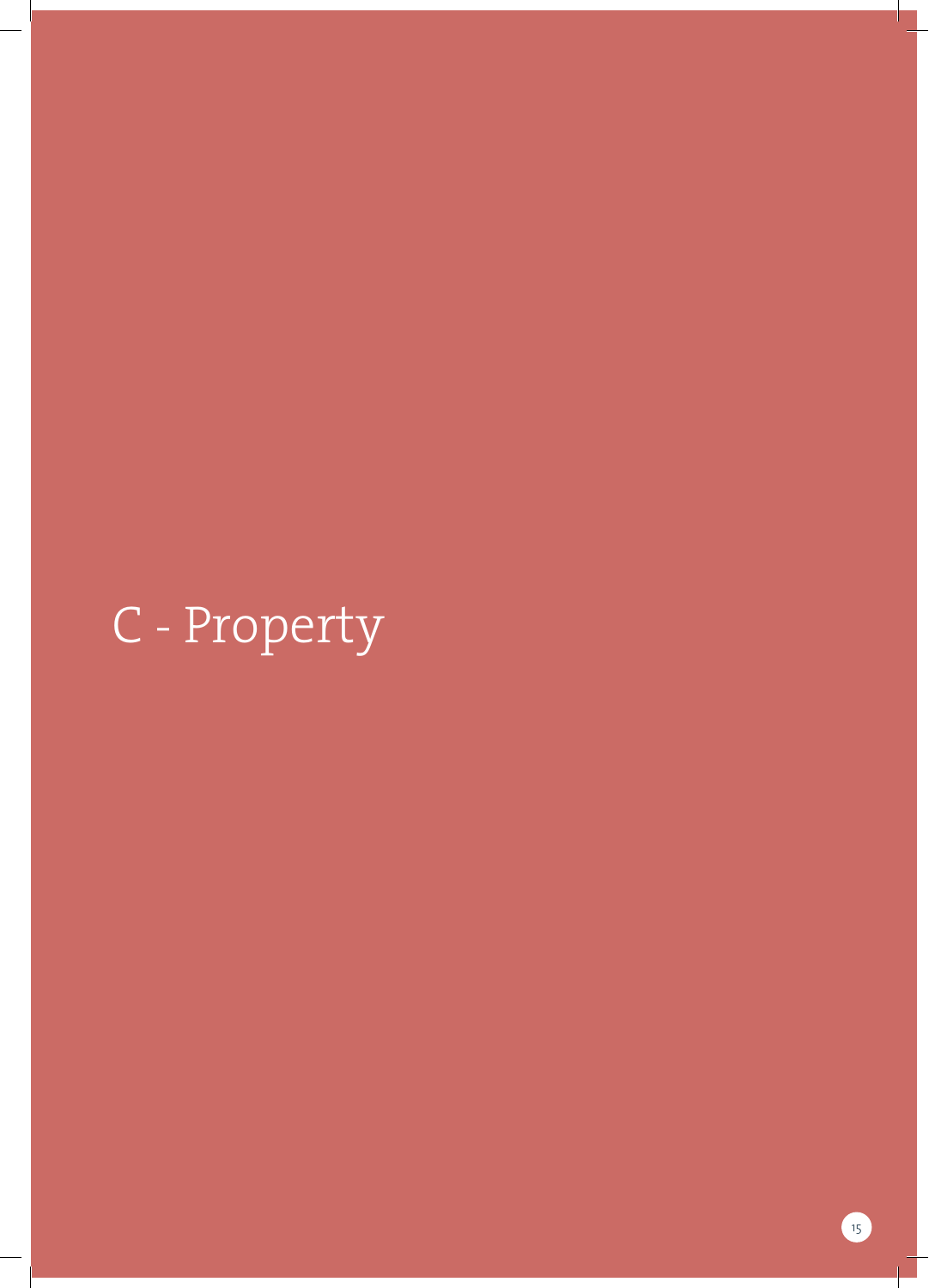

# 1 - Title of Property

All property of parishes and agencies of the diocese must be vested in the St. Laurence O'Toole Diocesan Trust. The Solicitors for the Trust are Mason Hayes & Curran, South Bank House, Barrow Street, Dublin 4. (Tel. 6145000).

# Register of Fixed Assets

The Fixed Asset register for all parishes is maintained by the Finance Secretariat. Additions and/or deletions from the register will be based on information provided by the parish during the annual accounts preparation process. Each parish will be provided with an up-to-date listing of its fixed assets on completion of the audit process each year.

# Capital Projects

A roadmap for capital projects is provided at the end of this section on page 24.

#### Professional Consultants

All professional consultants appointed by parishes must be appropriately accredited. For example, architects must be members of the RIAI (Royal Institute of the Architects of Ireland).

No architect or other consultant that does not hold an appropriately recognised professional qualification and adequate professional indemnity insurance should be considered for appointment by the parish.

#### Funding

At least 90% of the cost of any capital project must be in hand or pledged by standing order/direct debit and an ability to fund the balance borrowed over a maximum period of ten years before approval will be given to proceed. Initial consultations should take place with the Finance Secretariat who will advise the priest on procedures.

Parishes must give consideration to the possibility of raising philanthropic funding from parishioners and other individuals and foundations so that borrowing can be reduced and parish finances are not depleted unnecessarily. Similarly, in many cases, the sale of parish

property should not take place for the sole reason of providing capital funds while the possibility of raising these funds from parishioners has not been explored. The Office for Financial Development can provide assistance to parishes in determining the feasibility of raising funds.

Parishes with protected structures should give consideration to making applications for any grant funding available from heritage bodies, including the Department of Culture, Heritage and the Gaeltacht. The Office for Financial Development can provide assistance and guidance to parishes to avail of any grant funding for which their works may be eligible. Adequate lead-time should be allowed to make the application. Parishes will be alerted concerning periods of grant application and deadlines.

#### Approval Process

All construction work, (including new building or repair and maintenance) whether on churches, presbyteries, parish centres or other parochial property costing in excess of €50,000 (houses €100,000) requires the prior approval of the Archbishop whether or not borrowing or raising capital funds are required. Borrowing should be undertaken only where absolutely necessary and only after the feasibility of raising philanthropic gifts from individuals and foundations has been explored. The Office for Financial Development will assist parishes in assessing the feasibility of raising philanthropic funds.

Proposals for building expenditure must be submitted to the Finance Secretariat for consideration by the Diocesan Buildings Committee and Diocesan Finance Committee and ultimately for recommendation to the Archbishop.

All construction work approved by the Archbishop is monitored by the Diocesan Buildings Committee.

#### Planning Permissions

Planning Permission for any project must not be applied for until the project has received the approval of the Archbishop through the Finance Secretariat.

#### Seeking Tenders

No project may go to tender until approval has been granted to the Parish Priest by the Finance Secretariat on behalf of the Archbishop.

#### Protected Buildings

Many churches and other parochial buildings have been designated Protected Buildings by law. No alterations of any kind can be made to these buildings either on the exterior or the interior without the necessary approval or declaration of the Local Authority. It is therefore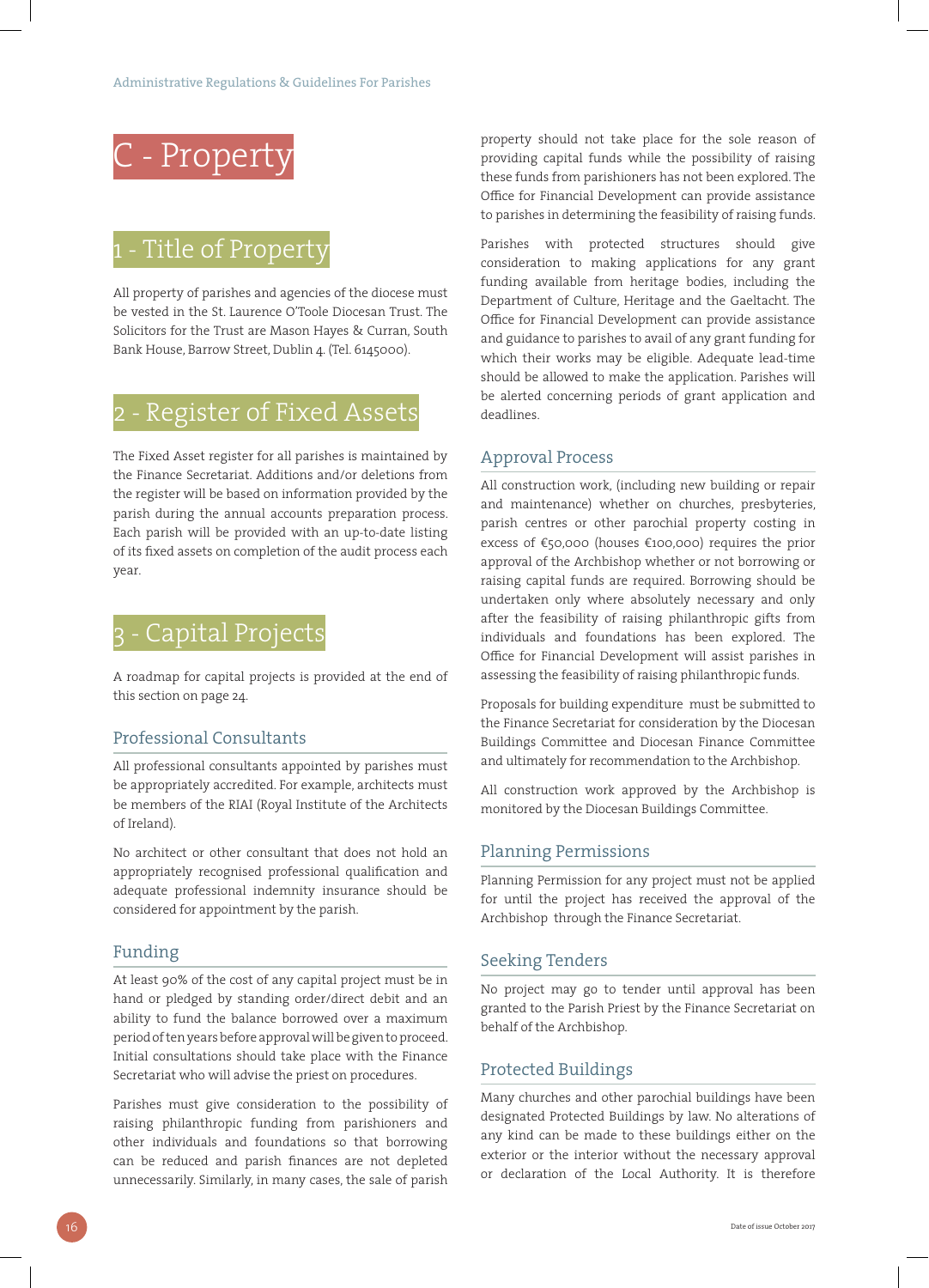necessary to engage a Professional Consultant before any work is planned on a Protected Building. Advice on this matter may be obtained from the Diocesan Sacred Art and Architecture and Historic Churches Commission. The Secretary of the Committee may be contacted at the Office of the Moderator of the Curia, Archbishop's House.

#### Project Completion

The parish architect should certify the final payment due. The final account should be submitted to the buildings section of the Finance Secretariat. All documentation, including drawings, should be held indefinitely by the parish as these can prove useful for future projects and may help avoid some costs.

#### Project Supervisor Design Stage/Project Supervisor Construction Stage

When construction work is to be carried out, the Parish Priest, as employer, has a duty under the Safety Health and Welfare at Work (Construction) Regulations 2006, to appoint a Project Supervisor for the Design Stage and a Project Supervisor for the Construction Stage. "Construction Work" in the Regulations is defined as:

- **(a).**the construction, alteration, conversion, fitting out, commissioning, renovation, repair, upkeep, decoration or other maintenance (including cleaning which involves the use of water or an abrasive at high pressure or the use of substances or preparations classified as corrosive or toxic for the purposes of Regulation 8 of the European Communities (Classification, Packaging, Labelling and Notification of Dangerous Substances) Regulations, 1994 and Regulation 5 of the European Communities (Classification, Packaging and Labelling of Dangerous Preparation) Regulations 1992), decommissioning, demolition or dismantling of a structure,
- **(b).**the preparation for an intended structure, including site clearance, exploration, investigation (but not site survey) and excavation, and laying or installing the foundations of an intended structure,
- **(c).** the assembly of prefabricated elements to form a structure, or
- **(d).**the disassembly of prefabricated elements which, immediately before such disassembly, formed a structure,
- **(e).**the removal of a structure or part of a structure or of any product waste resulting from demolition or dismantling of a structure or disassembly of prefabricated elements which, immediately before such disassembly, formed a structure,
- **(f).** the installation, commissioning, maintenance, repair or removal of mechanical, electrical, gas, compressed

air, hydraulic, telecommunication system, computer systems, or similar services which are normally fixed within or to a structure.

In the case of any works from (a) to (f) above, the Professional Consultant will usually advise on compliance with the Safety Health and Welfare at Work (Construction) Regulations 2006 including the Client's duty to appoint a Project Supervisor for the design stage and for the Construction stage. Such advice should be sought and obtained before any work commences. Usually (but not always) the Project Supervisor for Design is the Architect and for Construction is the Contractor.

Further advice and guidance is available from the Finance Secretariat, Archbishop's House or The Health and Safety Authority, Metropolitan Building, James Joyce Street, Mountjoy, Dublin 1. Tel.: 6147000.

# 4 - Diocesan Sacred Art and Architecture and Historic Churches Commission

In the case of new church building, extensions to churches, extensions within the curtilage of the church or the reordering of existing churches, proposals will also have to be submitted to the Diocesan Commission for Sacred Art & Architecture who will make recommendations to the Archbishop. The Secretary of the Commission may be contacted at the Office of the Moderator, Archbishop's House.

### - Routine Maintenance

It is important to avoid, where possible, the cost of major repairs by implementing a policy of regular maintenance without the necessity of professional advice. It is, however, important to seek professional advice when serious defects are suspected or established.

The possibility of utilising voluntary labour or a combination of voluntary and contractual labour, for routine maintenance, servicing or cleaning of parochial property should be considered.

The following are the most important areas where a "weather eye" should be kept on all parochial buildings:

#### **Roofs**

Replace missing slates/tiles immediately;

Repair defective pointing (repointing will always require advice from and supervision by a Professional Consultant);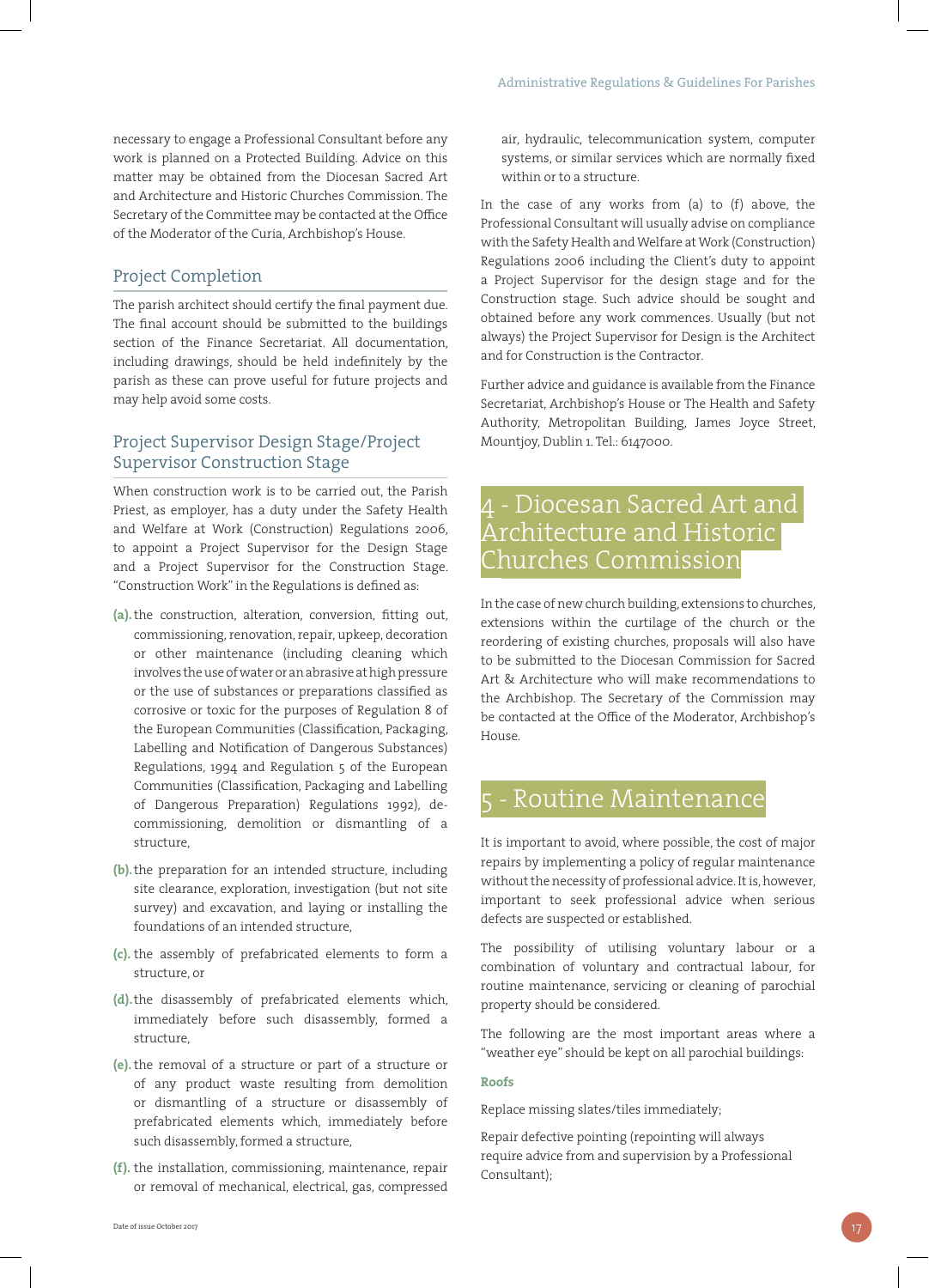#### Remove grass and other growth from gutters and hopper heads at least once a year;

Timbers in roof space should be examined every ten years by an Architect or Structural Engineer for signs of wet and/or dry rot and woodworm.

#### **Ceilings**

Damp areas on ceilings should be examined and the cause of the problem located and treated;

Loose plaster (particularly heavy ornamental type) must be repaired immediately.

#### **Walls**

Dampness on walls is usually a result of choked gutters, rainwater pipes, defective external plaster, pointing, etc.

#### **Windows**

The usual faults are defective timber frames (usually softwoods) or sashes due to lack of maintenance or age;

Stained glass windows in churches need regular inspection to check for damage caused by bulging to lead lights and storm bars. These inspections need to be carried out by specialist consultants only. Please contact the Finance Secretariat for contact details.

#### **Floors**

Damage usually caused by wear and tear; porches and entrance lobbies should have suitable mats. Particular care should be given to woodblock floors.

#### **Pavings**

Cracked and dangerous external pavings and paths should be replaced/repaired.

#### **Drains**

All gully traps, armstrong junctions and manhole covers should be cleaned out every six months.

#### **Gutters & Downpipes**

Leaking gutters and rainwater pipes should be repaired/ replaced immediately.

#### **Plumbing & Heating**

All installations require periodic attention;

Central heating boilers and flues should be serviced regularly.

#### **Ventilation**

Inadequate ventilation will cause deterioration in the fabric of buildings through condensation;

Mechanical window opening devices should be kept in working order.

#### **Electrical Installations**

Should be examined periodically by a competent electrical contractor/consultant to ensure system and wiring is safe.

#### **Painting**

External: timber doors, windows, metal gutters and downpipes, railings and gates - every five years;

Internal: every ten years approx.

# **Emergency Evacuation**

Great care should be taken to ensure that churches and all places of public assembly under parochial control can easily be evacuated in the event of an emergency.

All exits should be in keeping with current statutory requirements.

# - Accessibility

Every effort should be made to improve the accessibility of existing buildings for people with special needs. Facilities for people with special needs should be provided for in the construction of new buildings, and in the renovation of existing buildings. Part M (Access for People with Disabilities) of the building regulations must be complied with in all construction work and in the renovation of existing buildings.

The Equal Status Acts 2000 to 2004 obliges all service providers, both public and private, to do all that is reasonable to accommodate the needs of a person with a disability. This involves providing special treatment or facilities in circumstances where without these it would be impossible or unduly difficult for a person with a disability to avail of the service provided. They are not obliged to provide special facilities or treatment when this costs more than a nominal cost, though the definition of nominal cost will depend on the size and resources of the body concerned. An accessibility audit can ascertain if a building meets with the standard set under this Act. Contact the Finance Secretariat for advice on how to undertake an accessibility audit.

# 8 - Sale of Property

Considerable thought should be given to the decision to sell any parish property. Generally, a property that is determined surplus to the needs and mission of a parish can be considered for sale and is treated as an alienation under Canon Law. Bear in mind that when selling property it then becomes permanently removed from the parish.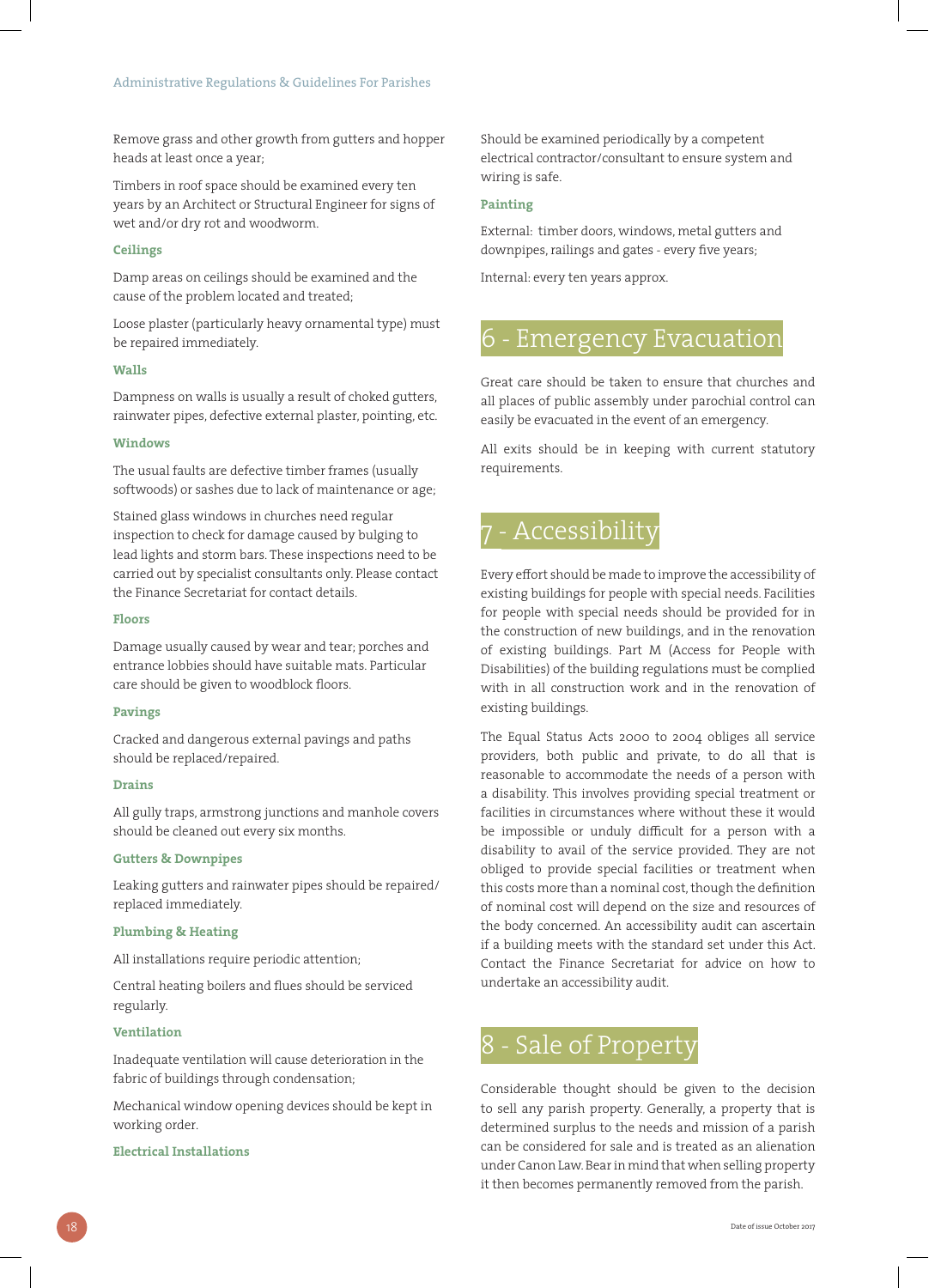The required procedures for alienation of parish property is available as a document on the secure area of the diocesan website.

Parishes should consult with the Finance Secretariat before engaging an estate agent to manage the sale on behalf of the parish.

#### Conveyancing

All conveyancing transactions (sale and purchase) must be conducted through the Diocesan Solicitors Mason Hayes & Curran, South Bank House, Barrow Street, Dublin 4. (Tel. 6145000). The scale of fees agreed with the solicitors and which apply is as follows:

| First | Next     | Next     | <b>Excess</b>                         |
|-------|----------|----------|---------------------------------------|
|       |          |          | €500,000 €500,000 €400,000 €5,000,000 |
| 0.75% | $0.50\%$ | $0.30\%$ | 0.25%                                 |

These rates may be amended from time to time and, as necessary parishes will be informed of any changes.

# 9 - Third Party Users

Where parochial property, e.g. halls, parish centres and schools are used on a regular (but not exclusive) basis by any one person or group, a licence agreement must be entered into between the Trustees and the user. Template licences are available on the secure area of the diocesan website and should be used for straightforward licences. Parishes should consult with Mason Hayes & Curran, Solicitors for more complex licences where the licensee will occupy parish property (including individual rooms) on an exclusive basis or any parish property for more than 5 hours per week.

The licence should determine the terms of agreement in regard to the nature and extent of use, licence fee and responsibility for maintenance and insurance. The Parish must have access at all times to licensed property. Keys must not be given to licensees.

When any portion of the property is made available for use (other than parish/agency use) the Parish Priest is required to satisfy himself that the users have adequate public liability insurance in force.

Where it is intended to establish a management committee for the running of a parish centre or other parish facility and where the Parish Priest does not appoint all members of the committee, the committee must be formed in accordance with the approved diocesan constitution for such committees.

The occasional use of classrooms is the responsibility of the Trustees and the Board of Management (cf. Governance Manual for Primary Schools 2015-2019 (page 31)).

The Norms for the use of School Property are as follows:

Use of a school premises during school hours requires:

- **•** The permission of the Minister for Education
- **•** The permission of the Trustees
- **•** The permission of the Board of Management
- **•** A signed Licence drawn up by the diocesan solicitors. This Licence Agreement inter alia will require:
	- **(i)** An undertaking that due care be taken of the school property and damage to the premises or equipment will be made good by the user,
	- **(ii)** That the premises be left in a clean and tidy condition after such use,
	- **(iii)** That activities should terminate at a reasonable hour,
	- **(iv)** That adequate public liability insurance is in place and,
	- **(v)** That a sufficient charge be made to cover the cost of light, heat, property insurance, etc.

The use of a school premises outside of school hours also requires the above conditions to be followed but the approval of the Minister for Education is not required for such use.

An increasing number of classrooms are becoming vacant in some primary schools throughout the diocese as a result of declining pupil numbers.

Consultations should be held with the Finance Secretariat as to the future use of the school or part of the school prior to entering any agreement with a third party. It is important that a school with declining roll numbers does not automatically spread itself into a vacant space.

### 10 - Use of Churches

Churches of the diocese may not be used for purposes other than worship without prior discussion with the Finance Secretariat. Where approval is given e.g. for a concert in a church, the Health and Safety Regulations must be strictly adhered to as well as any insurance requirements.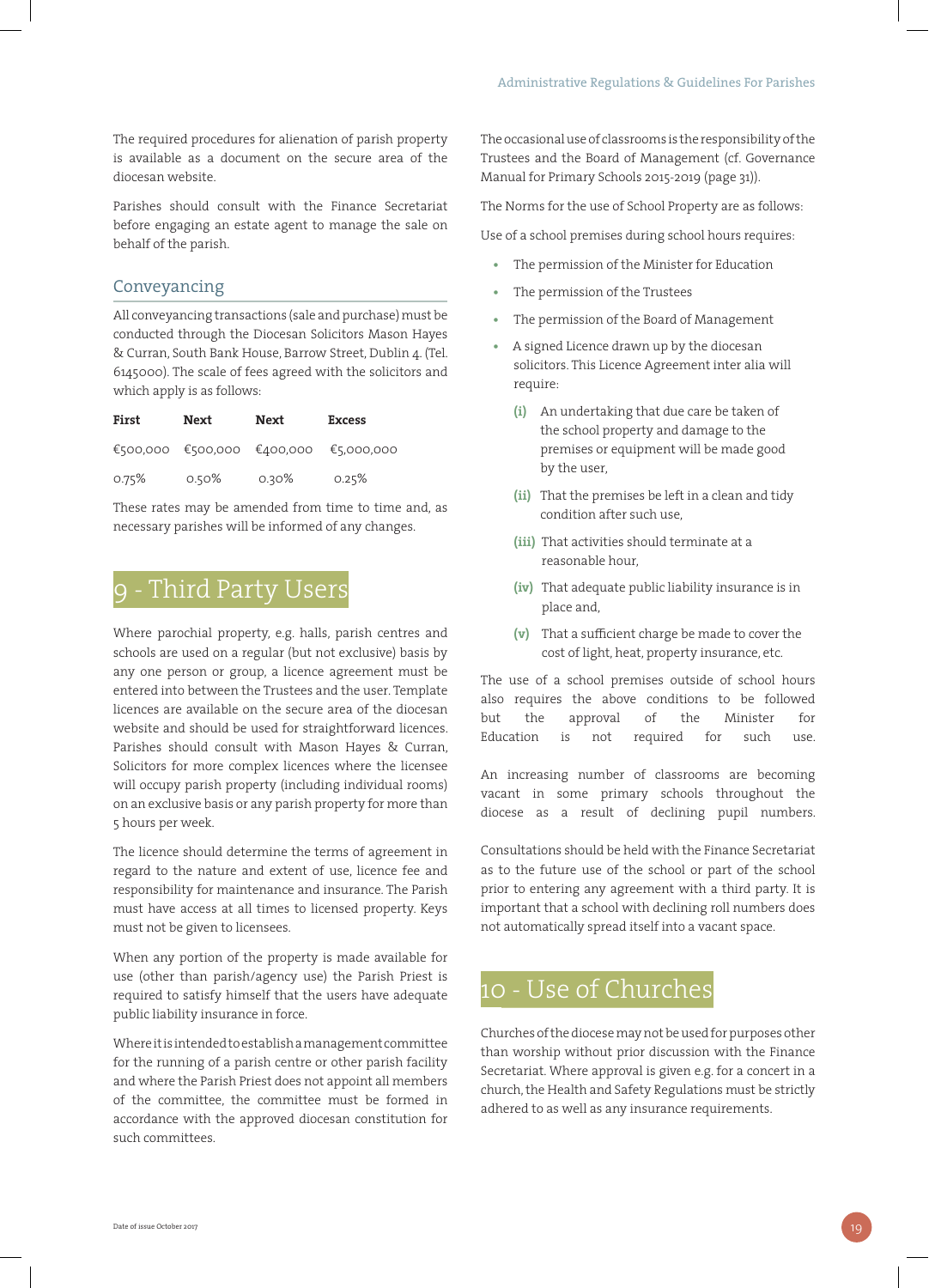# 11 - Security

Security arrangements should be reviewed regularly in all parishes and agencies. All doors and windows should be fitted with security locks. Safes should be of approved quality and strength to contain the amounts of money held and a strict system of control in the distribution of keys should be operated. The amount of cash stored in the safe should be monitored to ensure that it is at all times less than the insured limit.

An approved intruder alarm and CCTV system should be installed. These should be maintained in working order and switched on at all times when the premises are not in use.

Insurance cover for burglary, which notes the existence of alarms, does not apply if the system is not in effective use. Marsh Ireland can advise and can be contacted on 01 6048100.

# 12 - Parish Centres

#### **Definition**

A parish pastoral centre is a pastoral instrument for enabling the Church in its mission within the parish and the community. Its objective is to build up in faith and love the Catholic community by providing a centre from which the parish carries out its ministry. It is distinct from the church, which is a sacred space for liturgical celebration but should be seen as an extension of the Church which, apart from being the hub from which the parish reaches out, acts as a flexible and multi-functional gathering place for the community. It should be capable of incorporating other religious traditions where appropriate and can operate as an ecumenical resource and a place of nonexclusive hospitality within the local community.

It is important for any parish pastoral centre to retain its focus on mission of parish rather than on activities which may be in demand in the community generally. It is considered essential that there is continuous monitoring of the usage of the centre to ensure it is fulfilling its function. This is addressed in more detail under "Activites".

In relation to the naming of a parish pastoral centre, it is recommended that the words "Parish Pastoral Centre" be included in the title and that these words should be preceded by the name of the parish or the name of the church so that there is a clear identification of the centre with the Church, e.g.:

"Ardlea Parish Pastoral Centre" or

"St. John Vianney Parish Pastoral Centre".

It is recommended that a parish should avoid the use of the term "community" centre as it may lead to ambiguity with regard to ownership and administration of the centre.

#### Feasibility

Before preparing any proposals for the construction of a Parish Pastoral Centre, the parish should first establish:

- **•** The demand,
- **•** The need,
- **•** The resources available (e.g an available site),
- **•** The finance available, including plans to raise capital and operating funding,
- **•** The personnel available to undertake the project,
- **•** The personnel available to administer the centre once opened. See Section D on Parish Employees,
- **•** The funding needed, if any, to run the centre.

Once preliminary answers are available for the above questions, the parish should write to the Finance Secretariat advising it of their proposal. A meeting can then take place to review the proposal and to identify the likely cost of the project.

The feasibility of raising philanthropic funds from parishioners and others should be set out in the above submission to the Finance Secretariat. The Office for Financial Development can provide assistance to parishes in considering the feasibility of raising funds. It should also be possible at this stage to identify whether any state funding may be available to support the project. Such funding should only be considered if there are no onerous conditions attaching to its acceptance.

Usually, the Finance Secretariat will carry out a complete review of parish assets and their condition at this time so that other demands for finance and other potential sources of funds are identified before any costs are expended on the project.

In addition to the capital costs of a parish pastoral centre, consideration should be given to the additional operating costs which the parish will bear once the centre is in use. Provision should be given in the funding plan for meeting these ongoing operating costs. Capital fundraising should include an element for operating needs.

If the outcome of these discussions is positive, the parish will be given approval to engage an architect to provide designs and costings. If the centre is to be built adjacent to a "protected structure", the plans will have to be submitted to the Heritage Commission for approval.

The plans and costings must then be submitted to the Diocesan Buildings Committee and the Diocesan Finance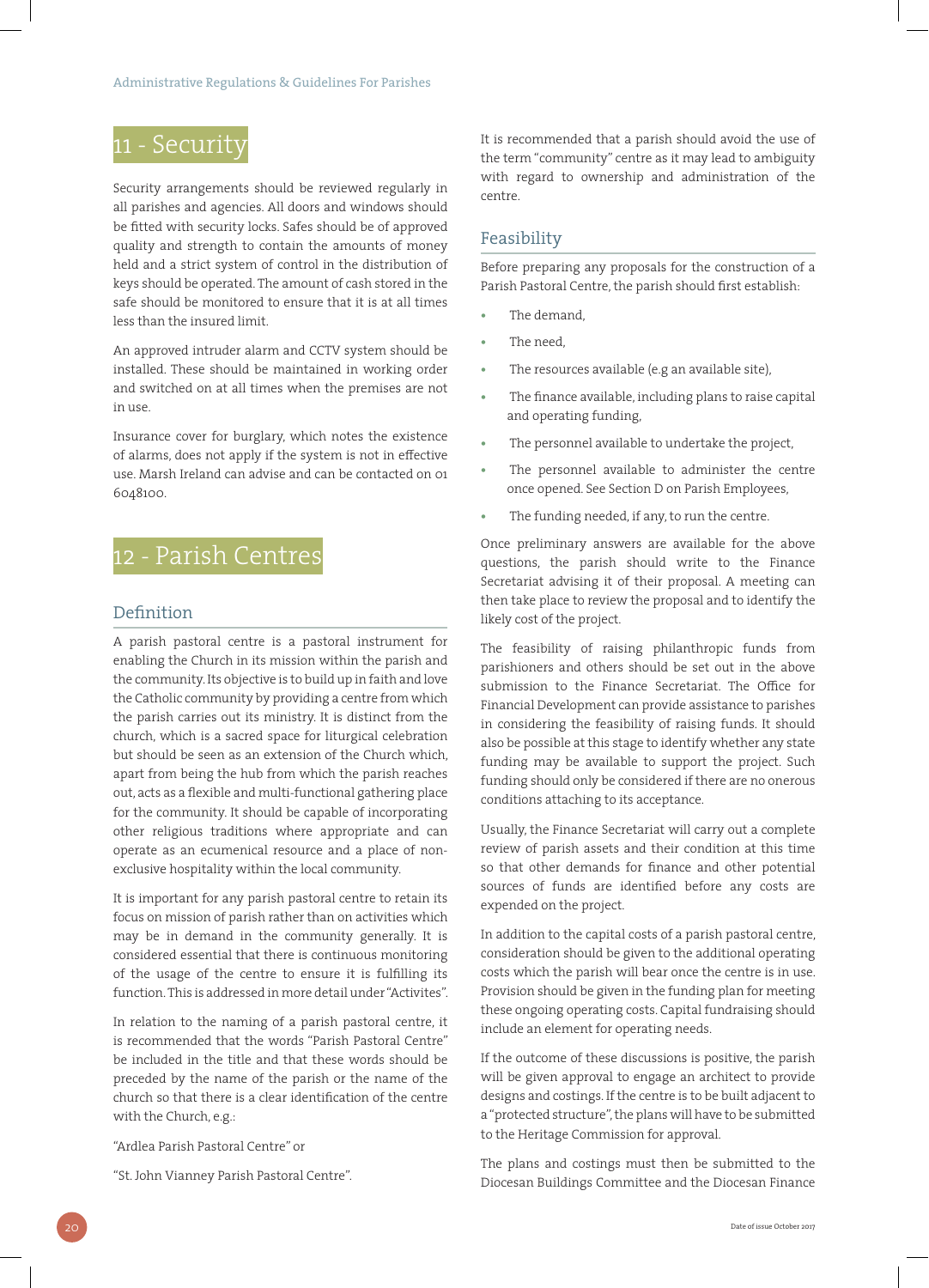Committee for approval. Once this is received, planning permission is normally applied for and then there is a tendering process. Once this process is complete, the proposal must again go to the Diocesan Buildings and Finance Committees for final approval.

#### Physical Characteristics

Before preparing any proposals for the construction of a Parish Pastoral Centre, the parish should first establish:

#### **Location**

A parish pastoral centre should be located as close as possible to the church and physically linked, if practical. It is generally felt that the further the centre is from the church, the more difficult it is to attract church goers into the centre after church services.

However, there is an argument, that having some physical distance between the parish centre and the church makes it somewhat easier to attract members of the community who would not be regular church goers and that from the parish centre, they may be encouraged to attend services in the church.

In the future, in newly developing areas of the diocese, it is quite possible that the provision of a parish pastoral centre will precede the building of a church. In such cases, special provision will be required to enable the centre to be used for liturgical celebrations.

Car parking is highly desirable adjacent to the centre and normally, a location beside the church will provide adequate car parking.

#### **Design Features**

A parish pastoral centre should be designed to reflect the hospitality of the parish and be a welcoming and beautiful building. In particular, the entrance and lobby areas, the interior furnishings and decoration should make a clear pastoral statement.

While obviously no two sites are the same, there are certain elements of design which should, where possible, be incorporated into any parish pastoral centre.

The parish pastoral centre should usually include the general parish office – this has the advantage of ensuring that there is always a certain level of activity within the centre and provides a regular daily presence of parish staff / volunteers.

Ideally, the centre should be on one level to provide for ease of access for the elderly and the disabled as well as providing for reduced sound problems and fire-safety issues.

A multi-storey, multi-purpose building could be considered with office or residential accommodation with

a view to sale or long lease thereby providing a long-term income or up-front cash.

In order to minimise costs, the design should be as simple as possible in shape and form without any excessive deviations from normal design features. It is essential to consider maintenance and security issues when designing the building so as to ensure that there is a high level of built-in security and a low level of maintenance required on an ongoing basis with good access to roofs, windows, etc. for routine maintenance.

Quality should be built in from the start as one would expect heavy usage and traffic within the building and it should be designed to last without major refurbishment for up to fifty years.

The following other features should also be considered at the design stage:

- **•** Attention to acoustics is essential and sound-proofing should be incorporated into the fabric of the building, particularly around areas used for counselling, meetings and general assembly.
- **•** A sound system should be incorporated where possible with microphone points and speakers built into the building to facilitate broadcasting ceremonies, music, etc. Where possible, a video and sound link to the church should be provided.
- **•** Adequate, lockable and discrete storage should be provided in appropriate places throughout the building to facilitate the needs of specific user groups. Ideally, storage should only be provided for equipment owned by the centre.
- **•** Provision should be made for the secure storage of the financial and administration records for accounting and tax purposes.
- **•** Child and adult protection issues should be addressed at the design stage with matters such as partly glazed doors incorporated in the specification.
- **•** Good provision for natural lighting makes for a better environment as well as reducing running costs.
- **•** The entire building should be wired for IT functions (category 5 cabling).
- **•** The use of renewable energy sources and environmental friendly materials should be carefully considered subject to budget constraints.
- **•** Floor coverings should take account of the amount of traffic, acoustic considerations, comfort and ease of maintenance.
- **•** Where possible, toilet facilities should be located at the outside walls of the building to provide easy access to natural ventilation.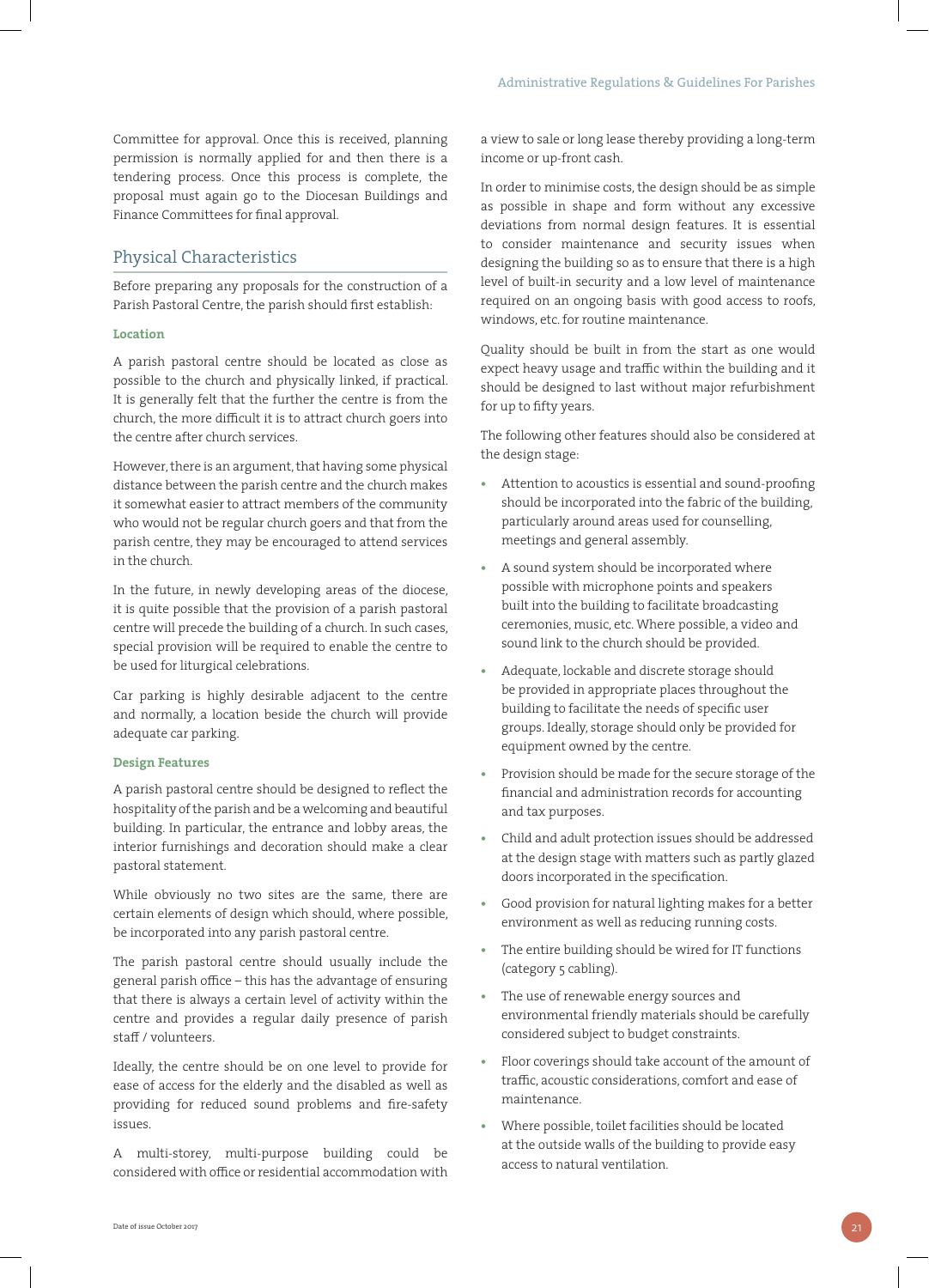**•** Where space is available, a garden should be incorporated off the hall or gathering space to be used when weather permits.

Sample plans for parish pastoral centres which are considered to provide adequate facilities for large and small parishes are available on the secure area of the diocesan website.

#### Activities

While it is not possible to state categorically the activities which should or should not be included in a parish pastoral centre, we have endeavoured to categorise the types of activities which take place or are likely to take place in the future in parish pastoral centres. These activities and categories are as follows:

| Category A - Primary Pastoral Activities: |                         |                             |
|-------------------------------------------|-------------------------|-----------------------------|
| Parish<br>administration                  | Parish ministry<br>team | Parish Pastoral<br>Councils |
| Prayer groups                             | Youth activities        | Marriage<br>preparation     |
| Liturgy groups                            | Children's Mass         | Family support              |
| Child<br>catechetics                      | Adult catechetics       | Adult RCIA                  |
| Parish<br>celebrations                    | Immigrant<br>outreach   | Bereavement<br>counselling  |
| Baptism<br>preparation                    | Retreats                | Ecumenical<br>meetings      |
| Finance<br>committee                      | Lectio Divina           | Choir practice              |
| Training of<br>Ministers                  | Legion of Mary          | St. Vincent de<br>Paul      |
| Bethany group                             |                         |                             |

| Category B - Other parochial activities: |                   |             |
|------------------------------------------|-------------------|-------------|
| Community                                | Mother & Toddler  | Alcoholics  |
| Meetings                                 | Groups            | Anonymous   |
| School Boards                            | Active            | Human       |
| of Management                            | Retirement        | Development |
| Meetings                                 | <b>Activities</b> | Programmes  |
| St. John's<br>Ambulance                  |                   |             |

| Category $C$ – Non-pastoral outreach activities: |                 |             |
|--------------------------------------------------|-----------------|-------------|
| Music Classes                                    | Art Classes     | Bridge Club |
| Irish Dancing                                    | Ten-Pin Bowling | Bingo       |
| Scout groups                                     |                 |             |

In some cases, a new centre may have to permit activities which have a long tradition in the parish but may not be the type of activity that one would consider desirable in a "green-field" situation. Where such activities have to be accommodated in a newly built centre, the opportunity should be taken to restrict their "rights" or limit their "entitlements". This is often most effectively done by insisting on a licence being signed by such users before re-location.

There are certain activities which should not be permitted and these would include meetings of groups whose philosophy, ethos or politics are contrary to the teachings of the Catholic Church. The consumption of alcoholic drink should not be permitted except on special occasions approved in writing by the Parish Priest or Parish Pastoral Council. The Finance Secretariat can also advise.

It is essential that no group is given permission to have exclusive use of any part of the centre – to do so could permit them to claim tenancy rights. Control over all keys and unhindered access to all areas must be maintained by the parish / management committee at all times.

Special care should be taken when permitting non parish/ pastoral activities to take place on a regular basis – e.g. at a set time every day or every week. In addition to having a licence signed by such groups, the parish must maintain the right to change the schedule of bookings at any time so as to ensure that parish activities can always be given the necessary priority.

#### Management

Ideally, a parish centre should be run by a volunteer or paid manager (or team of managers) who reports overall to the committee of the Parish Pastoral Centre while reporting on a day-to-day basis to the Parish Priest.

All personnel involved in the running of a centre must receive basic induction training as well as full child protection training.

A proper constitution must be put in place for all parish centres. A sample constitution is available on the secure area of the diocesan website.

Essentially, this will provide for the following:

- **•** A committee of nine/ten individuals comprising the Parish Priest (and Curate), four members appointed by the Parish Pastoral Council and four members elected at the Annual General Meeting.
- **•** Appointed and elected members retire after three years and can be re-elected for a further three year period after which they must cease their membership.
- **•** The parish centre shall operate a separate bank account.
- **•** The centre accounts must be incorporated in the Parish accounts.
- **•** The committee should hold its mandate from the Parish Pastoral Council.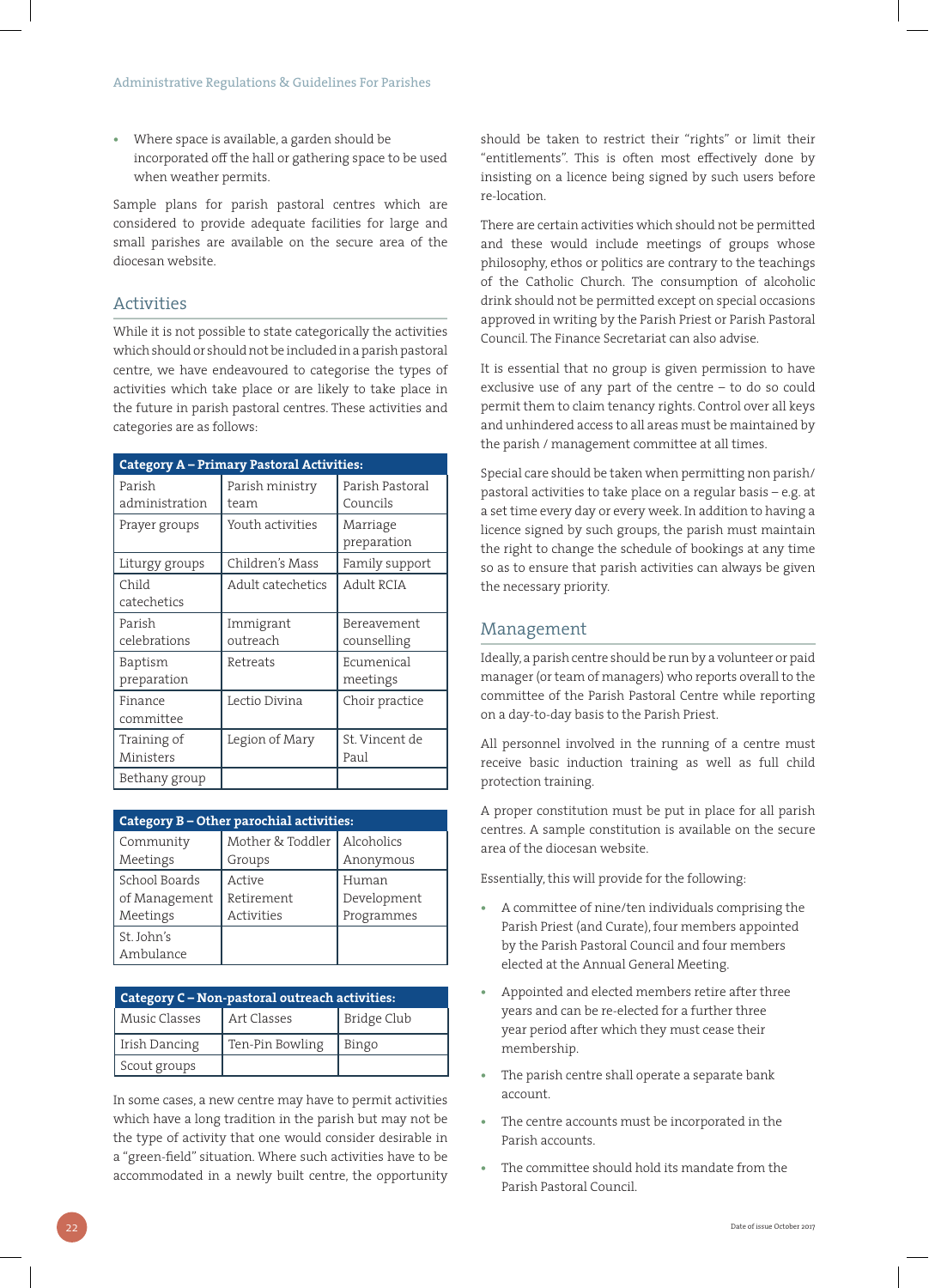#### Third Party Users

A licence agreement for regular non-pastoral users of the centre is always required. Templates for straightforward arrangements are available on the secure parish area of the diocesan website. It is crucial that licence renewals are monitored to ensure that they do not expire unnoticed. Failure to issue appropriate licences can result in users obtaining rights over the property.

It is essential that all non-parish groups using the centre provide details of their insurances to the management of the centre so that they can be sent to the diocesan insurance broker for approval prior to permission being granted for use of the centre's facilities.

In addition, it is imperative that all non-parish groups, who may include children or young adults in their activities, provide the management with a copy of their child protection procedures.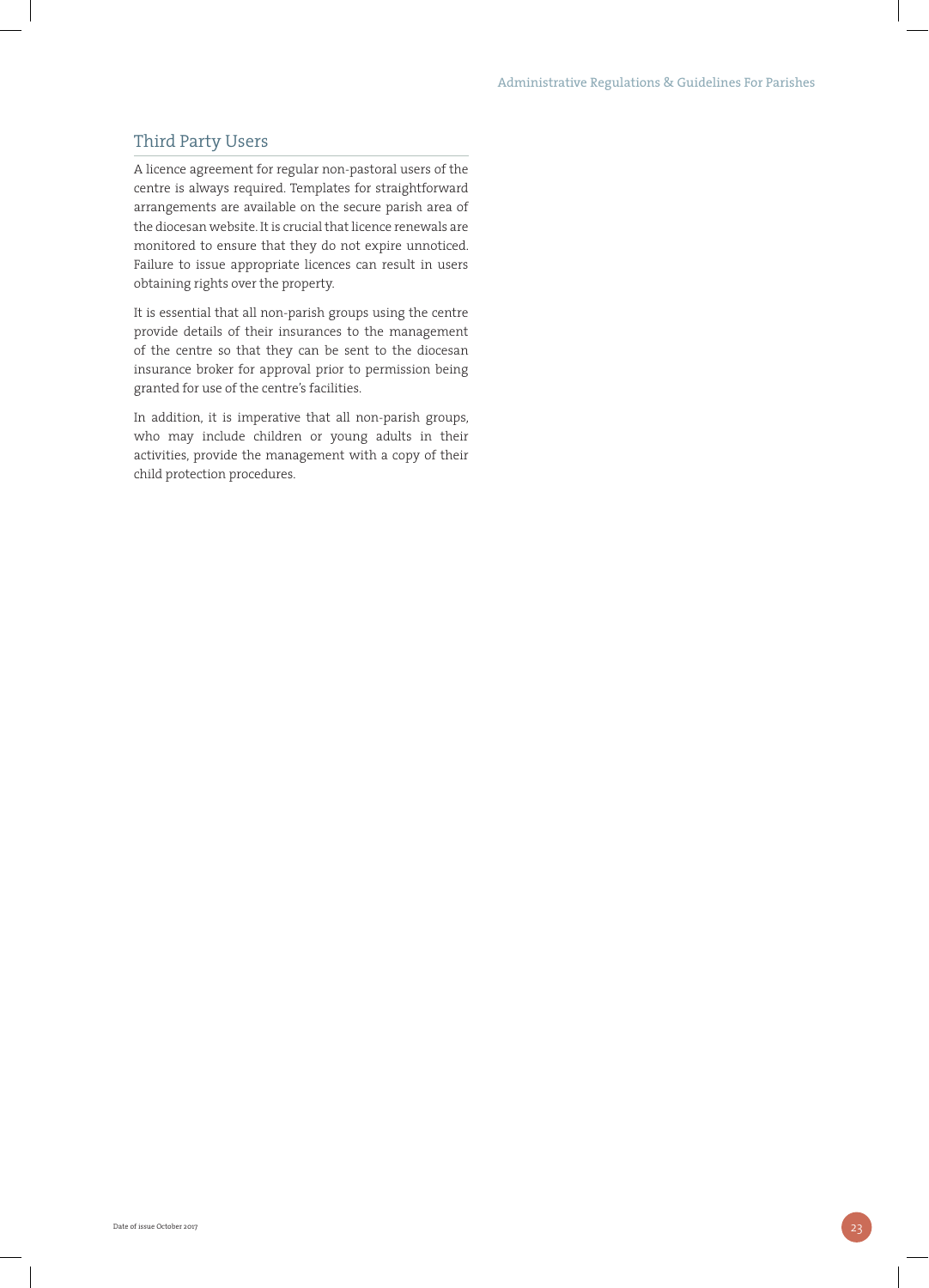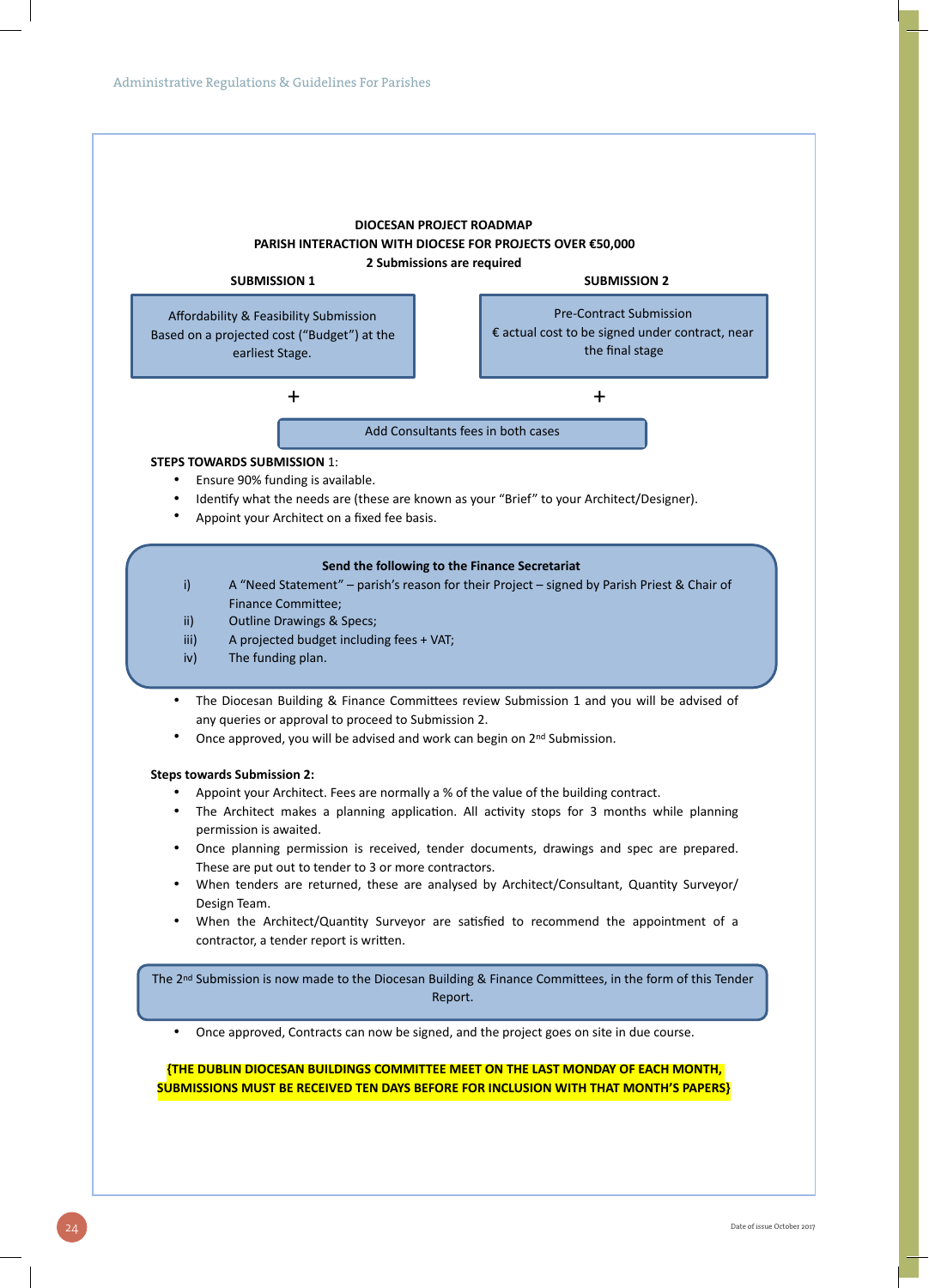# D - Parish Employees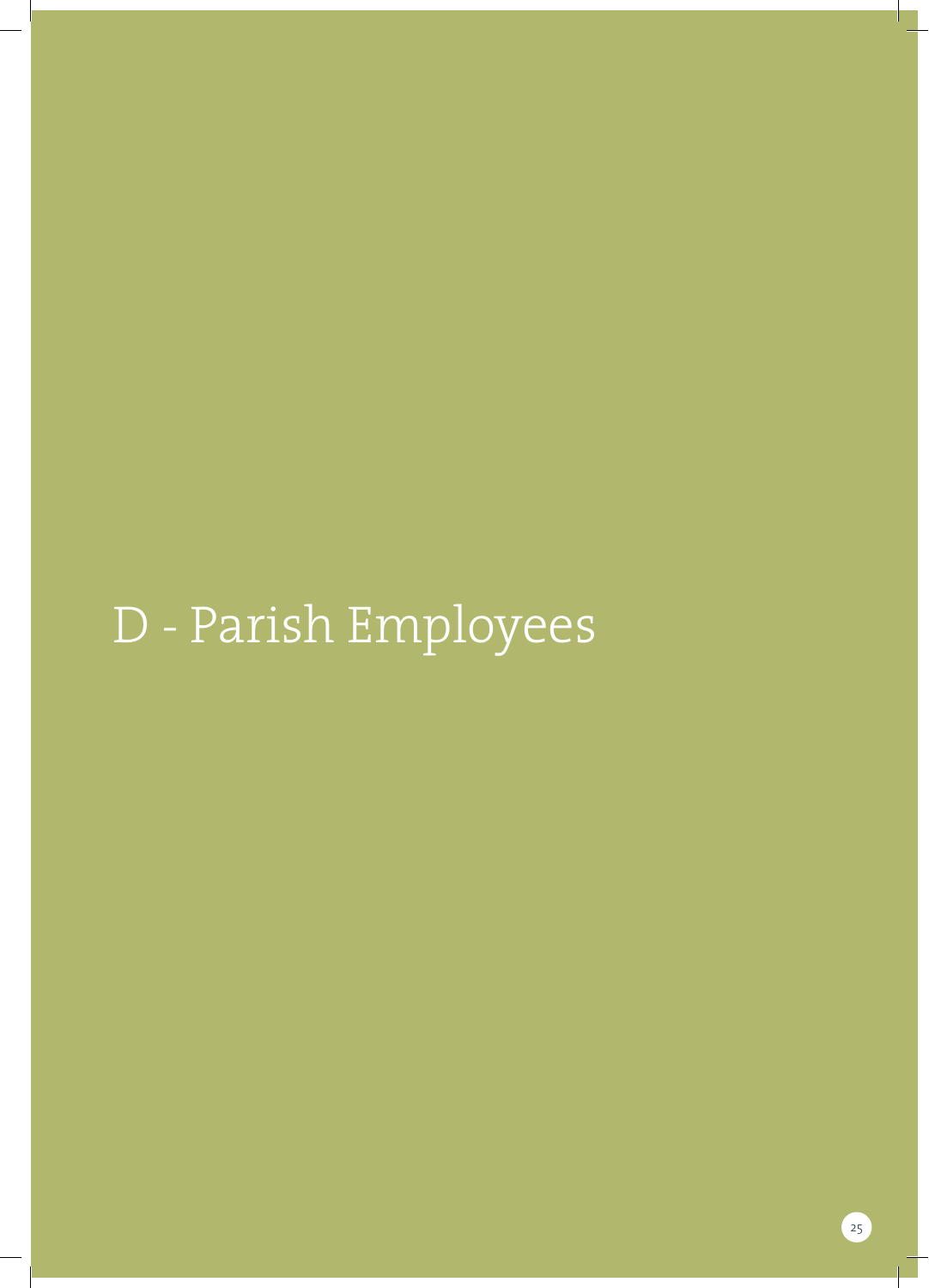# D - Parish Employees

# Introduction

The Dublin Diocesan Human Resources Office advises parishes on any staffing matter including recruitment, contracts of employment, compliance with employment laws as well as advising on difficulties which may arise in the employment relationship. Contact may be made to the Human Resources Office by telephone at (01) 8373732 ext 259 and 255 or by Email at Judith.maxwell@dublindiocese. ie or ashling.keane@dublindiocese.ie

To be compliant with current legislation, employers should ensure the following:

- **•** A contract of employment is issued to each staff member regardless of how long they have worked in the parish.
- **•** Tax and PRSI and any other statutory deduction is made to salaries for each staff member.
- **•** Each employee must receive a pay slips showing the deductions made to salary at the time of payment.
- **•** Employees should earn no less than €9.25 per hour according to the Minimum Wage Act 2016.
- **•** Employees are made aware of and are issued with a copy of all HR policies and procedures.
- **•** Records should be maintained of actual working hours, and all leave types such as sick leave or annual leave for all employees. This can be done by each employee signing in and out using the book available from the HR Office.
- **•** Provision is made for personal retirement savings accounts for all employees.

# - Employment Vs Self-Employment Status

Parishes should not enter into a contract for services arrangement i.e. self-employment status with a third party where it is clear that the individual should be employed and have access to the benefits of an employed status. See Code of Practice for Determining Employment or Self-Employment Status of Individuals, which is available on the secure area of the diocesan website

HR Policies for Parishes are available on the secure section of the Dublin Diocesan Website. They can also be requested from the Dublin Diocesan Human Resource Office.

# **Employment Contracts**

Employment contracts include the following:

- **•** Permanent Contracts or Contracts of Indefinite Duration
- **•** Fixed term temporary contracts
- **•** Specified purpose contracts

Advice from the Dublin Diocesan Human Resources Office should be sought on the most appropriate type of contract for use.

The Terms of Employment (Information) Act, 1994 - 2012 provides that all employees are entitled to a written statement of the terms of their employment. This must be provided to all new employees within two months of the commencement of their employment and to existing employees within two months of them requesting it. The Act requires that it should include the following:

- **1.** The full name and address of the employer and the employee;
- **2.** The place of work or where there is no main place of work, a statement indicating that the employee is required or permitted to work at various places;
- **3.** Job title or nature of the work;
- **4.** Date of commencement of employment;
- **5.** Duration of employment
- **6.** The rate of pay or the method of calculating wages;
- **7.** Terms or conditions relating to hours of work (including overtime);
- **8.** Terms or conditions relating to paid leave (other than paid sick leave);
- **9.** Terms or conditions relating to incapacity for work due to sickness or injury;
- **10.** Terms or conditions relating to pensions and pension schemes;
- **11.** Periods of notice which the employee is entitled to receive and required to give on termination of employment;

The statement must be signed by or on behalf of the employer. The statement must be retained by the employer during the employment and for 7 years after the employee's employment has ceased. Even if the employee leaves the employment within the two-month period for giving a written statement, the statement must still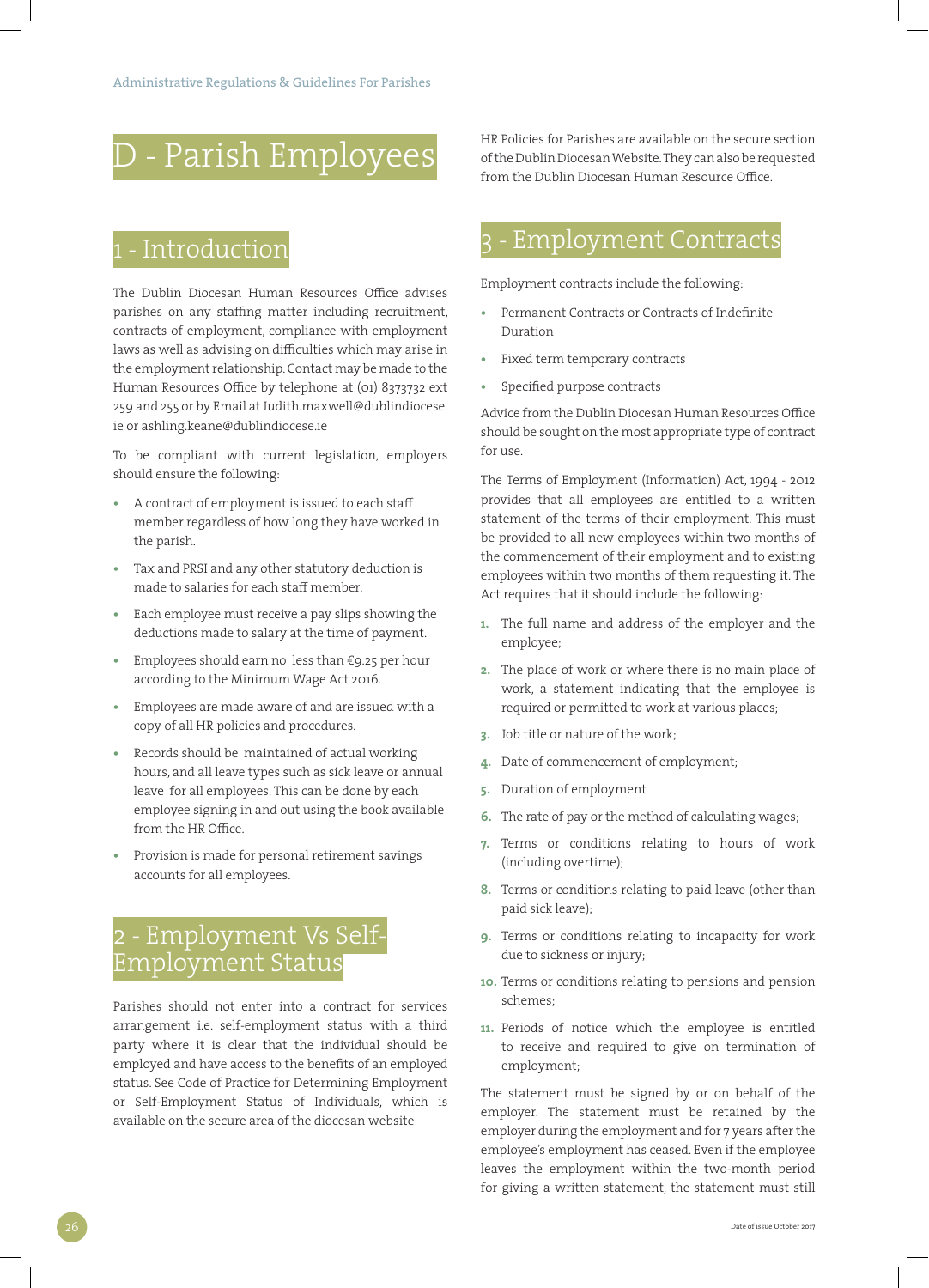be given to the ex-employee. Please contact the office of Dublin Diocesan Human Resources for advice.

Where parishes operate community employment schemes, it is important to check with the Finance Secretariat regarding the operation of these schemes. Please refer to the document "Guidelines on Employer Responsibilities Regarding Publicly Funded Community Employment Schemes (CES) in Parishes" which is available on the secure area of the diocesan website.

**12.** It is illegal to pay an allowance in lieu of the minimum statutory holiday entitlement of an employee unless the employment relationship is terminated.

Employers are obliged to keep records of holidays and public holidays for a period of three years. These records must be available for inspection by Inspectors of the Workplace Relations Commission. Records should also be maintained to show as evidence in the event of a Workplace Relations Commission Hearing or Labour Court appeal of an employee's complaint (Workplace Relations Act 2015).

### - Remuneration

Care should be taken that wages and salaries paid to employees should be in keeping with the social responsibility of the Church and current legislation and should be reviewed at least annually in the light of inflation.

#### **Parish Secretaries**

As with all roles, the job description dictates the payment of a minimum basic salary. Please contact the HR Office for advice on appropriate pay rates.

# PAYE/PRS

Every parish which has paid employees, should be registered, as an employer for the purpose of PAYE & PRSI. It is obligatory for employers to register and remit PRSI in respect of all employees.

There is no minimum level of wages or hours worked below which an employer is not required to register.

Where parishes of the diocese employ Religious and pay them a salary, Tax and PRSI is deductible from that salary on the same basis as for lay staff. All such employees should, for the purposes of the PRSI deduction, be categorised as Class S, which means that the PRSI deduction is 7.25% with no corresponding Employer contribution.

All employees must receive a P60 annually. This should be issued as soon as possible after 31st December, and by 31st January at the very latest.

The Parochial registration for PAYE/PRSI should be in the name of "The Parish Priest for the time being of...... Parish" to avoid a change in the registration when there is a change of Parish Priest.

Employees of diocesan agencies should be registered for PAYE/PRSI under the name of the agency.

Having registered, the employer should ensure that accurate records are maintained and that returns are made to the tax office in a regular and prompt manner. Employers are required to file a monthly or quarterly P30 return and an annual P35 return. The annual P35 return should be filed by the 15th February. School cleaners, etc., should be registered as employees of the Board of Management and should not be confused with parochial employees.

The current minimum wage in Ireland is €9.25 (January 2017). Please refer to the NERA website www. employmentrights.ie or the Human Resources Office for further information.

### 6 - Pensions

Employers, who do not provide an occupational pension scheme for their employees, are obliged by law [Pensions (Amendment) Bill, 2002] to provide those employees with access to a PRSA (Personal Retirement Savings Account). This obligation applies to all employers regardless of the number of their employees. It therefore applies to all Diocesan Agencies, parishes, parish schools and even to individual priests who employ a housekeeper. If you, the parish or parish schools have such employees then the obligations are as follows:

- **1.** Select and appoint a PRSA provider
- **2.** Advise the employees that this PRSA provider is available for them if they wish to set up a PRSA.
- **3.** Provide reasonable access/time off to the employees to enable them to discuss the setup of the PRSA with the PRSA provider.
- **4.** Arrange for the deduction of contributions from the employee's salary and their payment to the PRSA provider within 21 days of the end of the month in which deductions were made. (Advice on the whole issue of deductions and their remittance should be sought from the Finance Secretariat, the Parish/ School auditor or your tax advisor in the event that an employee sets up a PRSA).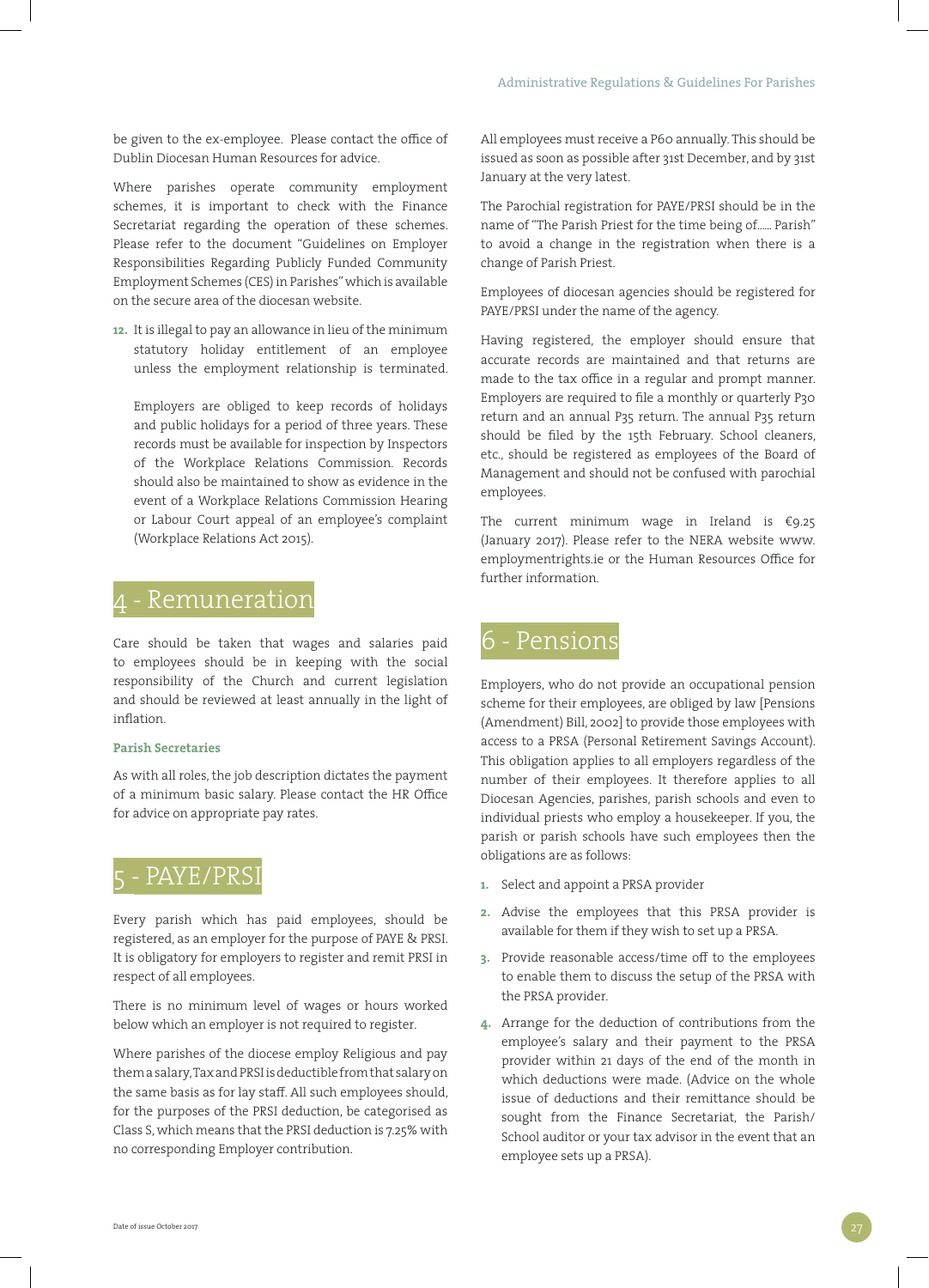**5.** You should note that you do not have any obligation as an employer to contribute towards your employees PRSAs.

The Diocese has given careful thought to the selection of a PRSA provider and, after detailed analysis of the different PRSA providers and their products, has decided to recommend that you appoint New Ireland as your standard PRSA provider. An employer PRSA form to appoint New Ireland Assurance as your standard PRSA provider may be obtained from the Finance Secretariat.

Where PRSA contributions are deducted from the employee's salary by an employer, they are deducted from gross pay before calculation of the PAYE and PRSI. If, on the other hand, the contributions are paid by the employer on behalf of an employee, then those contributions are regarded as a benefit in kind of the employee. Advice should be sought from your accountant / tax advisor about the handling of this situation.

## 7 - Training

Parishes should contact the HR Office to discuss training needs.

# 8 - Pastoral Assistants/ Sacramental Co-Ordinators

Where a parish is planning to recruit a worker involved in pastoral duties, they should consult with the Dublin Diocesan Human Resources Office who will be able to advise parishes in this regard.

All employees involved in pastoral work employed directly by parishes should be known to the Human Resources Department.

Other employment roles in parishes can include Parish Pastoral Centre Managers, Cleaners, Care-takers and maintenance staff. These roles may also be carried out by volunteers.

# - Volunteers

Volunteers are the lifeblood of many parishes as people give generously of their time to support , give advice or take active roles in the parish. It is important that the role of volunteer is not confused with an employment role. A volunteer does not receive any remuneration. Acknowledgement and gratitude for the efforts of volunteers can be shown by other means such as Christmas social gatherings or letters of appreciation.

However volunteers are expected to follow policies and procedures which are relevant to their work and the parish as a whole such as child and vulnerable adult safeguarding and protection as well as showing respect and tolerance for others.

For further information about volunteering best practice contact the Dublin Diocesan Human Resource Office.

# 10 - Whistleblowing

Whistleblowing (protected disclosures) is the term used when a worker raises a concern, in which he/she has a reasonable belief, about a relevant wrongdoing such as possible fraud, crime, danger or failure to comply with any legal obligation which came to the worker's attention in connection with their service to the organisation. The diocesan policy on whistleblowing is contained in the human resources policies and procedures which are available on the secure area of the diocesan website.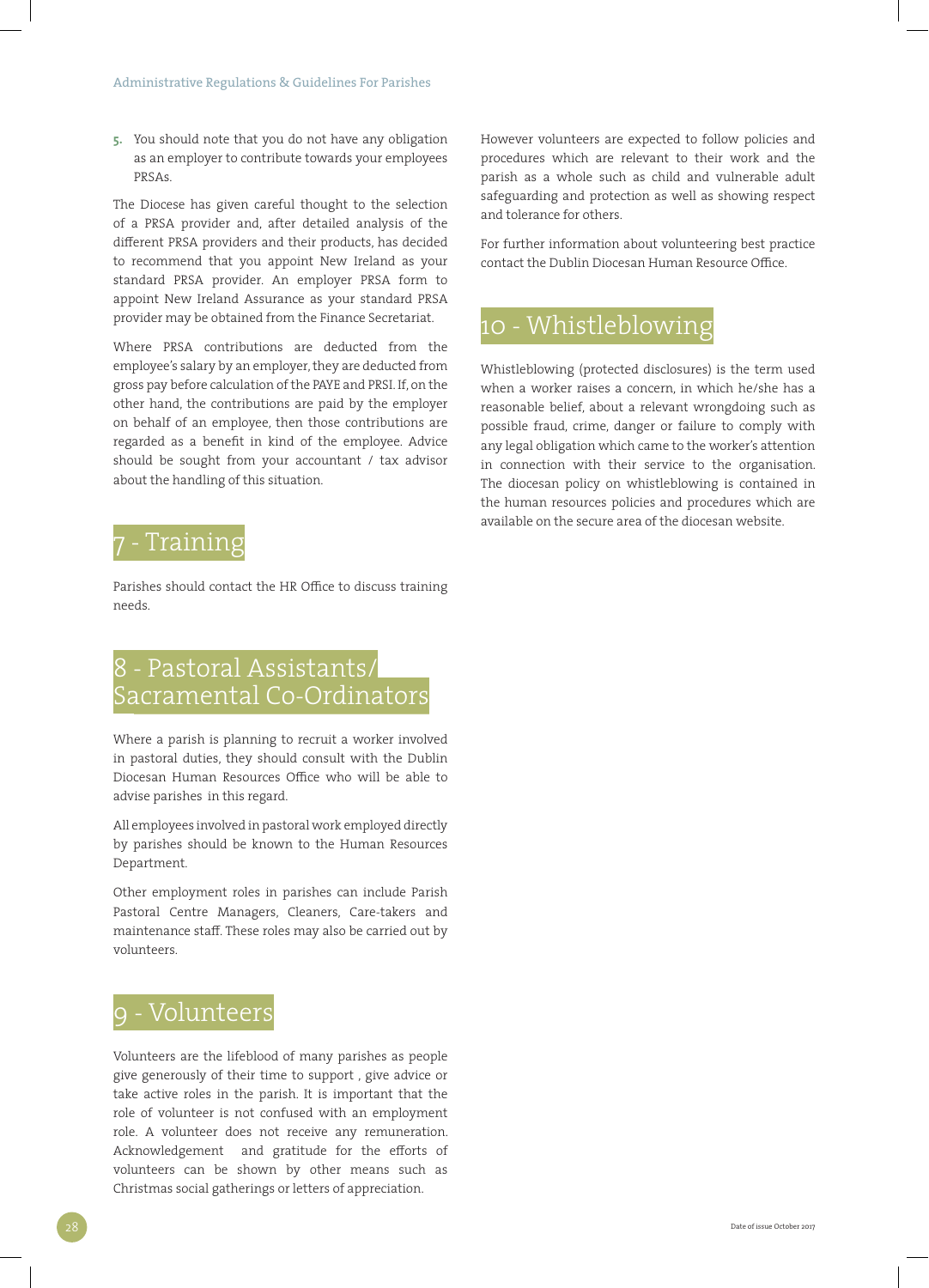Administrative Regulations & Guidelines For Parishes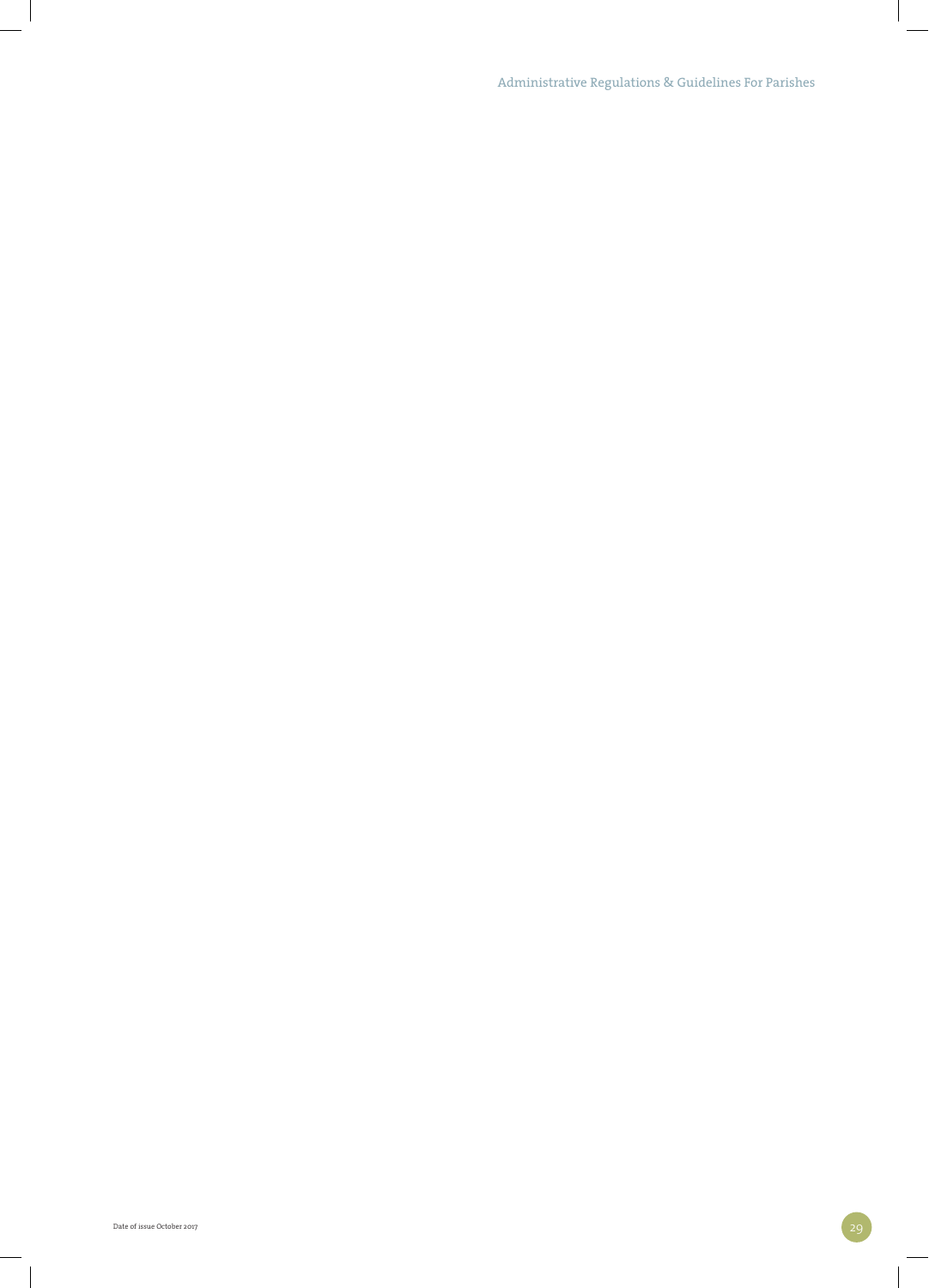Administrative Regulations & Guidelines For Parishes

 $\overline{\phantom{a}}$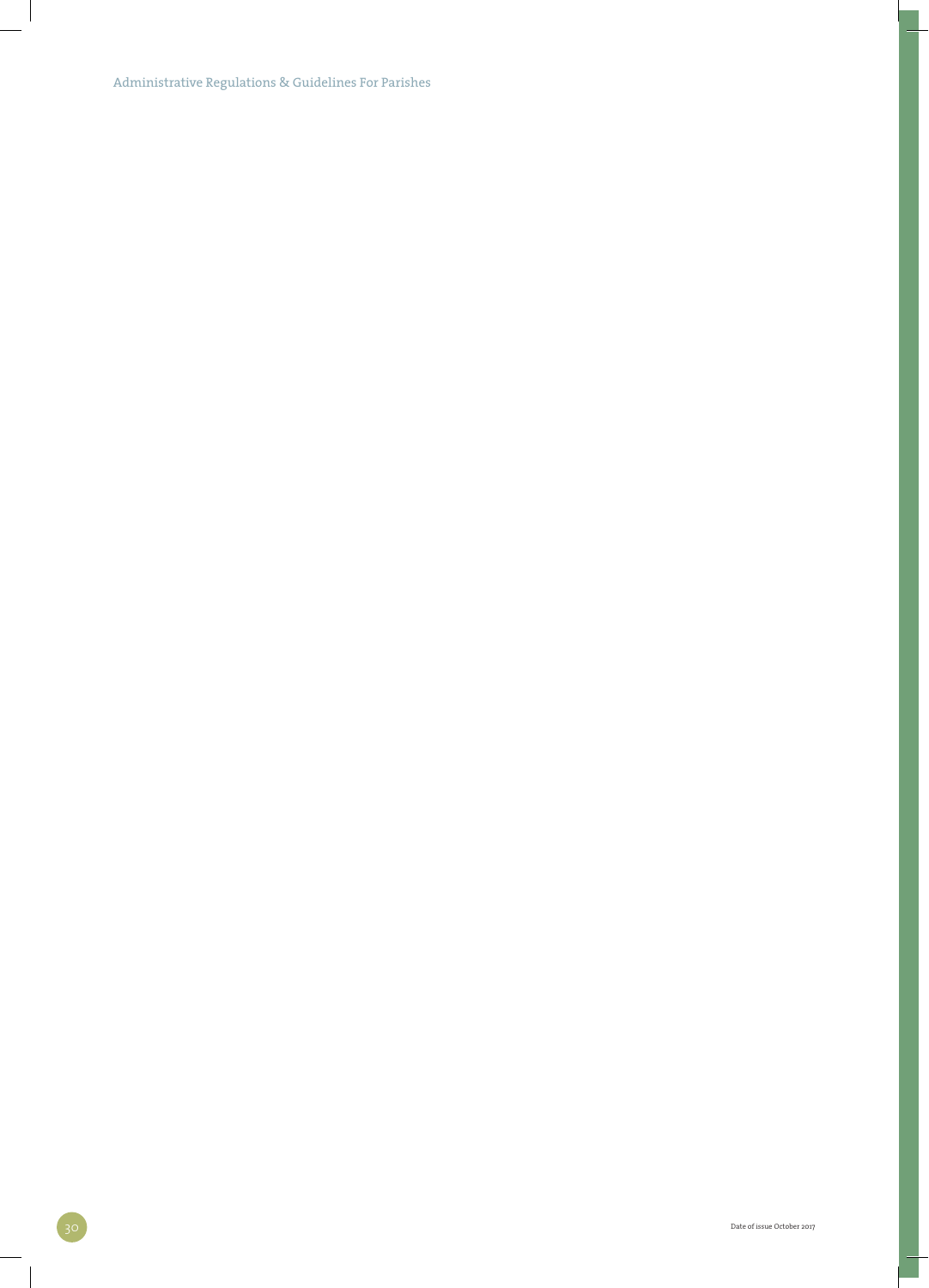# E - Archives/Parish Registers/ Records Management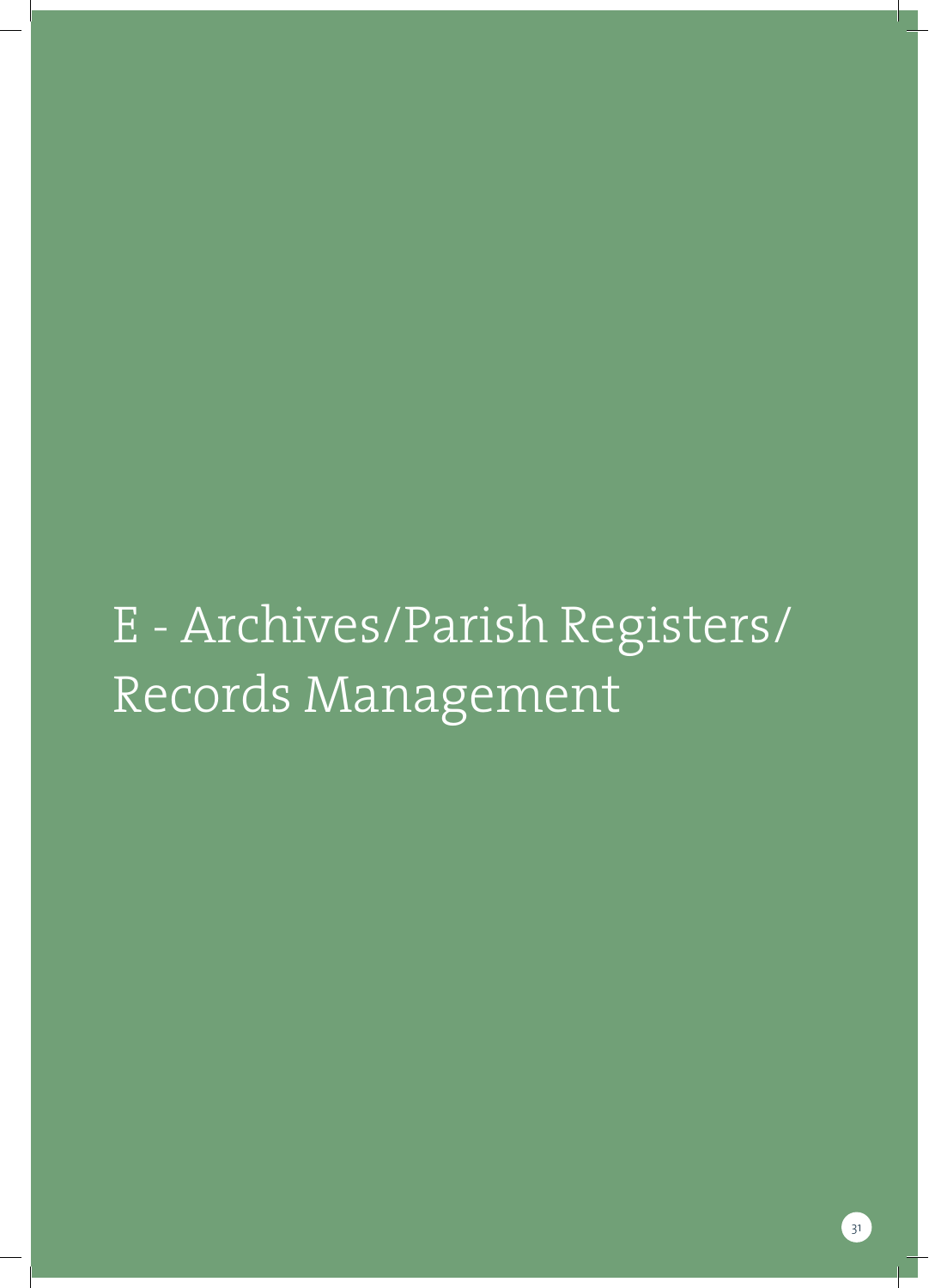# E - Archives/Parish Registers/Records Management

# 1 - Introduction

The most requested records of the Catholic Church are parish registers. They are not only of interest to clergy but also to genealogists, local historians, social scientists and many others. This interest has created problems, not only in relation to access but also in relation to confidentiality and preservation.

Catholic parish church records are private records and the public do not have an automatic right of access to them. The Parish Priest is custodian of the registers but the Archbishop dictates policy with regard to access.

Many parishes are inundated with requests for information from family historians. Researchers should be made aware that copies of the registers, up to 1900, can be accessed free of charge at www.irishgenealogy. ie, through the National Library of Ireland at www.nli.ie and through www.rootsireland.ie but this site charges for searches. Parishes should consider putting search charges in place for the work involved in replying to family history enquiries.

# Preservation & Storage

Registers over time become fragile and deteriorate easily. Basic house-keeping and proper handling can ensure their long-term preservation. Ideally all registers should be stored flat on metal shelving or if possible, in a fire proof safe. If there is no fire proof safe or metal cabinet an alternative is to place the registers in specially made acid-free boxes. They can be made to measure and can be bought as 'once off' items. The archival boxes should be large enough to accommodate the registers comfortably and allow for their removal without damage or difficulty. It may be necessary to have different size boxes depending on the size of the registers. Boxes can be purchased through the Archival Box Company in Bray. Contact the Archives for further details. If stored flat, they need to be rotated every six months. Once every two years the edges of the registers and inside the back and front covers should be cleaned using a soft, dry, and clean paint brush. Please do not use any type of adhesive tape to mend or repair damaged pages. If the registers are in very poor

condition they should be sent to a conservator for repair. For information please contact the Archivist.

# **Acces**

Direct access to Parish registers should be avoided. Many parishes have volunteers who assist in answering family history enquiries. All volunteers should be aware of the following;

- **•** No eating or drinking anywhere near the registers
- **•** No biros or tippex should be used
- **•** No amendments or changes should be made to any entries. Photocopying of registers is prohibited as it causes damage to the spines of bound volumes. The heat and light produced by the photocopier also damages paper
- **•** Registers should be placed on book-stands or support cushions when in use
- **•** No one should lean on the registers or moisten their fingers when turning pages as this causes long-term damage

All volunteers or other interested individuals are welcome to spend time in the Archives and learn first-hand how to deal with archival material.

# 4 - Fire Prevention

The physical environment in which the registers are stored needs special consideration. Registers are unique and irreplaceable and require the highest standard of protection from fire. The building should be fitted with smoke alarms linked to a central control unit. Portable, non-aqueous fire extinguishers complying with BS 5423 should be installed. Flammable materials should never be stored close to the registers. Staff should also know which registers are the most important and which take priority in the event of a disaster.

# Securit<sup>-</sup>

Access to the registers should be monitored at all times.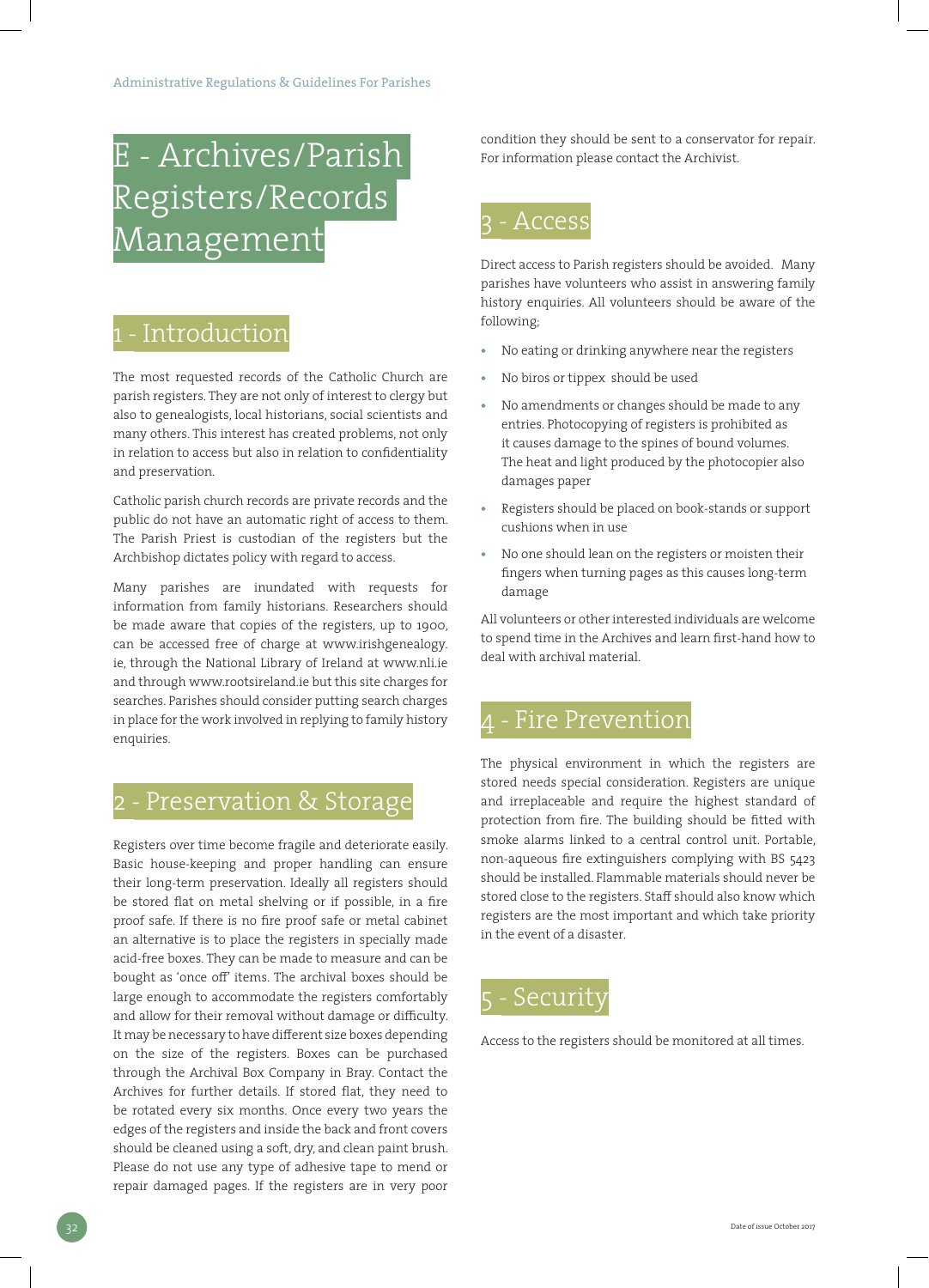#### Administrative Regulations & Guidelines For Parishes

# 6 - Digitisation/ Computerisation of Parish Registers

For information please refer to Directives and Guidelines for Sacramental and Pastoral Practice which was issued by the Chancellery.

# Records Management

There are many types of records generated and maintained in parishes. Laws are in place relating to financial and employment records, marriage papers and Garda Vetting records. However many of the documents created, used and managed on a daily basis have no guidelines in relation to how long they should be kept or when they can be safely disposed of. The Archives is there to advise on these issues and help any parish develop a records management system for their own use. If a parish does not have space to keep older material, it is possible to deposit it in the Diocesan Archives on a long-term loan. That way it is safe, secure and accessible and can easily be returned to the parish on request. Remember systems developed for paper filing systems should be replicated for parish computers too.

The following is an example of various categories of records, which could be maintained by the parish:

- **(a)** The Parish and clergy in relation to the Diocesan, Deanery and Civil administration and the local community
- **(b)** The clergy and people of the parish
- **(c)** Parish administration and property
- **(d)** Parish societies/sodalities/groups
- **(e)** Religious in the parish
- **(f)** Photographs/videos/CDs
- **(g)** Affiliated/amalgamated parishes
- **(h)** Parish history

These categories can be further broken down into more manageable sub-sections (\*denotes suggested length of time records are kept).

#### A - The Parish & Clergy in Relation to The Diocesan, Deanery & Civil Administration & The Local Community

**1.** Documents relating to the founding of the parish, appointment of clergy, foundation or alteration of parish – \* permanent

- **2.** Parish Priest's Official Correspondence \*samples could be maintained
	- **(a)** Correspondence with Archbishop, church bodies
	- **(b)** Correspondence with civil authorities, government bodies
	- **(c)** Correspondence with local churches, ecumenical links etc
- **3.** Religious in the parish \*samples could be maintained (They generally administer their own records on a central/regional basis)
	- **(a)** Correspondence
	- **(b)** Records of works carried out

#### B - The Clergy & The People of The Parish

- **1.** Parish registers and related lists/indexes
	- **(a)** Baptism registers \*permanent
	- **(b)** Confirmation registers \*permanent
	- **(c)** Marriage registers \*permanent
	- **(d)** Burial/death registers \*permanent
	- **(e)** In Communion with Catholic Church \*permanent
	- **(f)** Register of Anointing the Sick \*permanent
	- **(g)** Related papers including; Marriage Preparation/ Notification papers – see guidelines from Chancellery Register of catachumenates (aspirants) – \* permanent
- **2.** Liturgy \*samples could be maintained
	- **(a)** Liturgies, generic service sheets, and those for specific events/occasions
	- **(b)** M.s., typed original musical scores/parts
- **3.** Records of Appointment see HR guidelines
	- **(a)** Catechists
	- **(b)** Extraordinary Ministers of Holy Communion
	- **(c)** Organists
	- **(d)** Parish secretary, etc
- **4.** Lists of Parishioners \*samples could be maintained
	- **(a)** Parish census
	- **(b)** Sick Call rounds, lists and notebooks
	- **(c)** Obituaries/Intercession lists
	- **(d)** Parish societies/sodalities/groups, Signed Minutes, Correspondence & Publications
- **5.** Publications/Information sheets \*samples could be maintained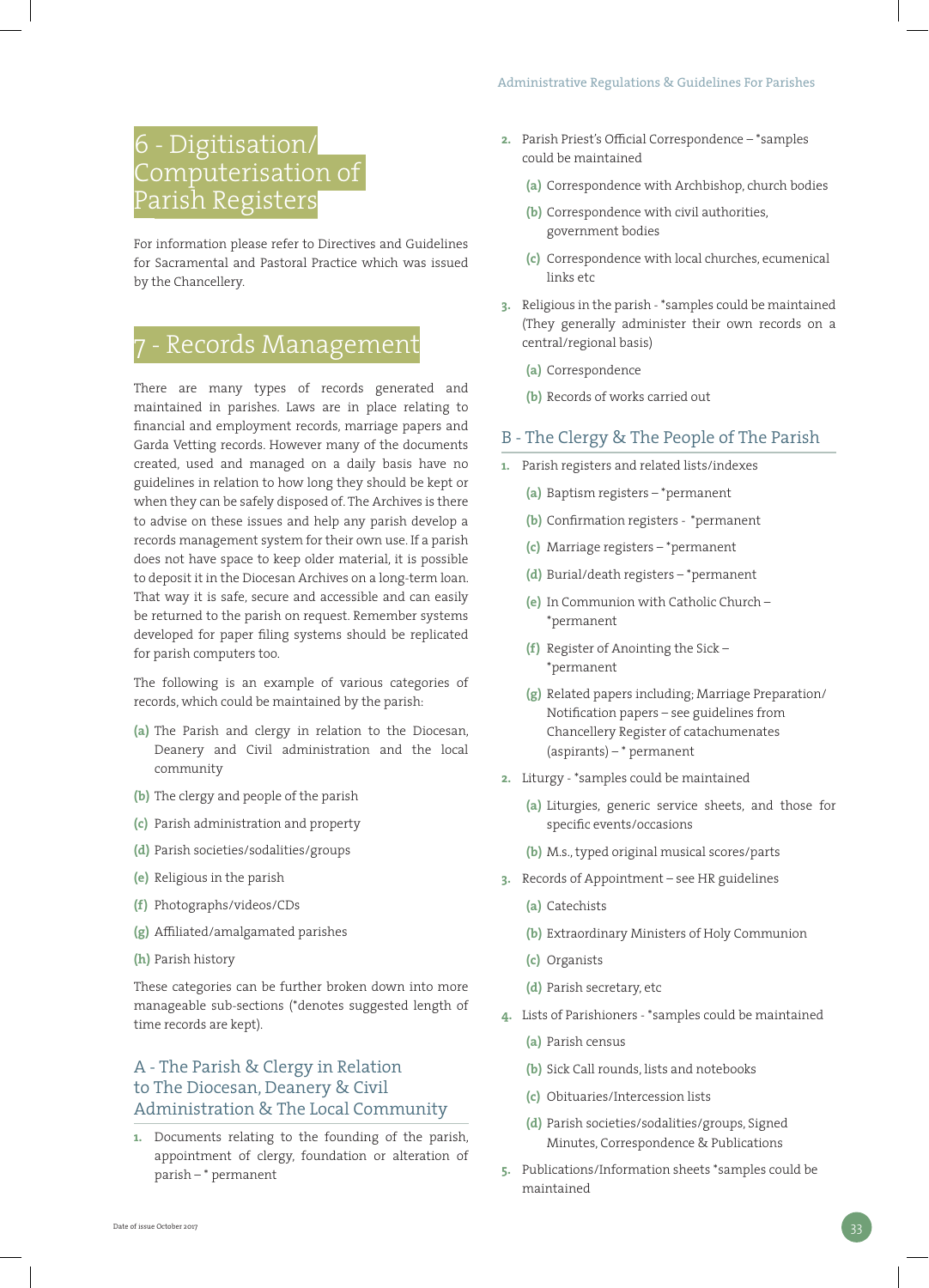These may be organised according to the events, people etc. depicted and then in date order. Care should be taken to obtain and record the basic information relating to the event or person portrayed.

- **(a)** Parish magazines
- **(b)** Weekly newsletters/sheets
- **(c)** Fliers/notices relating to parish events
- **(d)** Photographs/videos/CDs
- **(e)** Parish History including:

 **-** Ephemera (postcards, leaflets, prayer cards etc)

 **-** Scrapbooks and or annals describing parish events

**-** Photocopied material relevant to the parish and obtained from other sources (e.g. other parishes, other archives)

 **-** Research notes and articles/books on the history of the parish

**-** Historical artefacts, vestments etc

#### C - Parish administration & Property - Kept Permanently

Routine correspondence relating to parish administration.

- **1.** Parish Council \* permanent
	- **(a)** Agenda
	- **(b)** Signed Minutes
- **2.** Parish Pastoral Committees/Sub Committees \*samples could be maintained
	- **(a)** Liturgy
	- **(b)** Social Concerns
	- **(c)** Marriage and Family Life
	- **(d)** Youth
	- **(e)** Ecumenism
	- **(f)** Communications, including web site
	- **(g)** Formation/Small Groups
	- **(h)** Fundraising
- **3.** Finance Committee
	- **(a)** Signed Minutes \*permanently
	- **(b)** Annual Account Books/Sheets see Finance guidelines
	- **(c)** Correspondence -\*samples could be maintained
	- **(d)** Papers regarding fund raising, collections \*samples could be maintained

**(e)** Records relating to major building works & projects – see Buildings Guidelines - \*samples could be maintained. Please ask all architects to send copies of any drawings, plans etc to the archives for posterity.

Routine financial records such as cheque stubs, bank statements, payroll accounts, petty cash records, and vouchers. – \*fulfil legal obligations

All envelopes should be kept for a minimum of six years.

- 4. Parish Boundary Documents \*samples could be maintained
- **5.** Litigation \*fulfil legal obligations. Accident report sheets – \*fulfil legal obligations

#### D - Parish Societies/Sodalities/Groups

Archive sample of minutes of meetings and correspondence and or activities of the various groups.

#### E - Religious in The Parish

\*Fulfil legal obligations. Maintain all legal documents and sample of correspondence.

#### F - Photographs/Videos/CDs

\*Permanent

#### G - Affiliated/Amalgamated Parishes

\*Samples could be maintained

#### H - Parish History

#### \*Permanent

A further explanatory booklet is available on the secure area of the diocesan website entitled Archives/Parish Registers/Records Management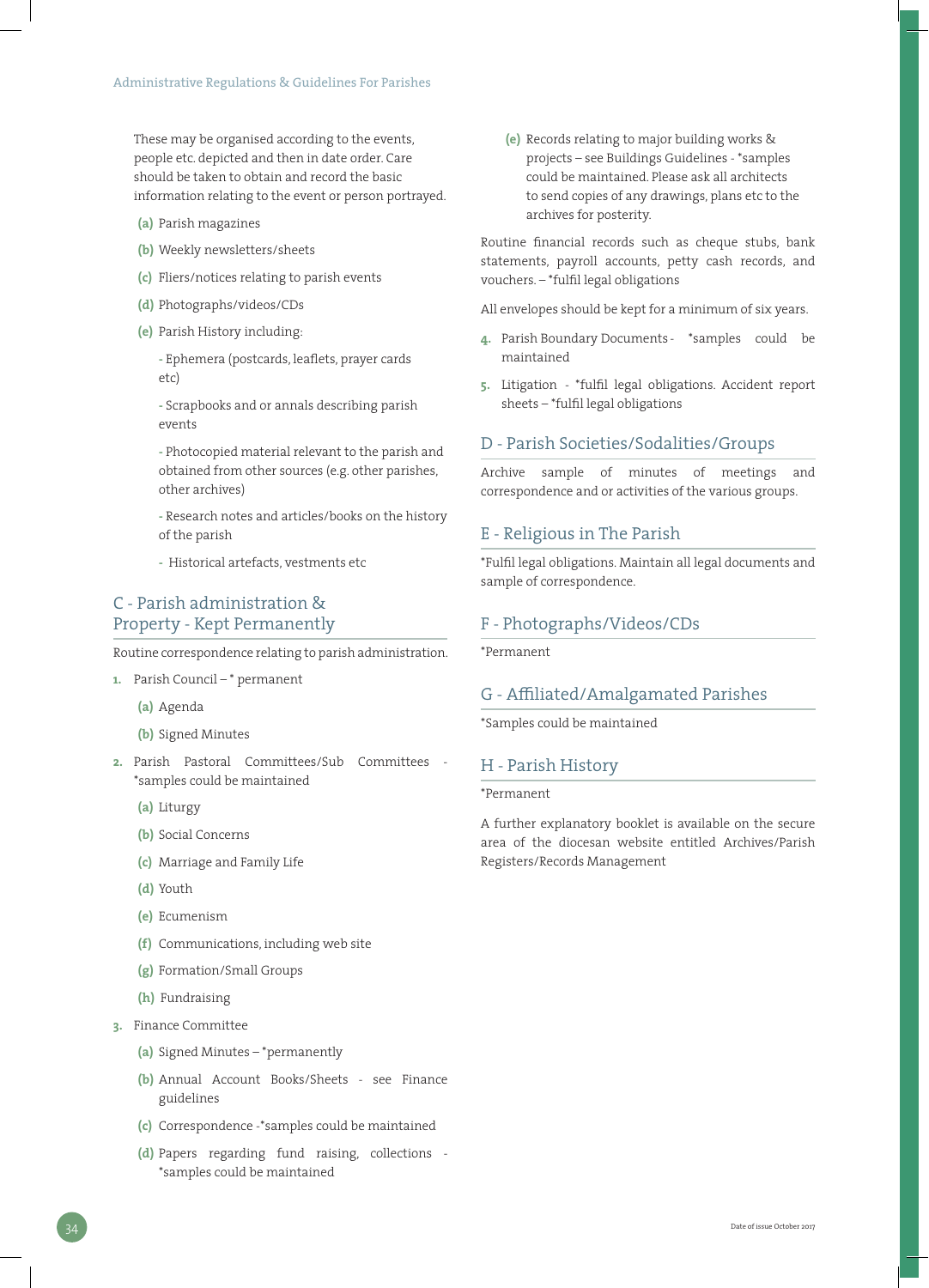# F - Insurance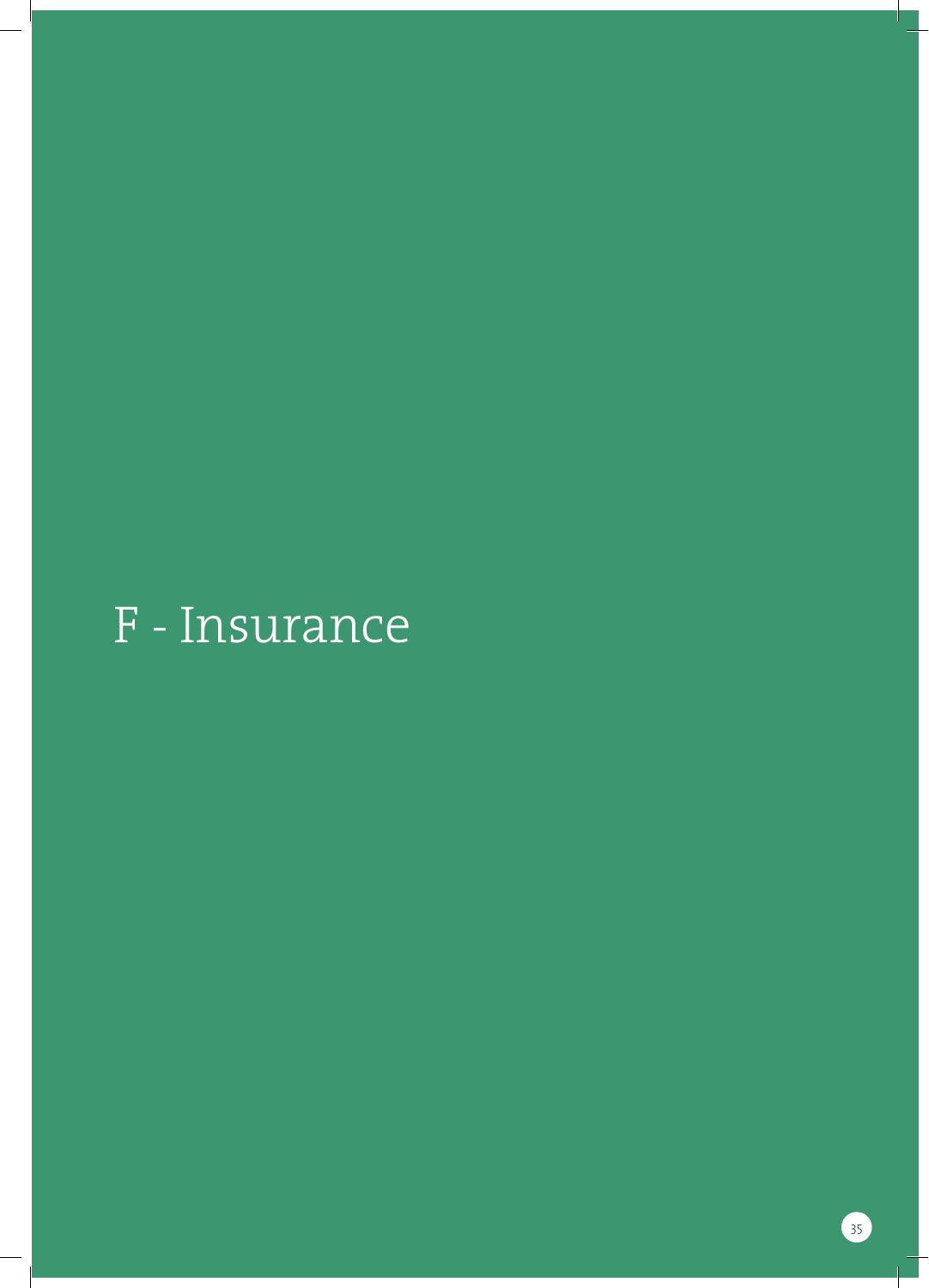# F - Insurance

## Insurance Broker

The diocesan Insurance Broker (Marsh Ireland , 25-28 Adelaide Road, Dublin 2 – tel.: 6048100) is available to advise on all insurance matters and to assist with claims and enquiries.

All insurances of parochial property including schools must be arranged through the Diocesan Insurance Broker.

The following information on parochial and school insurances is a guideline only and is not a substitute for the relevant policy documents. Any specific information required should be obtained from the Diocesan Insurance Broker.

# Employer's Liability

The Employer's Liability section of the Parish Protection Policy indemnifies the insured in respect of all sums which the Insured shall become legally liable to pay for damages and Law Costs arising from Bodily Injury to an Employee caused during the Period of Insurance in connection with a Parish Related Activity.

The Limit of Indemnity is €30m., any one accident.

The section excluded liability in respect of certain risks unless specially declared to any accepted by the Insurance Company. The principal exclusions are given below but if in doubt regarding any other unusual activity you are requested to check with the Insurance Consultant's office

#### What Is Not Insured;

- **1.** Liability arising in connection with
	- **(i)** The demolition, construction, alteration, repair or maintenance (other than routine maintenance) of buildings
	- **(ii)** Work on or in the building at a height in excess of 50 feet
	- **(iii)** Work involving the use of scaffolding other than mobile scaffold towers
	- **(iv)** The use of power driven woodworking machinery other than portable tools applied to the work by hand
	- **(v)** Tree felling or lopping

(The types of work listed above would ordinarily be the subject of formal contracts which require the contractor to effect independent Liability insurances).

- **2.** Liability arising in connection with any job creation or similar sponsored schemes or projects
- **3.** Liability arising in connection with any farm
- **4.** Liability arising in connection with any intentional, dishonest, defraudulent, criminal or malicious act or omission

# Public Liability

The Public Liability section of the Parish Protection policy indemnifies the Insured in respect of all sums which the Insured shall become legally liable to pay for damages and Law Costs arising out of accidental;

- **•** Bodily injury to any person (other than an Employee)
- **•** Nuisance
- **•** Loss of damage to material property (other than property owned by the Insured which is covered under the Property section.) occuring during the Period of Insurance and arising out of and in the course of a Parish Related Activity.

The Limit of Indemnity is 30m., any one accident.

Parish Related Activity is defined as any activity usual to a parish and which is carried out with the full authority of and under the control of the clergy or any other person specifically authorised by them.

A parish Related Activity shall not include any

- **5.** Fundraising activity not solely for the benefit of parish finances
- **6.** Carnival, festival, gala, gymkhana, competition, race or time trial
- **7.** Concert or other fundraising activity with an anticipated attendance in excess of 500 persons (other than a Parish Related Activity conducted within the building of the church)
- **8.** Club or organisation or any activity involving commercial and financial profit or gain
- **9.** Any job creation or similar sponsored Schemes or Projects.

Unless specially declared to and accepted by the Company for an appropriate additional premium.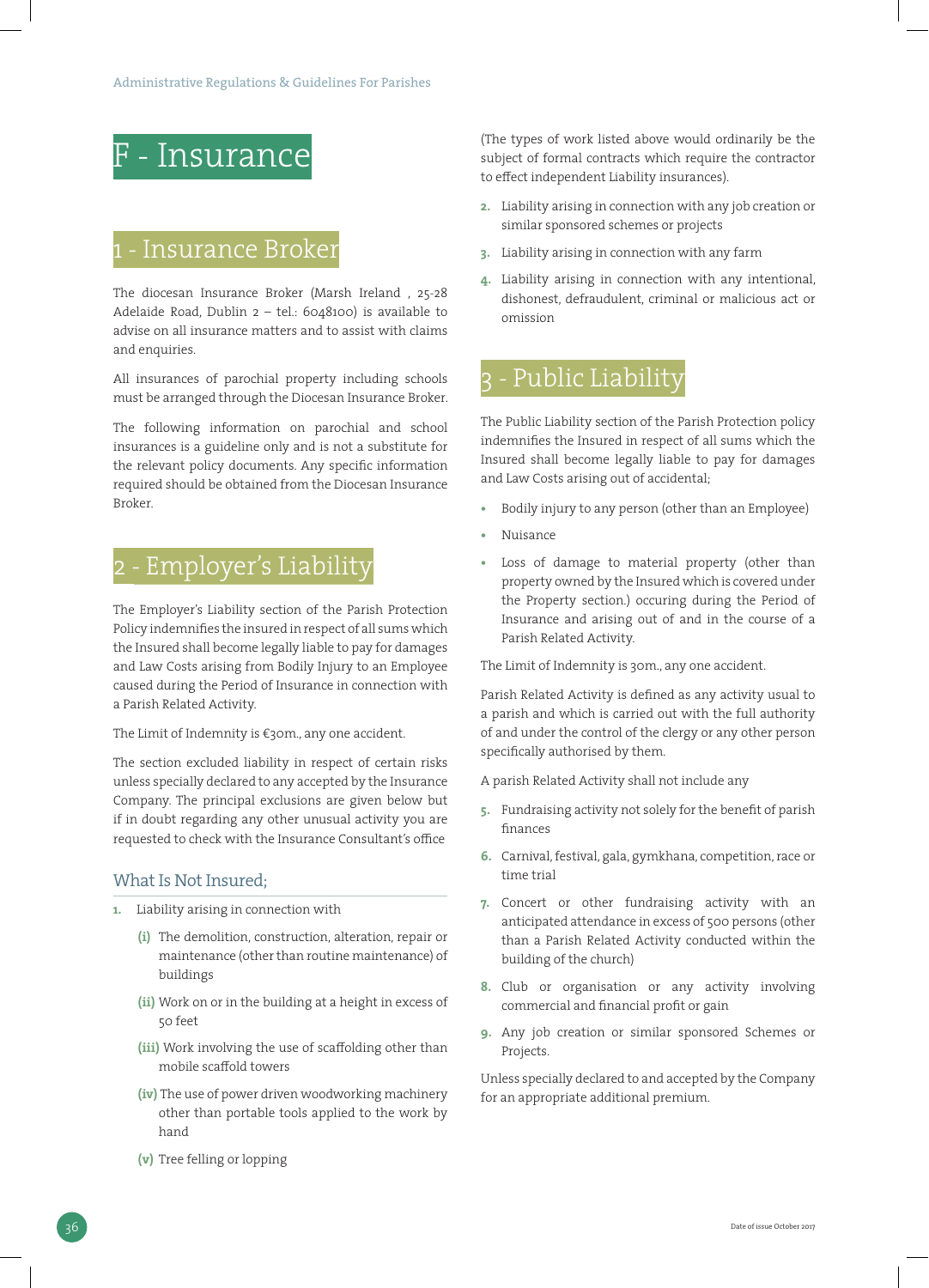#### What is Not Insured

- **10.** Liability arising directly or indirectly from the ownership, possession or use by or on behalf of the Insured of
	- **(i)**  Any craft, hovercraft or waterborne craft exceeding 5 metres in length and/or having a maximum speed in excess of 10 knots
	- **(ii)** Any mechanically propelled vehicle (including sit-on lawn mowers) in circumstances requiring insurance under the Road Traffic Act
	- **(iii)** Any pressure vessel, passenger lift, elevator or any spectator stand.
- **11.** Liability arising directly or indirectly from pollution, contamination or seepage unless due to sudden and accidental discharge, dispersal, release or escape of any liquid, solid, gas vapour or smoke.
- **12.** Liability arising in connection with any farm.
- **13.** Liability arising in connection with any intentional, dishonest, fraudulent, criminal or malicious act or omission.

# 4 - Other Covers Applicable

The Parish Protection Policy is a broad based policy that also covers Property Damage Cover "All Risks", Consequential Loss, Loss of Theft of Money, Professional Indemnity, Legal Expenses and Personal Accidents. This ensures parishes are protected by insurance in respect of losses or claims that might arise relating to their parish activities.

# Persons or Groups <sup>J</sup>sing Parish Property

"When any portion of the parish property is made available for use (other than parish use) the Parish Priest is required to satisfy himself that the users have adequate Public Liability Insurance in Force".

If the Parish Priest fail to obtain evidence of such insurance he may extend the Parish Policy to provide basic Public Liability cover to the user. There are certain limitations in the cover but it is sufficient to relieve parishes of the continuing responsibility to get proof of independent insurance. Full details may be obtained from the Insurance Broker.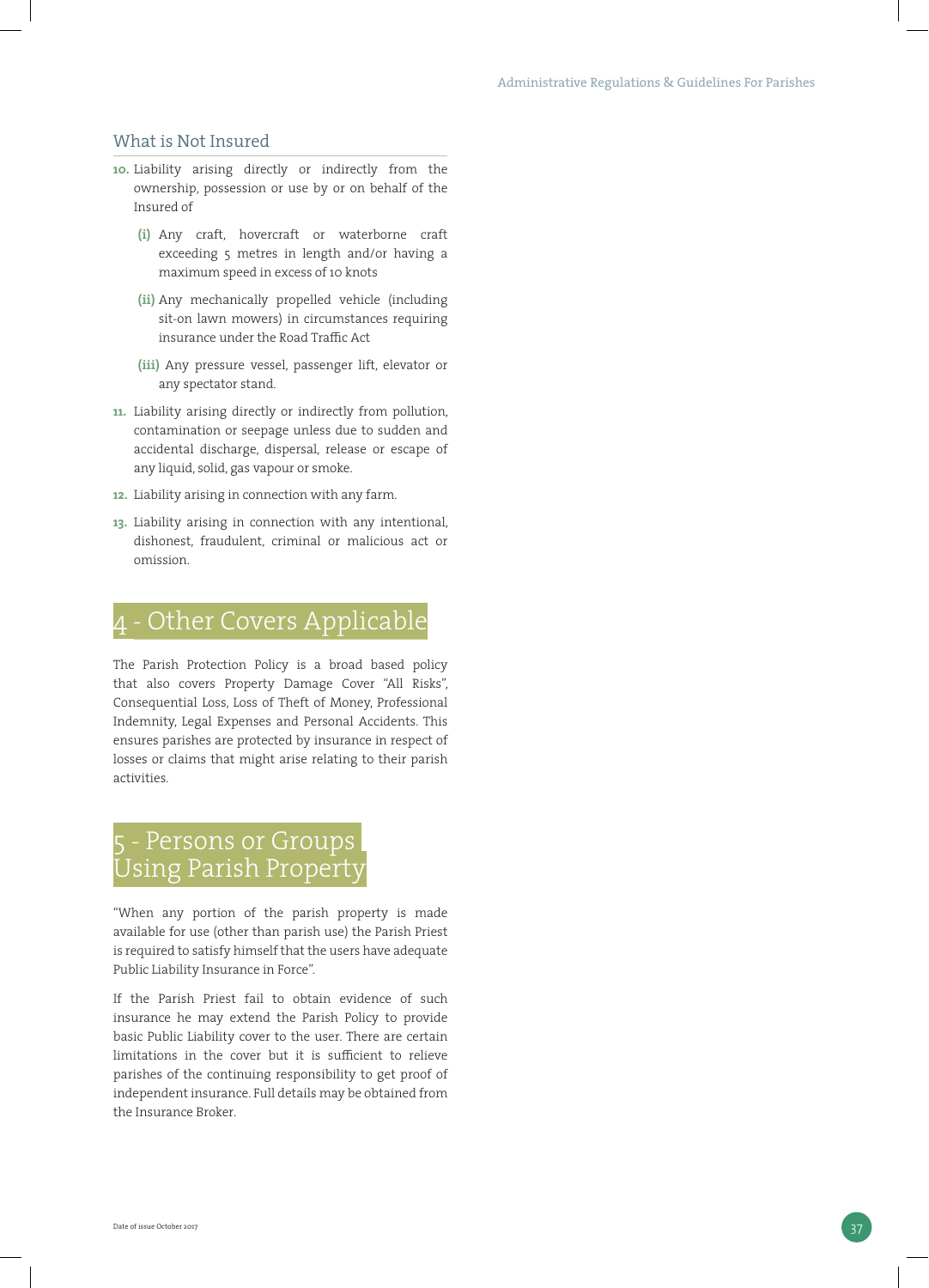Administrative Regulations & Guidelines For Parishes

 $\overline{\phantom{a}}$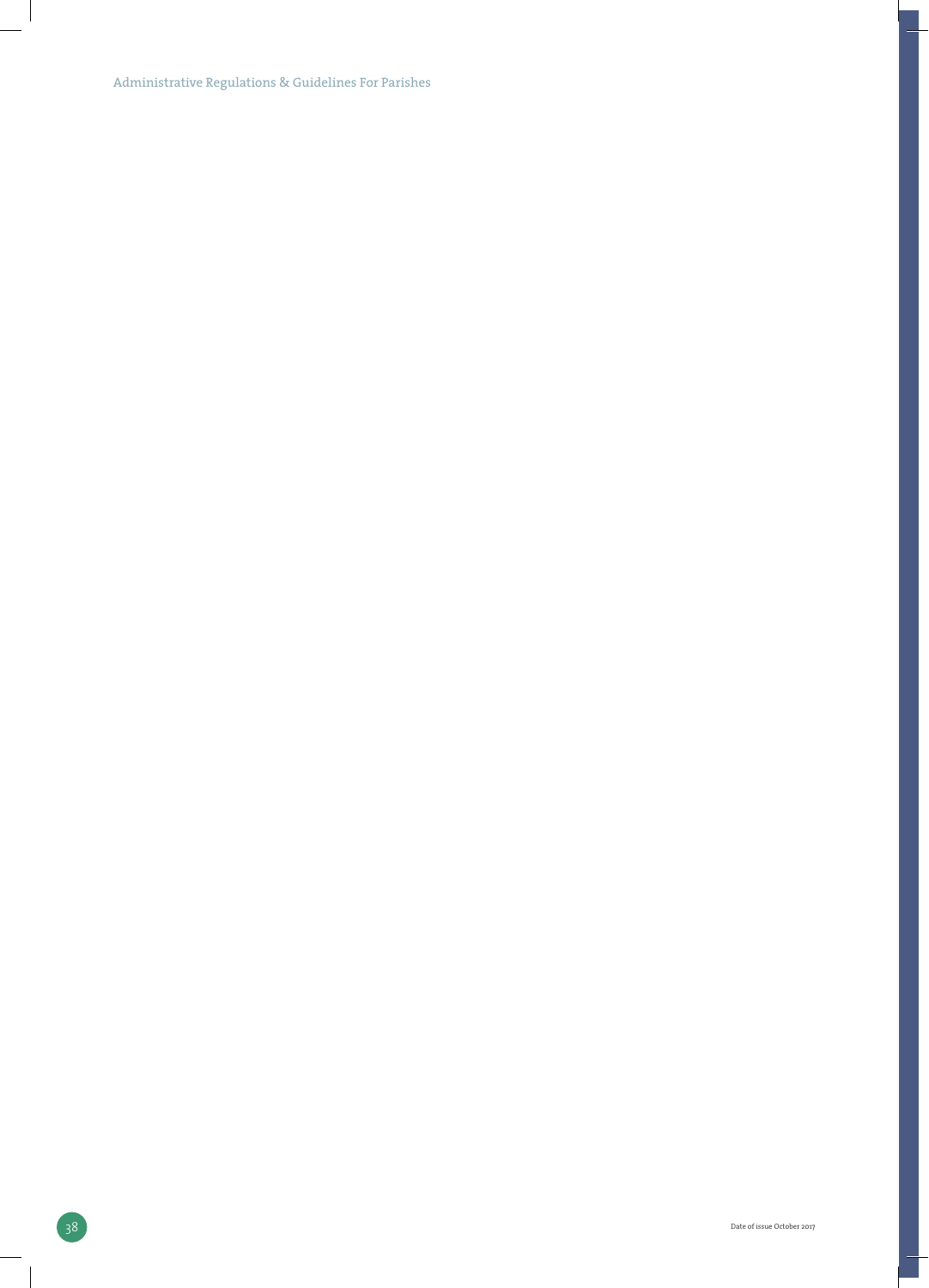# G - Schools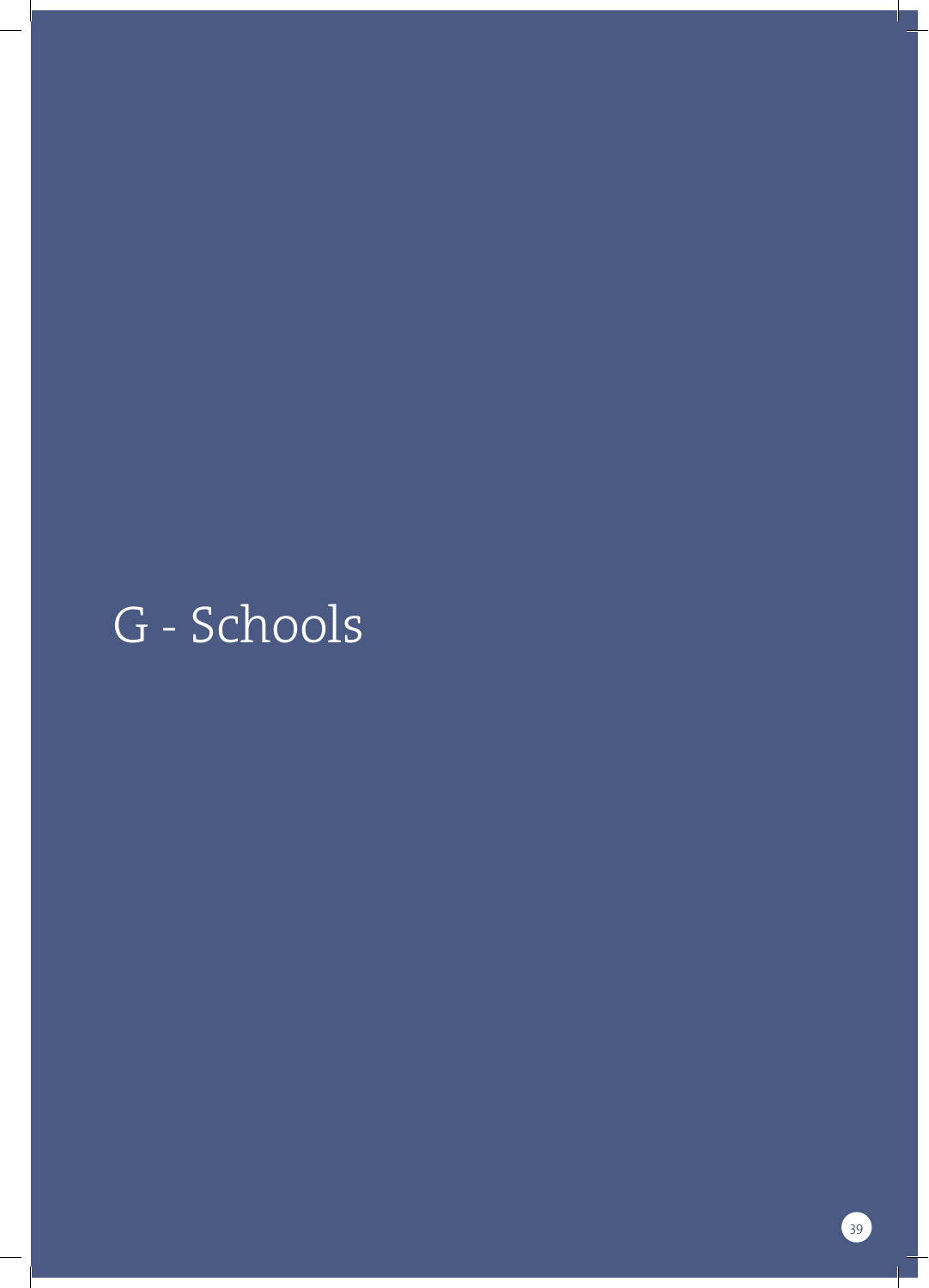

### Grants

It is the responsibility of the Chairperson of every Board of Management to ensure that claim forms submitted to the Department of Education making applications for capital grants, staff employment grants or for disadvantaged area grants are completed accurately. Where such forms require the identification of the names of employees for whom employment grants are being sought, it is the responsibility of the Chairman of the Board to ensure that the names quoted are those of the staff currently employed. Grants should also be used for the purposes intended and allocated.

# Administration

Further details of schools, e.g. P.A.Y.E./P.R.S.I. of school employees, school insurances, use of school property, etc., are to be found throughout this booklet under the appropriate heading. The Education Secretariat provides advice to the Boards of Management and schools on behalf of the Patron, the Archbishop of Dublin.

## Capital Works

Boards of Management of Parochial Primary Schools should be made aware that capital expenditure and extensions on a school requires the approval of the Parish Priest.

# - School Accounts

School accounts should be prepared at the end of each school year and should be properly certified in accordance with best accounting practice. School accounts should be submitted to the Education Secretariat.

All Boards of Management should return the "Receipts and Payments" form which is issued to Boards each year, detailing the accounts of the school. This return should be submitted to the Education Secretariat as per website guidelines..

# Transfer of Trusteeship

If a religious institute wishes to withdraw as trustees from a primary school and request the parish where the school is situated to assume the management and the diocese to assume the Trusteeship of the school, the following conditions apply.

- **1.** The school must be viable in terms of numbers,
- **2.** The school must be free of debt, both capital and current account debt, i.e. Board of Management debt,
- **3** The parish must not already have a primary school which can adequately cater for the children of the parish,
- **4.** At least two-thirds of the pupils in the primary school owned by a religious institute must reside in the parish in which the school is located,
- **5.** The school property must be transferred into the ownership of the diocese or a legal agreement must be drawn up between the diocese and the religious order leasing the property to the diocese at a nil rent for as long as it is required as a primary school,
- **6.** If the diocese/parish incurs capital expenditure on a school so leased, then if the school is subsequently disposed of, the diocese/parish should receive an appropriate refund of the capital monies expended after the payback of grants (if any) have been made to the Department of Education,
- **7.** There must be no occupiers or tenants in any part of the school property being transferred to the diocese.

# - Licence Agreements

All school property used by outside agencies or persons need to be subject to a licence agreement. Insurance and child vetting also need attention in this regard. A template licence agreement is available from the Education Secretariat. It is important that licence agreements are reviewed every year.

# 7 - Use of School Lands

The Department of Education and Skills/Minister of Education's permission is needed for the use of school lands during the school day. The St. Laurence O'Toole Trust's permission is needed to erect school buildings, increase school capacity or change school lands.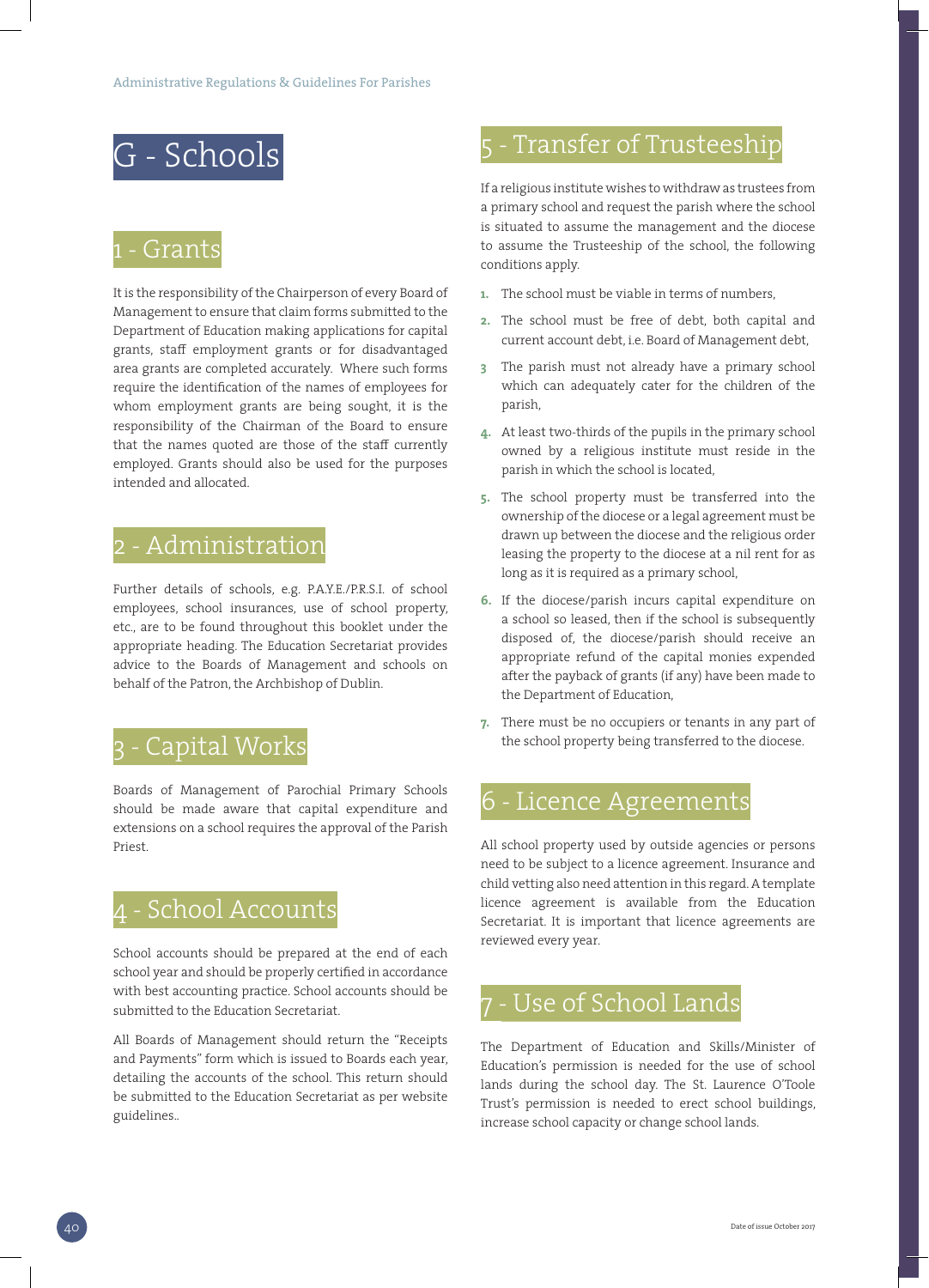# H - Data Protection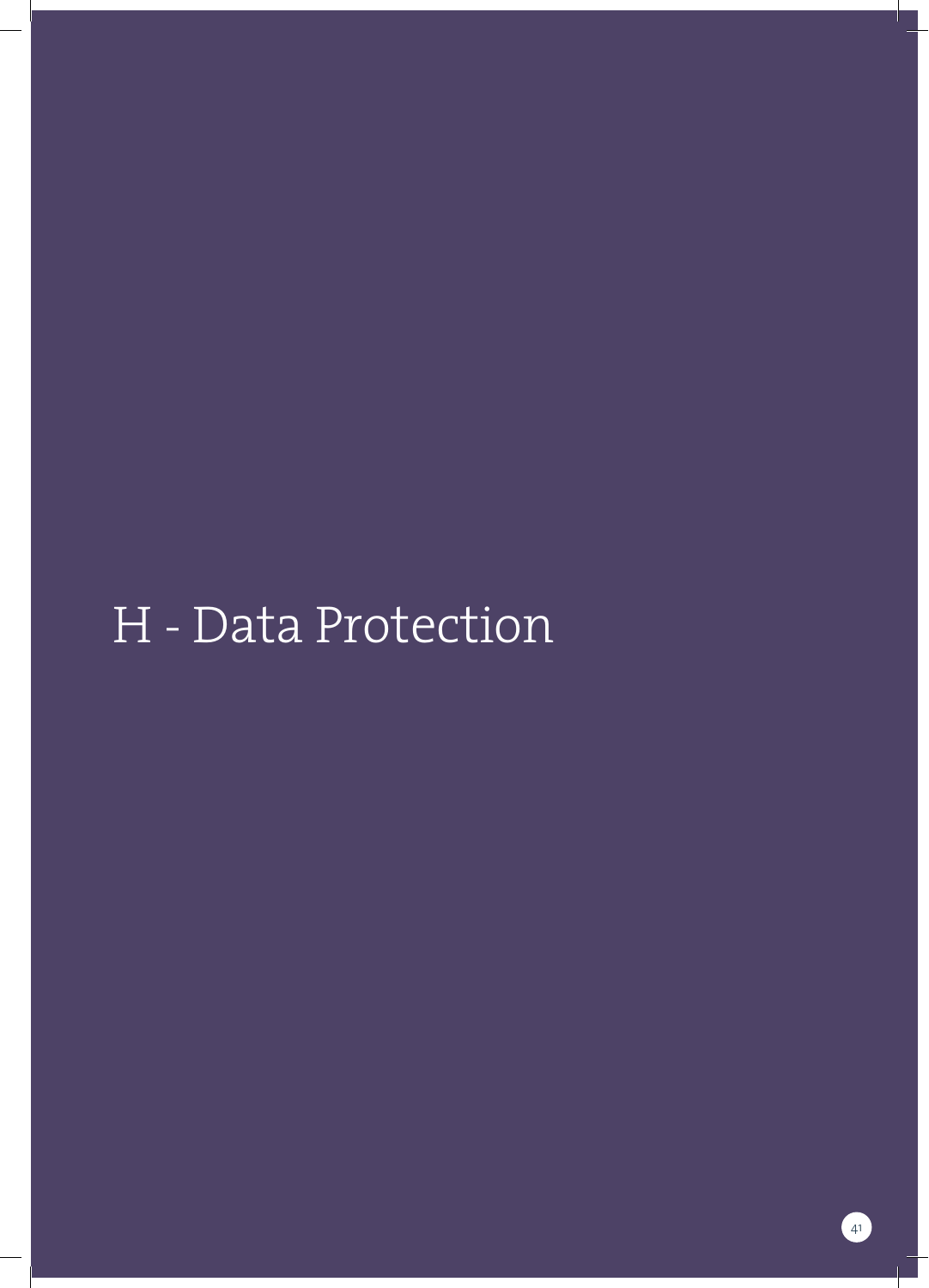# H - Data Protection

# - Introduction

Each parish has a legal and ethical responsibility to maintain the highest standards of confidentiality in the safeguarding of information about its staff members and those individuals, parishes, schools, diocesan agencies and others that interact with it.

Information collection is essential to fulfilling our duties. Data Protection legislation seeks to give people control of their own personal information and so it confers certain obligations on the parish in relation to how personal information is collected and used.

The Data Protection Acts of 1988 and 2003 have a significant role to play in supporting our work. Our aim is to ensure that each staff member of the parish has an understanding of the concepts of Data Protection and is aware of their own responsibilities in relation to the organisations overall compliance with the Acts.

## 2 - Definitions

**Data Protection** is the safeguarding of the rights of individuals to privacy and integrity in relation to the processing of their personal data. The Data Protection Acts of 1988 & 2003 confer rights on individuals as well as responsibilities on those persons handling, processing, managing and controlling personal data. **Data Controller –** an individual or entity who controls the contents and use of personal data.

**Data Protection Officer -** the individual within an organisation who has responsibility for data protection.

**Data** means information in any form, which can be processed. It includes both automated or electronic data and manual data.

**Automated data** means any information created and held on computers. Examples of this would be a word document, an email or a database.

**Manual data** means information that is kept as part of a relevant filing system or with the intention that it should form part of a relevant filing system. Examples of these are traditional paper files, reports and statements as well as personnel and financial records which are used as part of our daily operational duties.

#### **Relevant filing systems** means any sets of

information, which are not computerised but are structured by reference to individuals or by reference to criteria relating to individuals so that specific information relating to a particular individual is readily accessible. Examples of these would be files which contain information about an individual in choirs, liturgy groups etc.

**Personal data** means data relating to a living individual who is or can be identified either from the data or from the data in conjunction with other information that is in or likely to come into the possession of the Data Controller.

**Access Request** is where a person makes a request to the parish for a copy of their personal data under Section 4 of the Acts.

**Sensitive personal data** relates to specific categories of data which are identified as data relating to a person's racial origin; political opinions; religious or other beliefs; physical or mental health; sexual life; criminal convictions or the alleged commission of an offence; membership of a trade union. A higher duty of care is required by the Data Protection Acts in relation to the processing of sensitive data.

**Processing** means performing any operation or set of operations on data including:

A. Obtaining, recording or keeping data;

B. Collecting, organising, storing, altering or adapting data; C. Retrieving, consulting or using data;

D. Disclosing the data by transmitting, disseminating or otherwise making it available;

E. Aligning, combining, blocking, erasing or destroying data. **Data Subject** is an individual who is the subject of personal data.

**Data Processor** is a person who processes personal information on behalf of the Data Controller.

## Data Protection Rules

The following are the eight principles Data Protection, which must be adhered to at all times.

| Principle 1. | Obtain and process information fairly                                   |
|--------------|-------------------------------------------------------------------------|
| Principle 2. | Keep it for only one or more specified,<br>explicit and lawful purposes |
| Principle 3. | Use and disclose it only in ways<br>compatible with these purposes.     |
| Principle 4. | Keep it safe and secure.                                                |
| Principle 5. | Keep it accurate, complete and up-to-date.                              |
| Principle 6. | Ensure that it is adequate, relevant and not<br>excessive.              |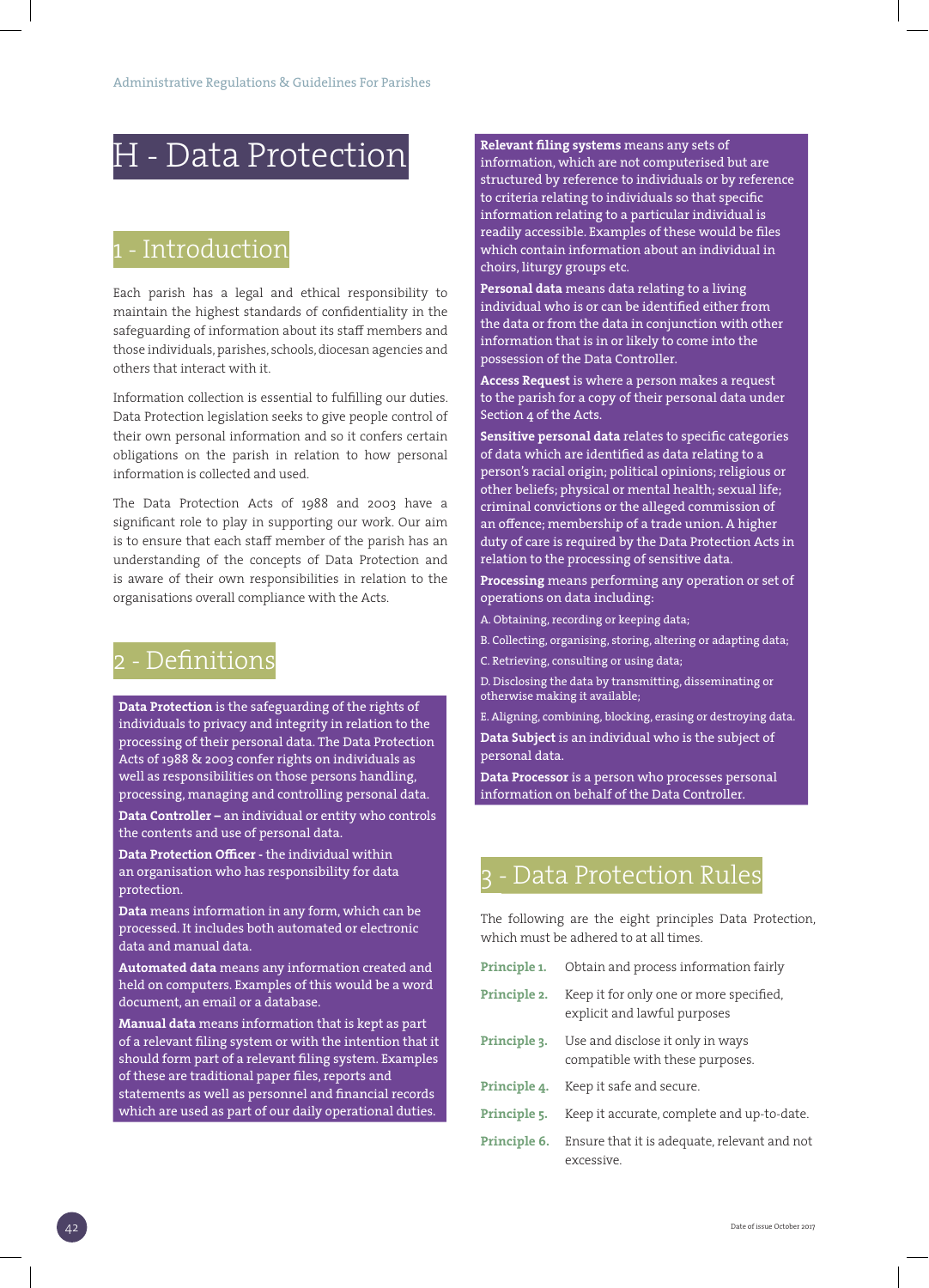- **Principle 7.** The parish will have a policy on retention periods for personal data.
- **Principle 8.** Give a copy of his/her personal data to that individual, on request.

# 4 - GDPR - General Data Protection Regulation

The new General Data Protection Regulation (GDPR) comes into effect on 25 May 2018 and replaces the data protection frameworks that had been in place up until now.

GDPR emphasises transparency, security and accountability by data controllers while at the same time standardising and strengthening the right of EU citizens to data privacy. Many of the new principles are similar to those already in existence but there are some new elements.

#### New Rules of GDPR

- **1.** Lawful, Fair and Transparent processing personal data must be processed lawfully, fairly and in a transparent manner in relation to the data subject
- **2.** Purpose Limitation personal data must be processed for specified, explicit and legitimate purposes and not further processed in a manner incompatible with those purposes
- **3** Security, integrity and confidentiality personal data must be processed in a manner that ensures appropriate security of the personal data, including protection against unauthorized or unlawful processing and against accidental loss, destruction or damage, using appropriate technical or organizational measures.
- **4.** Accuracy personal data must be accurate, and where necessary kept up to date; every reasonable step must be taken to ensure that personal data that is inaccurate, having regard to the purposes for which it was processed, is erased or rectified without delay
- **5.** Data Minimisation personal data must be adequate, relevant and limited to what is necessary in relation to the purpose for which it is processed
- **6.** Storage Limitation personal data must be kept in a form which permits identification of data subjects for no longer than is necessary for the purposes for which the personal data is processed
- **7.** Give a copy of his/her personal data to an individual, on request. Requests must now be answered within 30 days (under old acts it was 40 days) and fee for processing no longer applies.

The first task for parishes is to review your current procedures in view of the GDPR. Ensure you have adequate procedures in places to deal with improved transparency, accountability and individuals' rights provisions.

Start by looking at the current situation and see what risks exist.

Become accountable – know what you have, how you obtained it, why was it originally gathered, how long are you keeping it for, how secure is it in terms of encryption and accessibility and do you ever share it with third parties and if you do, on what bases. From this you will know exactly what you have and you will also be able to amend incorrect data and track third party access.

Review all current data privacy notices alerting individuals to the collection of their data. Identify gaps that exist between the level of data collection and processing you are involved with and how aware you have made staff and parishioners of this. Address any gaps.

Before gathering any personal data, current laws require you to notify people of your identity, the reasons you are gathering the date, what use it will be put to, who it will be disclosed to and if it is going to be transferred outside of the EU. Under GDPR additional information must be communicated in advance of any processing such as the legal basis for that processing, retention periods, the right of complaint where parishioners/staff/volunteers are unhappy with your implementation of any of these criteria.

GDPR also requires that the information provided is in concise, easy to understand and clear language.

Also review how you delete personal information held in paper and/or electronic format.

Individuals under the GDPR can still make subject access requests, to have inaccuracies corrected, to have information erased, to object to direct marketing, to restrict the processing of their information, and also data portability. You need to know all the locations your information is kept. Decisions will have to be taken on deletion and you able to transfer information electronically if requested. You will also have to inform individuals about retention schedules and be able to amend incorrect data. If you refuse to grant an access request you will need to have very good reasons for doing so.

Under the new GDPR you will need to know the legal basis for carrying out processing. This is very important where consent is relied on as the sole reason for processing data. Under the GDPR, individuals will have a stronger right to have their data deleted where consent was the only justification for processing. You will have to explain your legal basis for processing in your privacy notice and when you answer a subject access request. Consider how much personal data you process and why. For the data you keep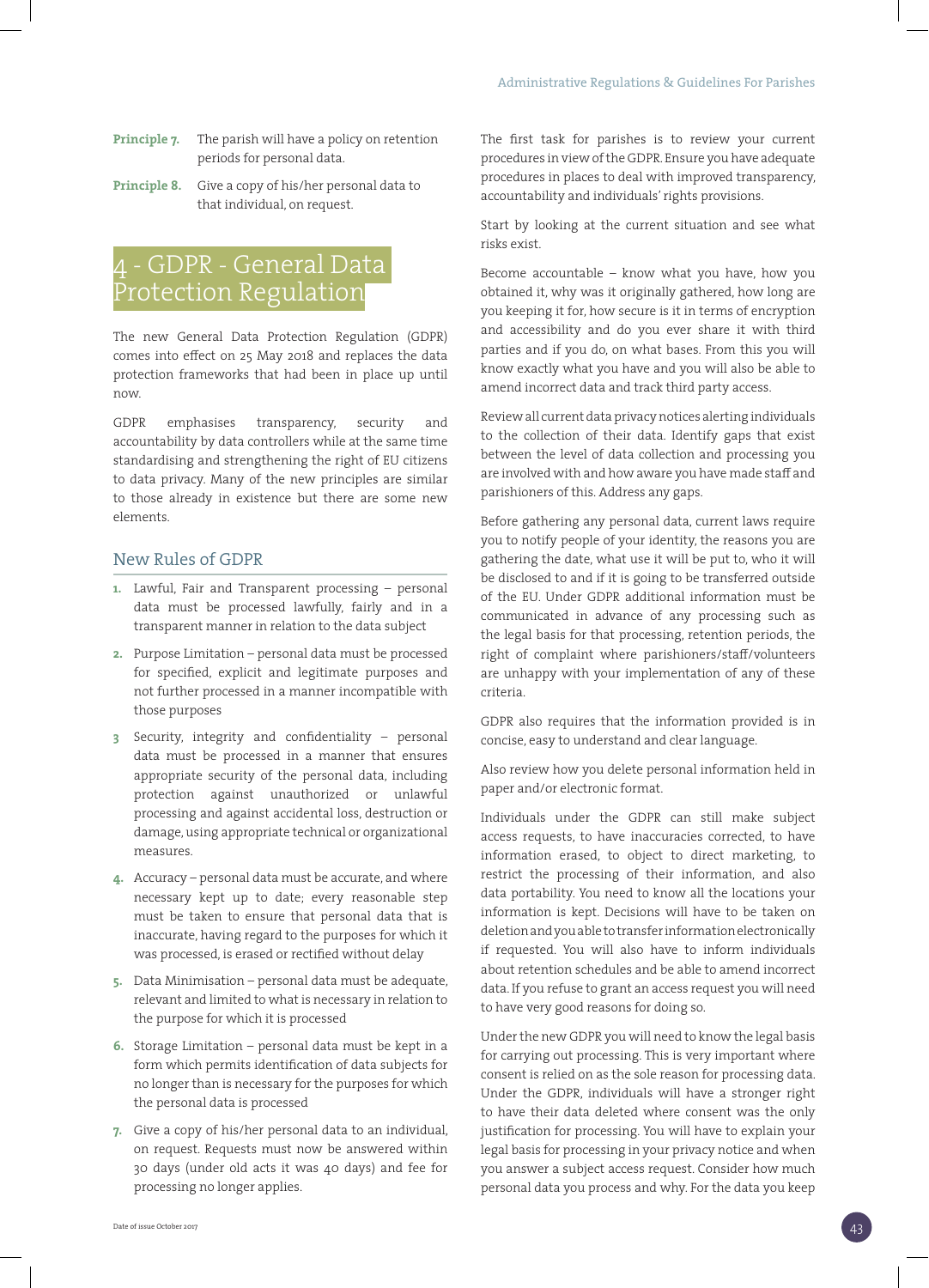consider how long it need to be kept in its raw format and how soon you can begin the process of anonymisation and pseudonymisation. If you do use consent you review how you seek, obtain and record that consent. It must be freely given, specific, informed and unambiguous. The individual needs to know they are consenting to you processing their data. Obtaining consent requires a positive indication of agreement. It cannot be inferred from silence, pre-ticked boxes or inactivity. Under GDPR you have to be able to prove consent was given. Systems may need to be reviewed for recording consent to ensure you have an effective audit trail.

If you process data of children you must ensure you have adequate systems in place to verify individual ages and gather consent from parents/guardians. GDPR introduces special protections for children's data particularly in context of social medial and commercial internet services.

You should make sure you have procedures in place to detect, report and investigate a personal data breach. GDPR brings mandatory reporting of breaches which is new to many. All breaches must be reported to the Data Protection Commissioner within 72 hours unless the data was anonymised or encrypted. Breaches that are likely to cause harm to an individual such as identity theft or breach of confidentiality must also be reported to the individuals concerned. Now is the time to access the types of data you hold and see what falls with the notification requirements. Failure to report a breach could result in a fine, as well as a fine for the breach itself.

#### Data Protection Impact Assessments (DPIA) & Data Protection by Design & Default

DPIA is the process of systematically considering the potential impact that a project or initiative might have on the privacy of individuals. It will allow you to identify potential privacy issues before they arise and come up with a way to mitigate them. A DPIA can involve discussions with relevant parties. Ultimately such assessments can prove invaluable in determining the viability of future projects and initiatives. It has always been good practice to adopt privacy by design as a default approach. Privacy by design and the minimisation of data have always been implicit requirements of the data protection principles. However, GDPR enshrines both the principle of privacy by design and the principle of privacy by default in law. This means that service settings must be automatically privacy friendly and requires that the development of services and products takes account of privacy considerations from the outset.

GDPR will require most organisations who process what is currently known as sensitive personal data on a large scale to have a designated Data Protection Officer. This person will take responsibility for data protection compliance and has the knowledge, support and authority to do so effectively.

GDPR gives the Data Protection Commissioner far greater powers to tackle non-compliance including very significant fines (up to €20 million) for very serious infringements. The GDPR also makes it easier for individuals to bring claims against Data Controllers when their personal data has been infringed and the Data Subject can sue for compensation.

Please contact Archives for further information on Data Protection and GDPR at archives@dublindiocese.ie .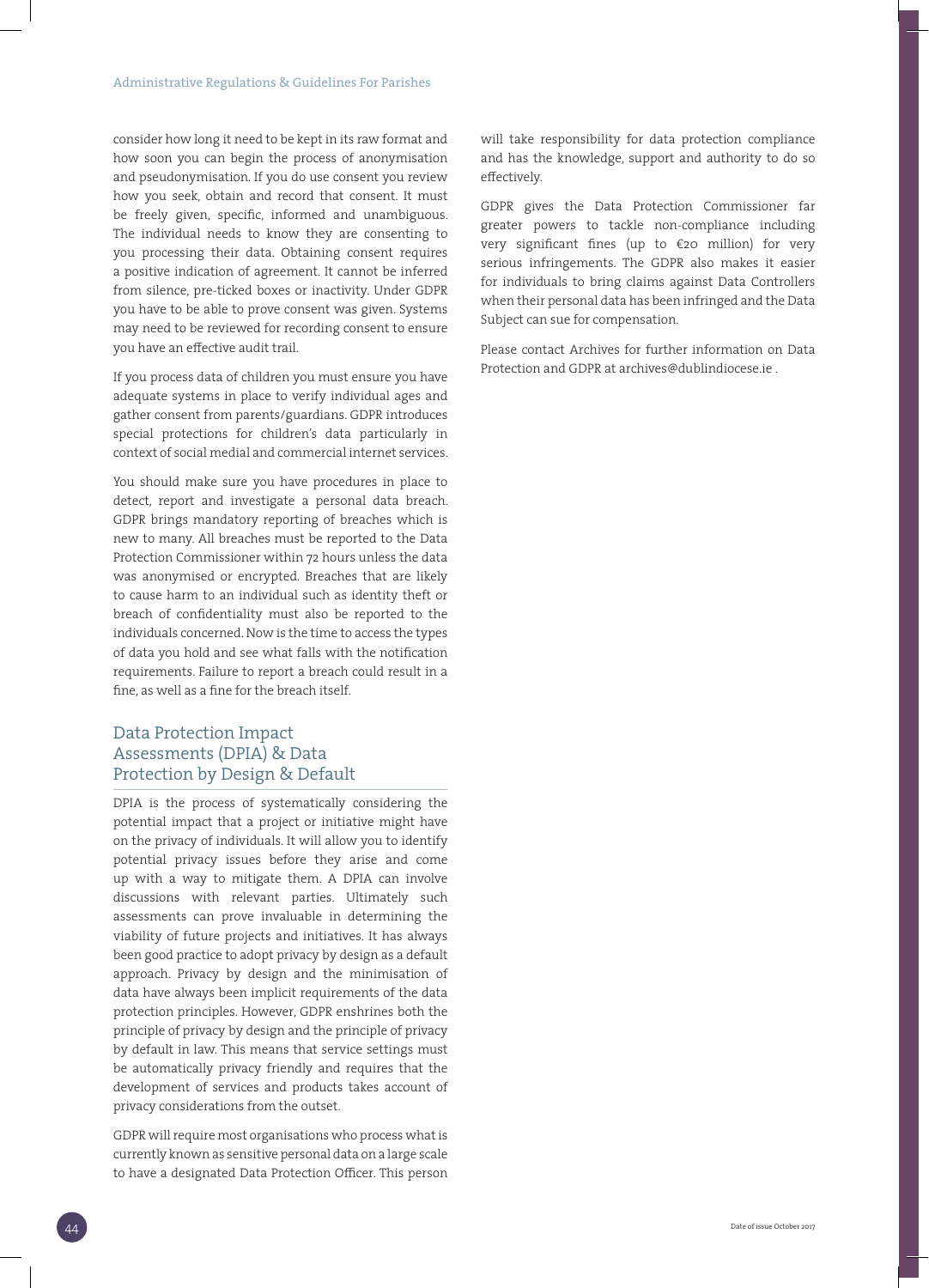# I - Safety, Health & Welfare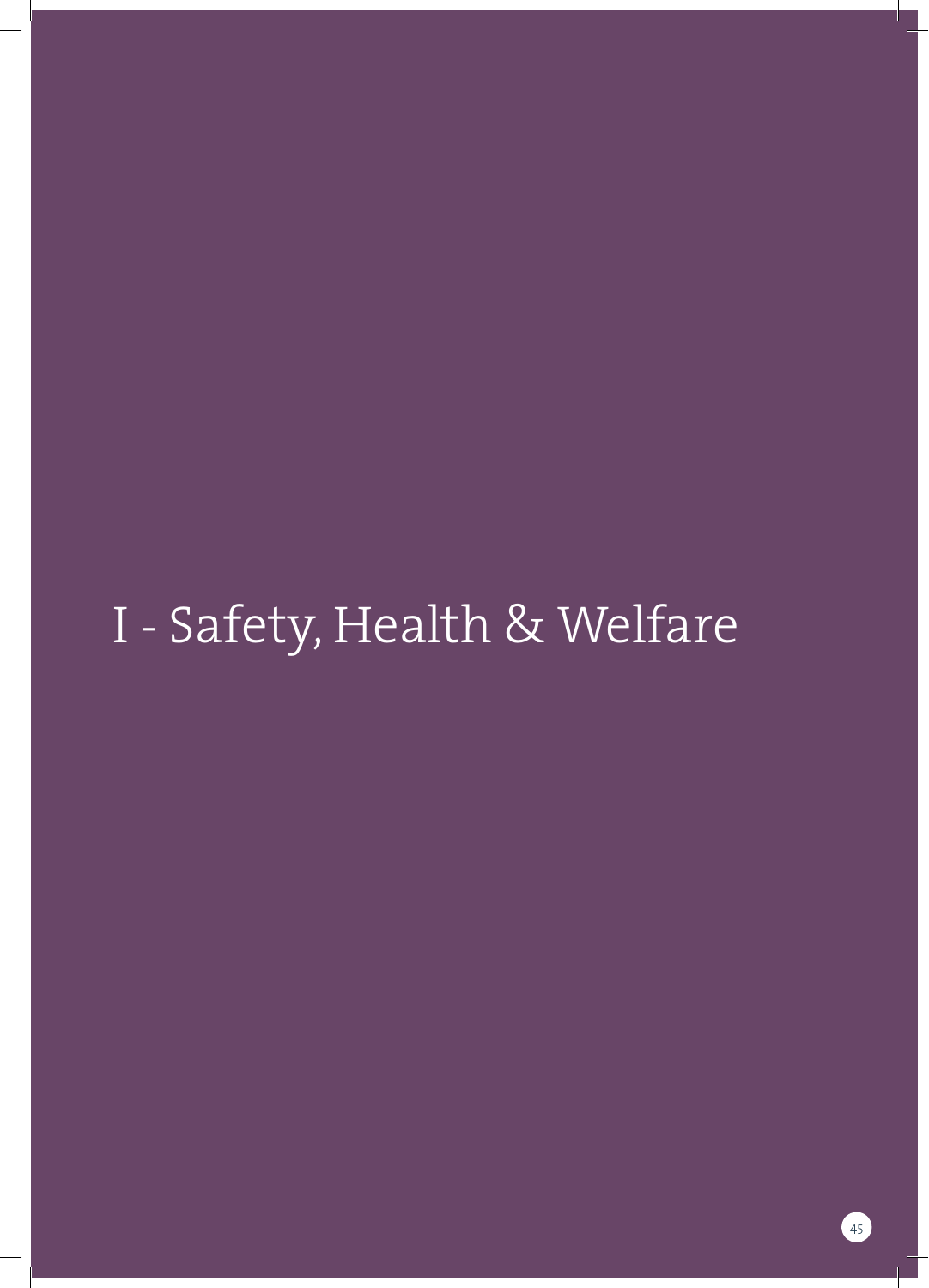# I - Safety, Health & Welfare

# - Guidelines to The Safety, Health & Welfare at Work Act 2005

These guidelines are to assist Parish Priests as employers, and parish employees and voluntary workers in understanding their legal obligations under current safety legislation and to make them aware of potential dangers in the workplace (i.e. Parochial properties) so that accidents may be avoided.

The 2005 Act sets out:

- **•** The requirements for the control of safety and health at work.
- **•** The management, organisation and the systems of work necessary to achieve those goals.
- **•** The responsibilities and roles of employers, the selfemployed, employees and others.
- **•** The enforcement procedures needed to ensure that the goals are met.

Please contact Marsh Ireland on 01 6048100 for further advice on the Safety, Health and Welfare at Work Act 2005 and how it applies to parishes.

# **Employer's Duties**

Employers (including self-employed persons) are primarily responsible for creating and maintaining a safe and healthy workplace. An employer's duties include:

- **•** Managing and conducting all work activities so as to ensure the safety, health and welfare of people at work including the prevention of improper conduct or behaviour likely to put employees at risk ("Horseplay" and bullying at work would come within these categories).
- **•** Designing, providing and maintaining a safe place of work that has safe access and egress, and uses plant and equipment that is safe and without risk to health.
- **•** Prevention of risks from the use of any article or substance, or from exposure to physical agents, noise, vibration and ionising or other radiations.
- **•** Planning, organising, performing, maintaining and, where appropriate, revising systems of work that are safe and without risk to health.
- **•** Providing and maintaining welfare facilities for employees at the workplace.
- **•** Providing information, instruction, training and supervision regarding safety and health to employees; this must be in a form, manner, and language that they are likely to understand.
- **•** Cooperating with other employers who share the workplace for example, community employment workers, so as to ensure that safety and health measures apply to all employees (including temporary workers) and providing employees with all relevant safety and health information.
- **•** Providing appropriate protective equipment and clothing to the employees (and at no cost to the employees).
- **•** Appointing one or more competent persons for example a specialist health and safety company to specifically advise the employer on compliance with the safety and health laws.
- **•** Preventing risks to other people at the place of work.
- **•** Ensuring that reportable accidents and dangerous occurrences are reported to the Health and Safety Authority.

### Safety Statement

The Act emphasises the need for employers (including the self-employed) to manage safety and health in order to prevent workplace injuries and ill health. The basis for the management of safety and health is the written safety statement. This document sets out an action programme for safeguarding the safety, health and welfare of your employees while they are at work.

It should be prepared after you have identified the hazards and assessed the risks that may be present at your workplace.

The following steps should be followed:

#### Step 1 : Identify The Hazards

To successfully manage safety and health, employers and self employed persons should know what hazards are in the workplace. A hazard is defined as anything with the potential to cause harm. A checklist of typical workplace hazards in various employments is given below:

- **•** Slips, trips and falls.
- **•** Falls of persons from height.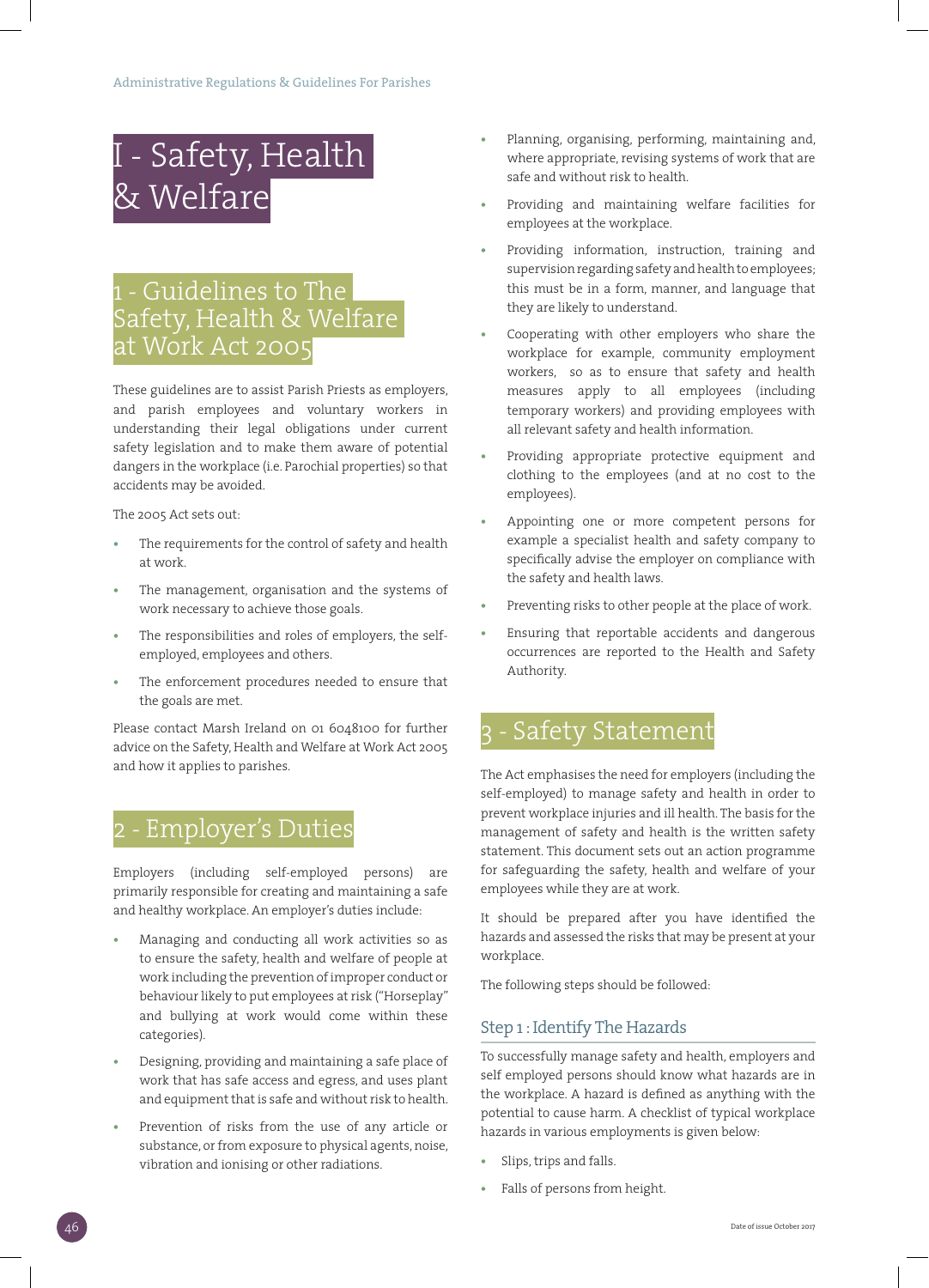- **•** Falls of material from height.
- **•** Hazards associated with the manual handling of loads.
- **•** Hazards from plant and machinery (for example, exposure to dangerous moving parts).
- **•** Mechanical handling.
- **•** Fire and explosion.
- **•** The use of hazardous substances (e.g. toxic, corrosive). Garden pesticides used for maintenance or cleaning detergents would be examples.
- **•** The use of compressed air.
- **•** Exposure to harmful levels of noise.
- **•** Exposure to radiation.
- **•** Hazards associated with electricity.
- **•** Exposure to harmful vibration.
- **•** Entry into confined spaces.
- **•** Unsuitable lighting levels in the workroom.
- **•** Inadequate thermal environment (i.e. too hot or too cold).
- **•** Work with visual display screens.
- **•** Human factors (for example, violence to staff, stress, bullying at work). (This list is non-exhaustive and is not ranked in priority).

#### Step 2 : Assess The Risks

Having identified the hazards, you now have to assess any risks (the likelihood of the harm occurring, and the severity of the consequences if it does) arising from those hazards. Categorising the risks (for example, a high risk of injury from manual handling, a medium risk of exposure to chemicals or a low risk of contact with moving parts of machinery) allows you to prioritise the measures necessary to ensure safety, health and welfare at your workplace.

The risk assessment must:

- **•** Address any significant hazards;
- **•** Apply to all aspects of the work;
- **•** Cover non-routine as well as routine operations (e.g occasional maintenance tasks).

#### Step 3 : Select The Control Measures

You must now select the appropriate control measures to eliminate the hazards and, where that cannot be done, to reduce the risks.

When following this process, you must take into account the General Principles of Prevention as set out in Schedule 3 to the Safety, Health and Welfare at Work Act 2005.

#### **General Principles of Prevention.**

- **•** The avoidance of risks.
- **•** The evaluation of unavoidable risks.
- **•** The combating of risks at source.
- **•** The adoption of work to the individual, especially as regards the design of places of work, the choice of work equipment and the choice of systems of work, with a view, in particular, to alleviating monotonous work and work at a predetermined work rate and to reducing the effect of this work on health.
- **•** The adaptation of the place of work to technical progress.
- **•** The replacement of dangerous articles, substances or systems of work by safe or less dangerous articles, substances or systems of work.
- **•** The giving of priority to collective protective measures over individual protective measures.
- **•** The development of an adequate prevention policy in relation to safety, health and welfare at work, which takes account of technology, organisation of work, working conditions, social factors and the influence of factors related to the working environment.
- **•** The giving of appropriate training and instructions to employees.

The Principles are "goal setting" and are based on a recognition that risks cannot always be completely eliminated. The goal is to eliminate where possible or reduce the risk using a hierarchy of control in which the Principles should be applied in the order listed in the 2005 Act. Each level should only be considered after you have given due regard to the levels above it. Residual risks left over from initial control measures should therefore be dealt with by the next level of the hierarchy.

#### Step 4: Write the Safety Statement

Having gone through the above steps, you will now be in a position to write or update your safety statement. The issues arising when conducting a risk assessment vary from parish to parish and therefore it is strongly recommended you seek professional advice before preparing or updating your safety statement. The document must:

- **•** List the control measures to be taken to avoid the risks.
- **•** Name those responsible for implementing and maintaining the measures.
- **•** Contain plans to deal with an emergency or any serious and imminent risks.
- **•** List the names of the safety representatives (if any).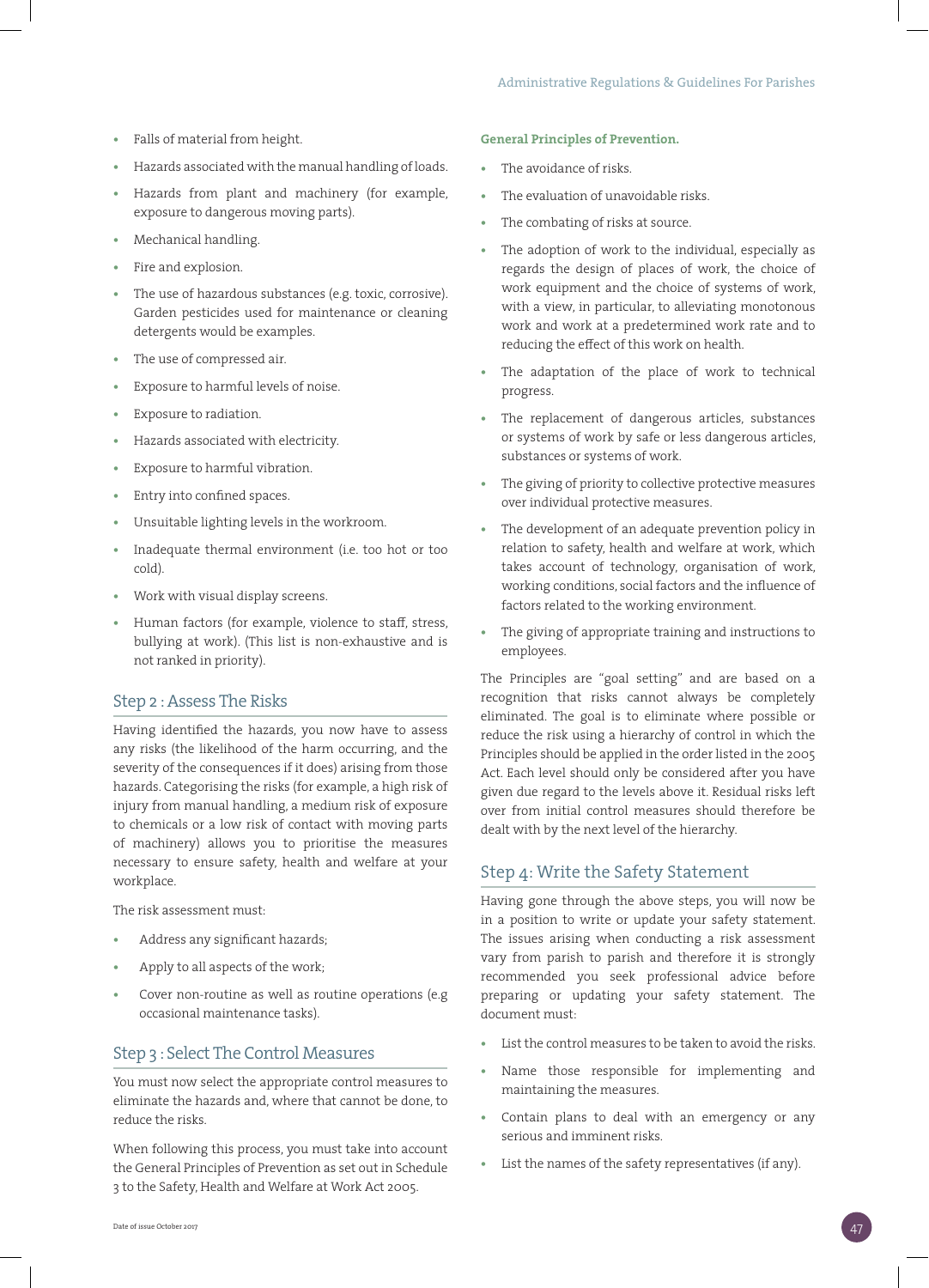The safety statement must be reviewed and, if necessary, amended when there has been a significant change in work practices (for example, the introduction of new equipment or substances) or when there is reason to believe that it is no longer valid (an accident, dangerous occurrence or a "near miss" may prompt such a review). The safety statement must also be revised, within 30 days, if directed by an Inspector.

You are required to bring the safety statement to the attention of your employees (and to other persons at the place of work who might be exposed to the specific risks outlined in the safety statement).

When bringing the Safety Statement to the attention of employees it must be in a form, manner and, if necessary, in a language that can be understood by employees. This should be done at least annually, on recruitment and when there is a change made to the safety statement.

#### Step 5: Record & Review

A Safety Statement when complete is not just a box to be ticked on the to do list. Workplaces constantly change. Your Safety Statement must be updated as conditions change and new risks are introduced. It is recommended that you review your Safety Statement at least once annually. It is also important that you keep detailed records of risk assessments carried out and any controls put in place.

#### **The role of the competent person**

As an employer, you should appoint one or more competent persons to advise you on following these steps and to play a key role in the management of safety and health. In this context, competent person means someone who is able to give informed and appropriate advice on safety and health to the parish priest (rather than a person who has specialised technical knowledge of matters such as electrical work or lifting operations). You should select someone for the role on the basis of his or her training, knowledge and experience. A combination of internal and external competence may be advisable. A parish employee can be asked to co-ordinate the health and safety function for the parish such as keeping a record of staff members and volunteers.

#### **"Reasonably Practicable"**

Some of the general duties placed on employers under the 2005 Act are qualified by the term "reasonably practicable". This means that you have exercised all due care when, having identified the hazards and assessed the risks at your workplace, you have put into place the necessary protective and preventative measures, and where further measures would be grossly disproportionate (having regard to unusual, unforeseeable and exceptional circumstances). Reasonable practicability is therefore essentially a matter of balancing the degree of risk against the time, trouble, cost and physical difficulty of the measures necessary to avoid it.

#### **Consultation with employees**

Employers must consult their employees with regard to safety, health and welfare at work and must provide them with certain information on these matters. As part of the consultation process, employees have the right to select safety representative(s). Employers must provide certain information on safety, health and welfare at the workplace to the employees or to their safety representative(s). These arrangements require the employer to:

- **•** Consult with employees or their safety representative(s) (or both) on any proposed measures likely to substantially affect their safety, health or welfare at work.
- **•** Provide employees or their safety representative(s) (or both) with the results of the risk assessment and consult with them on the preparation of the safety statement.
- **•** Provide employees or their safety representative(s) with other relevant information, including details of any reportable accidents, illnesses or dangerous occurrences, the names of any competent persons appointed to advise on safety and health matters and the preventive and protective measures to be taken to avoid risks (i.e., a copy of the safety statement). This information has to be in a form, manner and language likely to be understood by the employees.
- **•** Refrain from penalising any employee for acting in accordance with safety and health laws or for reporting complaints regarding safety and health matters at work.
- **•** Recognise that safety representatives have various rights, including the right to:

**-** Inspect the place of work.

 **-** Investigate accidents and dangerous occurrences (as long as this does not interfere with an investigation being carried out by an Inspector).

Investigate complaints made by employees (after giving reasonable notice to the employer).

 **-** Be given time off from work, without loss of remuneration, to receive appropriate training.

**-** Accompany an Inspector carrying out an inspection at the workplace.

**-** Make representations to the employer on safety, health and welfare.

**-** Make representations to, and receive information from, an inspector.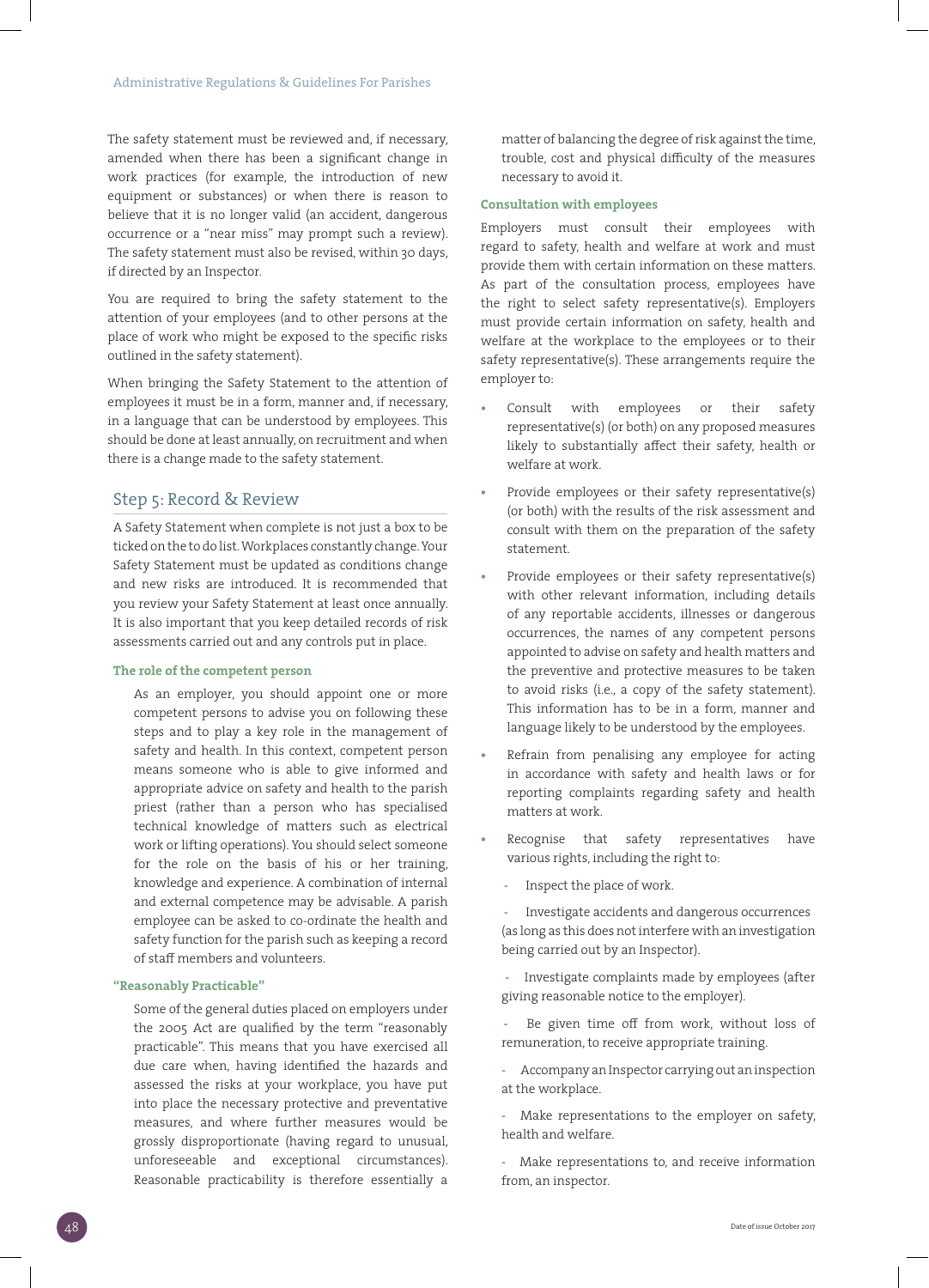#### **-** Consult and liaise with other safety representatives in the same undertaking.

A sample safety statement is available on the secure area of the diocesan website. Again, you should seek professional advice before preparing or updating your safety statement.

# Employees' Duties

Employees (including full or part-time, permanent or temporary, regardless of any employment or contractual arrangement they may have) also have duties under the Act. They must:

- **•** Comply with relevant laws and protect their own safety and health, as well as the safety and health of anyone who may be affected by their acts or omissions at work.
- **•** Ensure that they are not under the influence of any intoxicant to the extent that they could be a danger to themselves or others while at work.
- **•** Cooperate with their employer with regard to safety, health and welfare at work.
- **•** Not engage in any improper conduct that could endanger their safety or health or that of anyone else.
- **•** Participate in safety and health training offered by their employer.
- **•** Make proper use of all machinery, tools, substances, etc. and of all personal protective equipment provided for use at work.
- **•** Report any defects in the place of work, equipment, etc. which might endanger safety and health.

## 5 - Duties of Other Persons

The priest in charge of the parish has to ensure a visiting contractor, for example a boiler technician, a landscaping contractor or a window cleaner is provided with safe access and egress and, in particular, that any equipment provided by the parish is safe to use (of course, the employer of the contractor also has duties in relation to his or her employees.)

Manufacturers, importers and suppliers (including designers, installers and erectors) have to comply with the following duties;

- **•** ensuing safety and health concerning the use of the materials that they produce and supply;
- **•** provide information on the correct use of the materials to ensure safety and health at work.

Those who design or construct a piece of work must ensure it is designed and capable of being constructed and maintained without risk to safety and health.

Persons who have control over;

- **•** a non-domestic place of work that has been made available to employees of another person, for example, an independent CE scheme,
- **•** the means of access to or egress from that place of work, or,
- **•** any article or substance provided for use at that place of work (other than employees of the person in control),

have a duty to ensure, as far as is reasonably practicable, that the place of work, the access to and egress from it, and any article or substance so provided is safe and without risk to health.

### **Enforcement**

The Health and Safety Authority is responsible for enforcing and promoting safety and health at work. For the most part, HSA Inspectors give advice and information during the course of an inspection. However, they have a wide range of enforcement powers that are used in appropriate circumstances.

An inspector may serve a direction for an improvement plan requiring the submission, within one month, of an improvement plan setting out the proposed remedial action for dealing with a specified risk.

Enforcement notices may be served to deal with a failure to comply with the law. An Improvement Notice gives a period of time for the matter to be remediated, while a Prohibition Notice requires the immediate cessation of the activity that has created the risk. The Authority may also apply to the High Court for an order prohibiting or restricting the use of a place of work.

Following prosecution, the Courts may impose fines or prison sentences (or both), depending on the seriousness of the offence. Most offences, including any breaches of Regulations under the Safety, Health and Welfare at Work Act 2005 may be tried either in the District Court, where the maximum penalty is €3,000 per charge and/or up to six months imprisonment, or on indictment in the Circuit Court where the maximum penalty is €3,000,000 and/ or imprisonment for a term not exceeding two years. The Authority also has the right to publish the names and addresses of those subjected to a prohibition notice, High Court order or a penalty following a court conviction.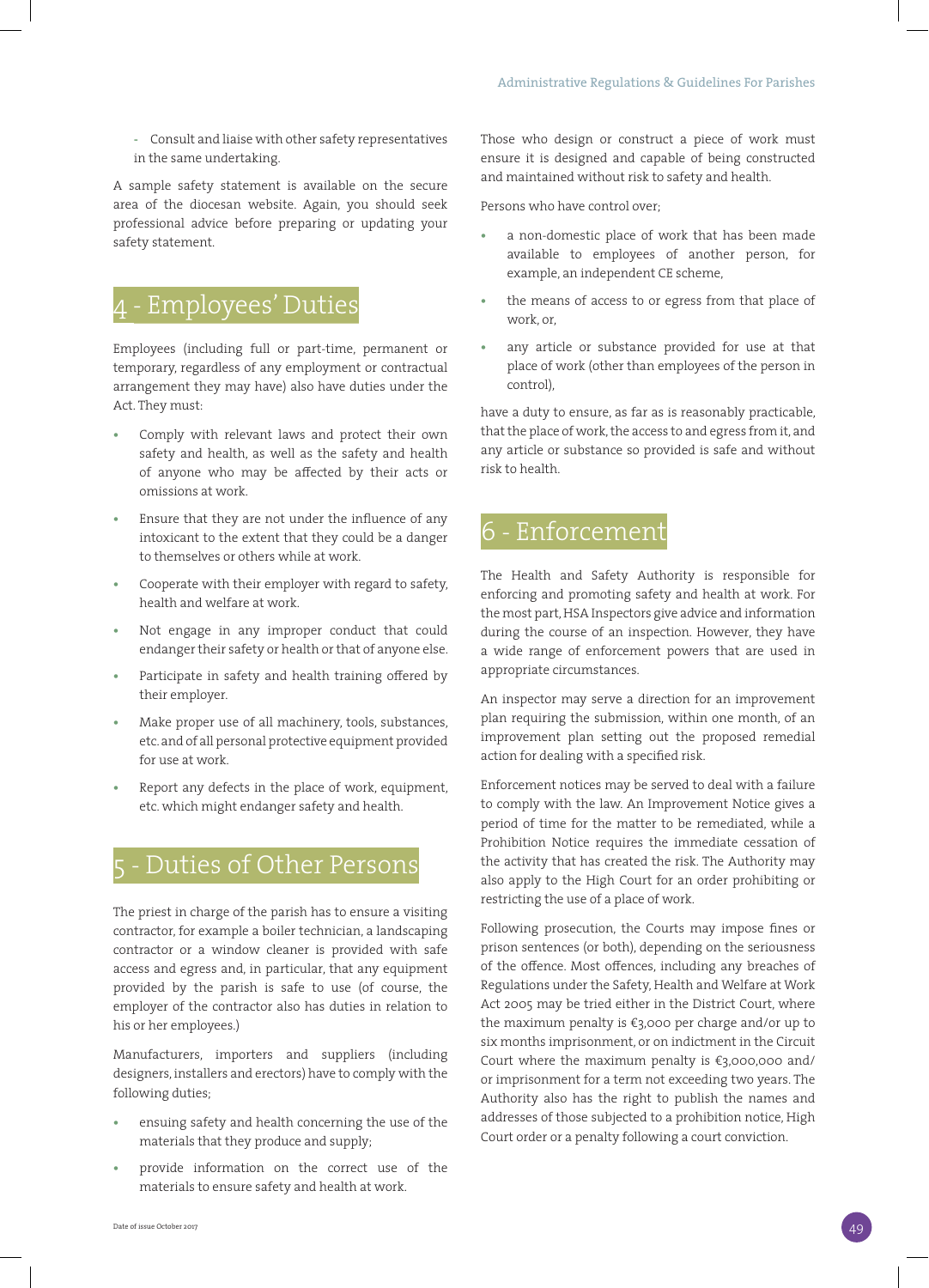#### Administrative Regulations & Guidelines For Parishes

The 2005 Act provides for the specification in Regulations of "On-the Spot" fines of up to €1,000 for certain offences to be prescribed in the Regulations.

Priests and those responsible for workplaces carry particular responsibilities under the 2005 Act if it can be shown that an offence committed by their undertaking was attributable to neglect, connivance, consent or authorisation on their part.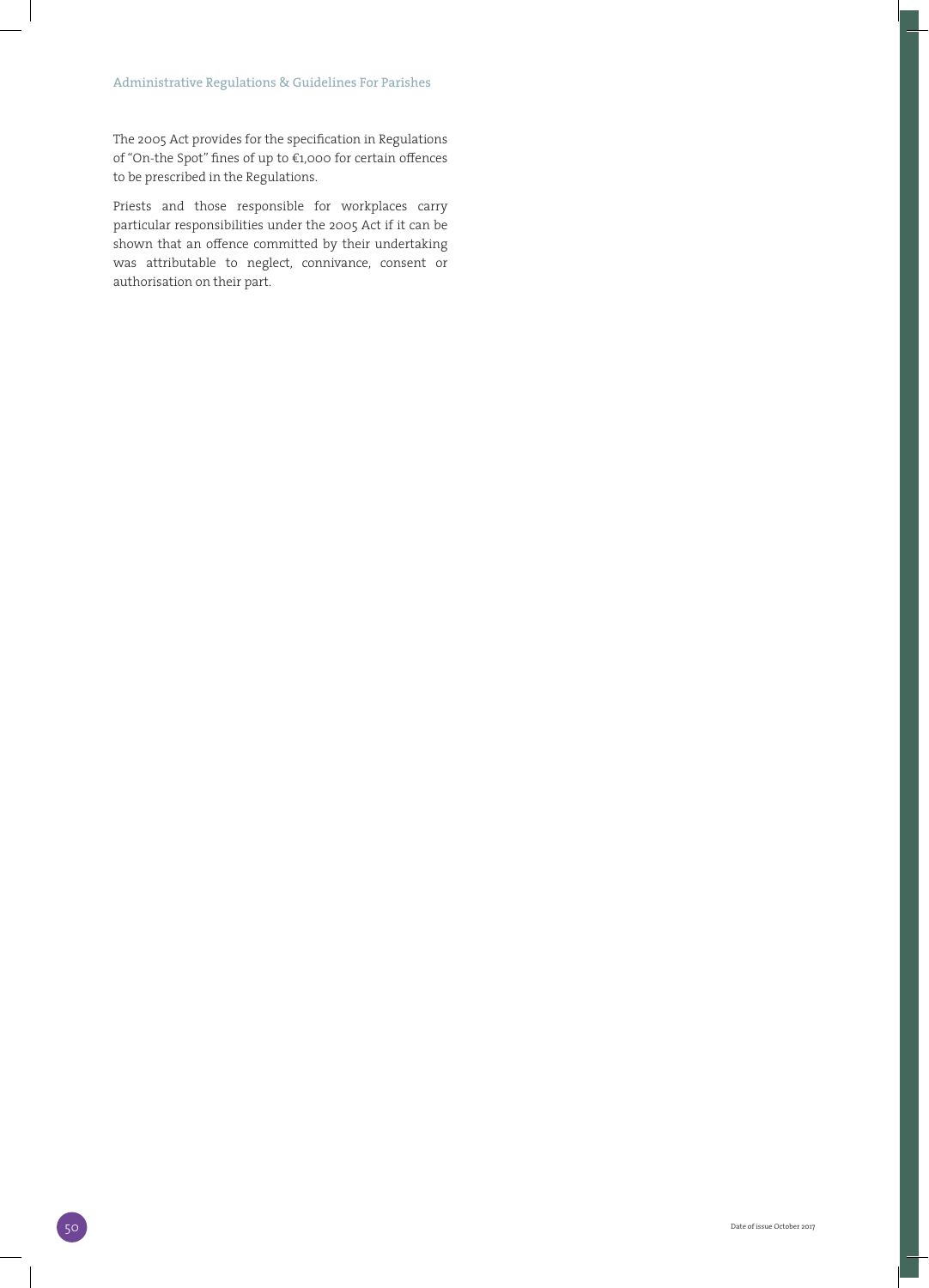# J - Matters For Priests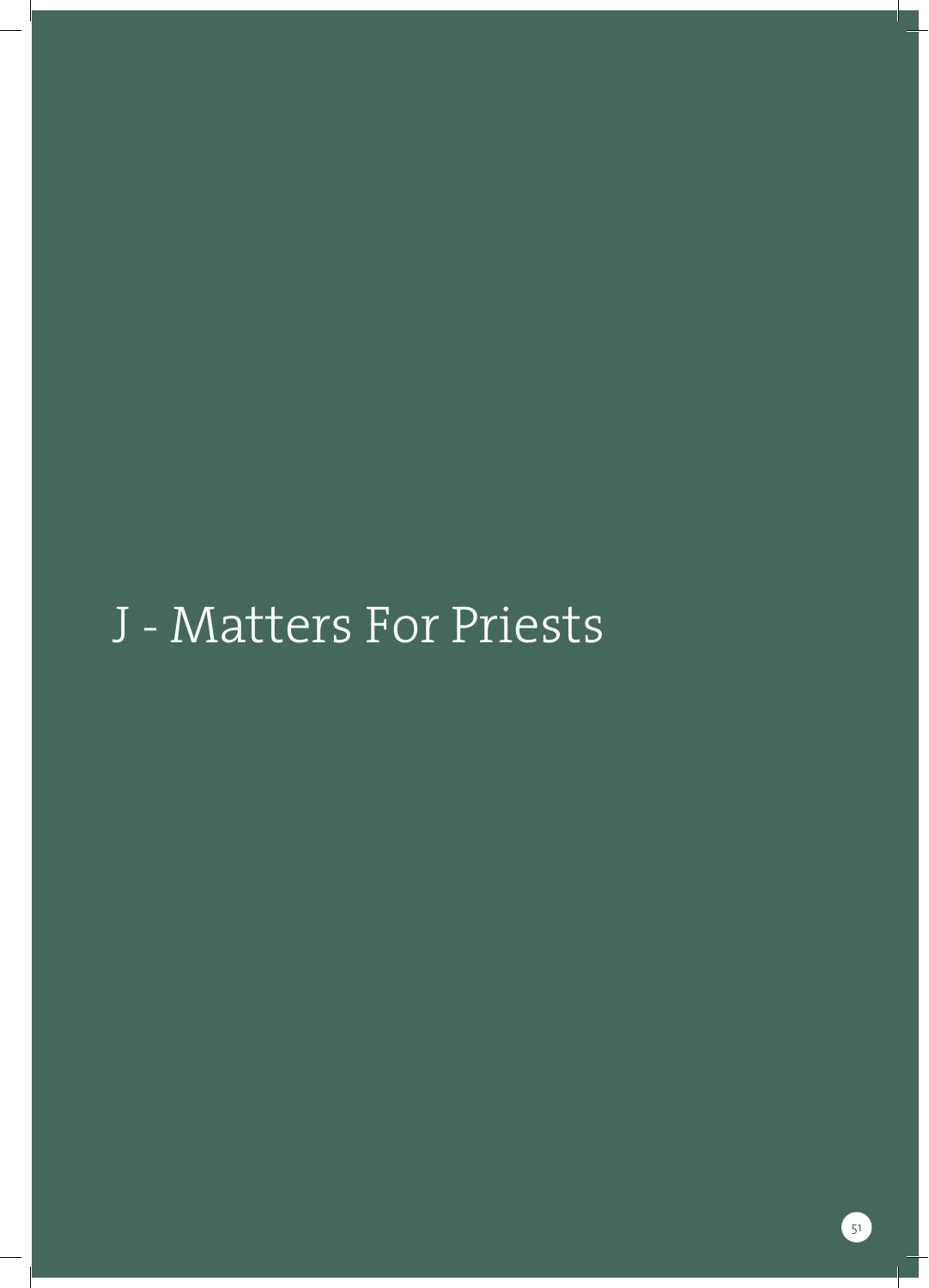# J - Matters For Priests

# 1 - Personal Income Tax (Self-Assessment)

Each Priest must make a return on a self assessment basis each year to Revenue.

Personal tax returns must be lodged with Revenue for each year ended 31st December not later than the 31st October following that date, otherwise a penalty of 5% or 10% will be applied.

The sequence of events in the operation of the self assessment system is as follows:

#### September

Preliminary tax notice issued.

For the year of assessment the due date for payment of preliminary tax is the 31st October of that year.

In order to avoid any possible interest charges in relation to preliminary tax or any balance of tax payable on an assessment, the taxpayer must pay by the due date for preliminary tax a minimum of:-

- **(a)** 90% of the final tax payable for that year, or
- **(b)** 100% of the final tax payable for the previous year

#### 31st October

Preliminary tax is due prior to the 31st October.

Income tax return must be filed on ROS (Revenue online) on or before the 31st October.

If a return for a particular year of assessment is not submitted before the "specified date", the tax liability for that year is increased by a surcharge on the amount of tax assessed. This surcharge is calculated on the full tax payable for the year and does not take account of any payments on account.

The surcharge is calculated as follows:

- **(c)** 5% of the amount of tax due where the return is submitted before the expiry of two months after the specified date and,
- **(d)** 10% of the amount of tax due where the return is not submitted within two months after the specified date.

The tax assessments include a charge for income tax and PRSI.

As can be seen from the above, the responsibility for the assessment and subsequent payment of the correct level of tax is being placed on the taxpayer rather that in the past on the Inspector of Taxes. Given the fact that penalties will be applied to anyone who underpays their correct level it is advisable for all priests to obtain professional advice on the completion of their tax returns.

## Dublin Diocesan erical Fund Societ

The Society is responsible for the provision of accommodation and meeting the needs of priests in retirement, encountering infirmity, illness, nursing home care, additional care assistance in their home and other special needs that may arise. The Clerical Fund provides a safety net so that no priest need worry about such expenses that he may face in his later years.

The Society depends totally on income from the priests of the diocese and on donations and bequests to build up a capital fund for the future.

All priests of the diocese are invited to place with the Society, to be available on demand during their lifetime, any sums which they would wish to leave to the Society as a gift or legacy. Such sums need not then be mentioned in Wills nor administered as part of a priest's estate.

# $Wi$

Decree No. 325 of the Maynooth Plenary Council 1956 and Decree No. 13 of the Dublin Synod 1927 require that all priests should make a Will in the form prescribed by Civil Law. The Will should be renewed at least every ten years. One of the Executors of the Will should be a diocesan priest.

Each priest, particularly Parish Priests and Administrators, should lodge a copy of his Will at Archbishop's House. The copy of the Will should be forwarded in a sealed envelope on the outside of which are written the names and addresses of the Executors appointed, so that the envelope, still sealed, can be handed to the Executors.

# ergy Group Motor Policy Scheme

The scheme is open to all priests who hold an appointment from the Archbishop of Dublin. Further details are available from Marsh Ireland, 25-28 Adelaide Road, Dublin 2 – tel.: 6048100.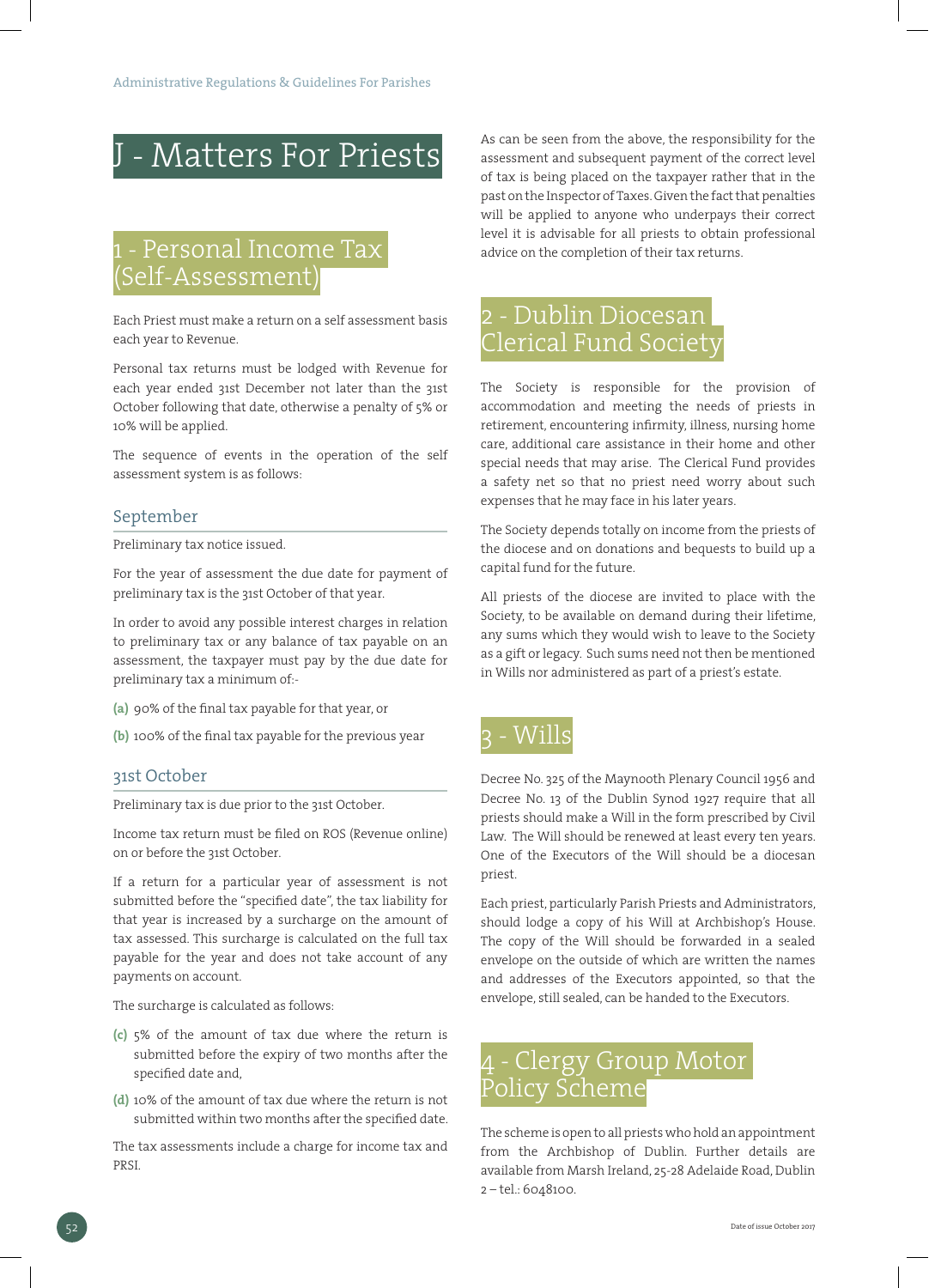The cover provided under this scheme is full Comprehensive, viz.,

- **1.** Third Party cover.
- **2.** Fire, Theft, Accidental and Malicious Damage cover to own car, excluding first €250.00 of each claim

The drivers covered include the Insured and any other person who holds a clean driving licence and record and is driving with the insured's consent subject to certain limits and conditions.

Priests are encouraged to fully participate in this scheme as it provides cover for all priests regardless of age and a high level of participation is necessary for the scheme to remain viable. Many elderly priests would be unable to obtain affordable insurance were it not for this scheme.

# Health Insurance

Health insurance cover is provided through the Common Fund in the Diocesan Group Scheme with the Voluntary Health Insurance Board. The Dublin Diocesan Scheme covers all incardinated priests. In addition, priests who are not incardinated but who hold an appointment as Parish Priest or curate are covered unless they wish to opt out of the scheme.

The present level of cover with V.H.I. is Healthcare Plus. This provides private room cover in all hospitals approved by the Board with the exception of the Mater Private Hospital and the Blackrock Clinic where it provides semiprivate accommodation.

Additional cover may be arranged by contacting the V.H.I. direct at least three month's before the annual renewal date in September of each year.

The additional subscription due for increased cover above the diocesan level is payable by the priest and will be collected on behalf of the V.H.I. by the Finance Secretariat.

Priests should deal direct with V.H.I. with regard to claims.

Membership of the V.H.I. is subject to the rules of the V.H.I.

# 6 - Other Allowances

Persons aged over 70 years and resident in the State are eligible for a GP card. Eligibilily for a medical card is means tested. Further information is available on www.hse.ie.

Persons aged over 66 years and resident in the State are eligible for the Household Package. The household package includes a free television licence and a monthly allowance towards gas and electricity. See www.welfare.ie.

# Employment of iousekeepers

Priests who employ housekeepers should separately register as employers in a personal capacity and their housekeepers should be listed as employees under that registration. The allowance from parochial funds to priests with full-time housekeepers is €40 per week. This allowance is payable only if the priest is a registered employer as outlined above.

Priests who employ full-time live-in housekeepers should understand and ensure it is made clear to their housekeeper that they are his employee and NOT an employee of the parish or the diocese. In the event of the priest moving house they must either move with the priest to his new accommodation or leave his employment and vacate the accommodation she had while in his employment. In the event of the priest permanently moving into a nursing home or dying, they must vacate the priest's house as soon as is feasible. They should be aware that they will have to provide their own accommodation when retired and they should be encouraged to plan for this event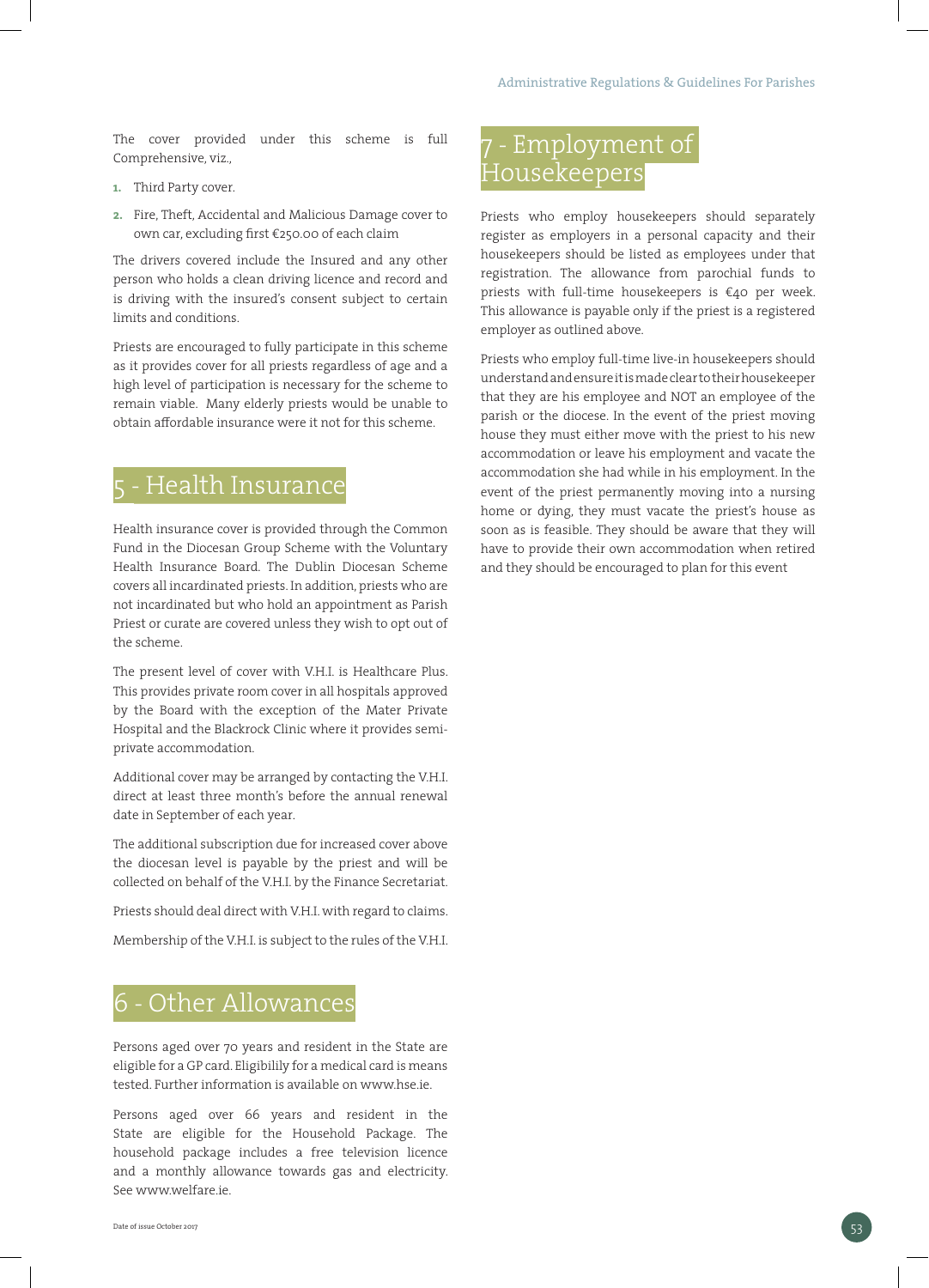Administrative Regulations & Guidelines For Parishes

 $\sim$  1